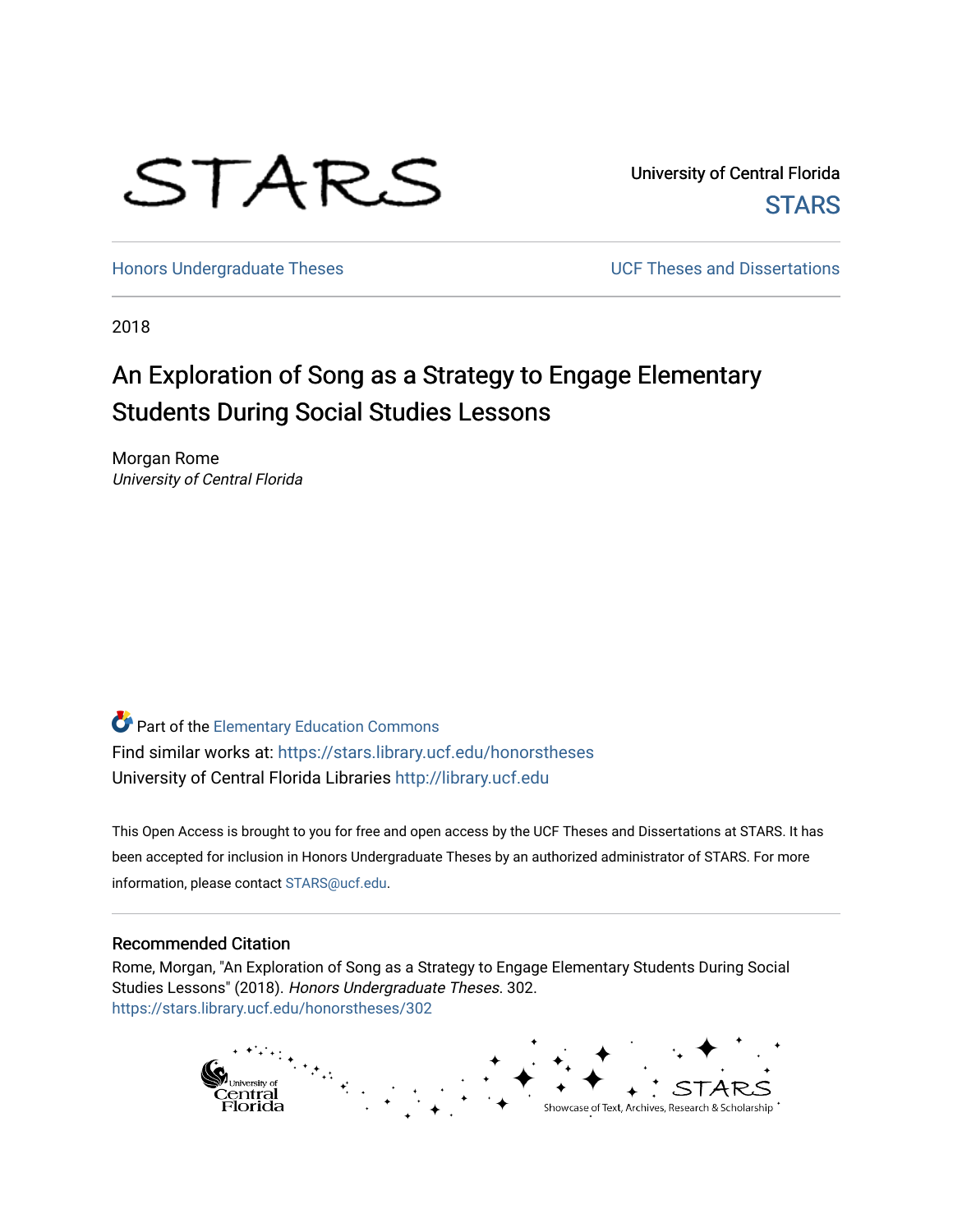# AN EXPLORATION OF SONG AS A STRATEGY TO ENGAGE ELEMENTARY STUDENTS DURING SOCIAL STUDIES LESSONS

by

# MORGAN ROME

A thesis submitted in partial fulfillment of the requirements for the Honors in the Major Program in Elementary Education in the College of Education and in the Burnett Honors College at the University of Central Florida Orlando, Florida

Spring Term, 2018

Thesis Chair: Kelly Jennings-Towle, Ed.D.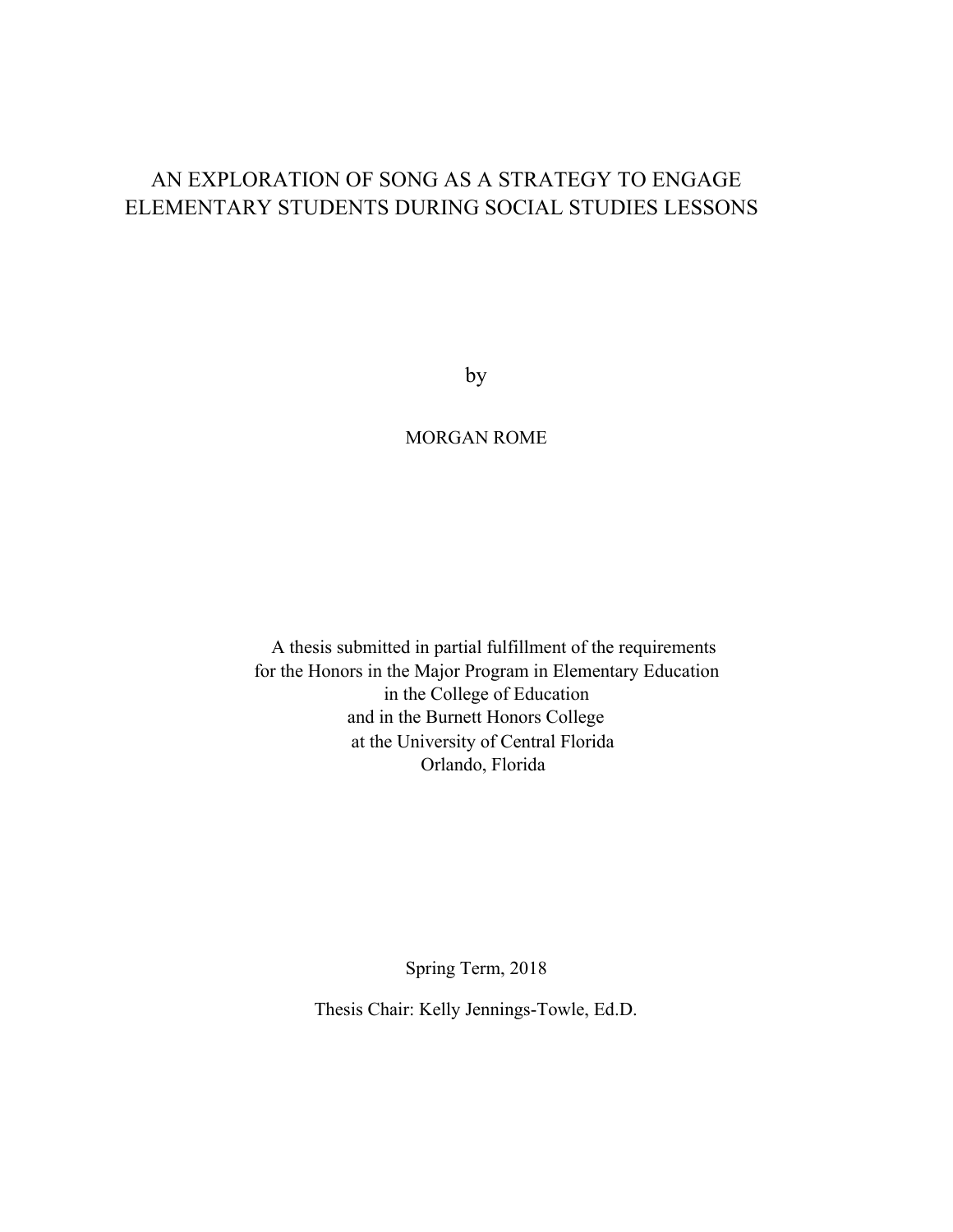© 2018 Morgan Rome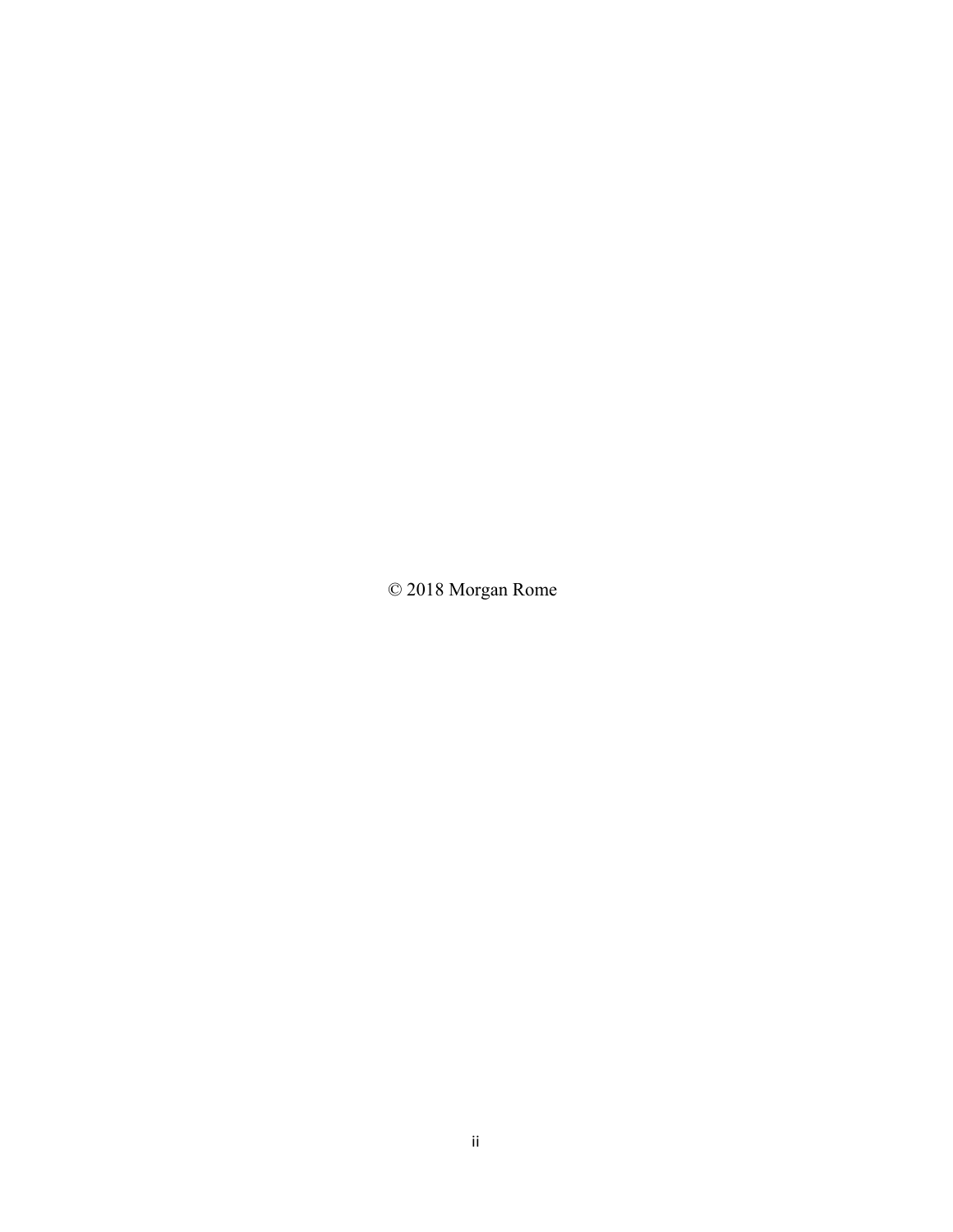# ABSTRACT

The purpose of this thesis is to explore how curriculum-related songs provide an engaging atmosphere for elementary students learning social studies concepts. The investigation done for this thesis examines the resources available to teachers in terms of songs to be used for pedagogical engagement of social studies lessons. Through research and video analyzations it can be concluded that students are overall intrigued by the usage of songs in their social studies lessons. During the social studies lessons observed in the video analyzations, the elementary students are focused, exhibit positive body language, participate, and have fun. Since engagement is documented within the analyzed videos and supported through others' research to be beneficial for students, this thesis researched and found a place for songs in elementary social studies lessons. Since there are a lack of current social studies resources that contain a musical element, eight social studies lesson plans were produced specifically for this thesis to demonstrate how songs can be implemented into the elementary curriculum to engage students.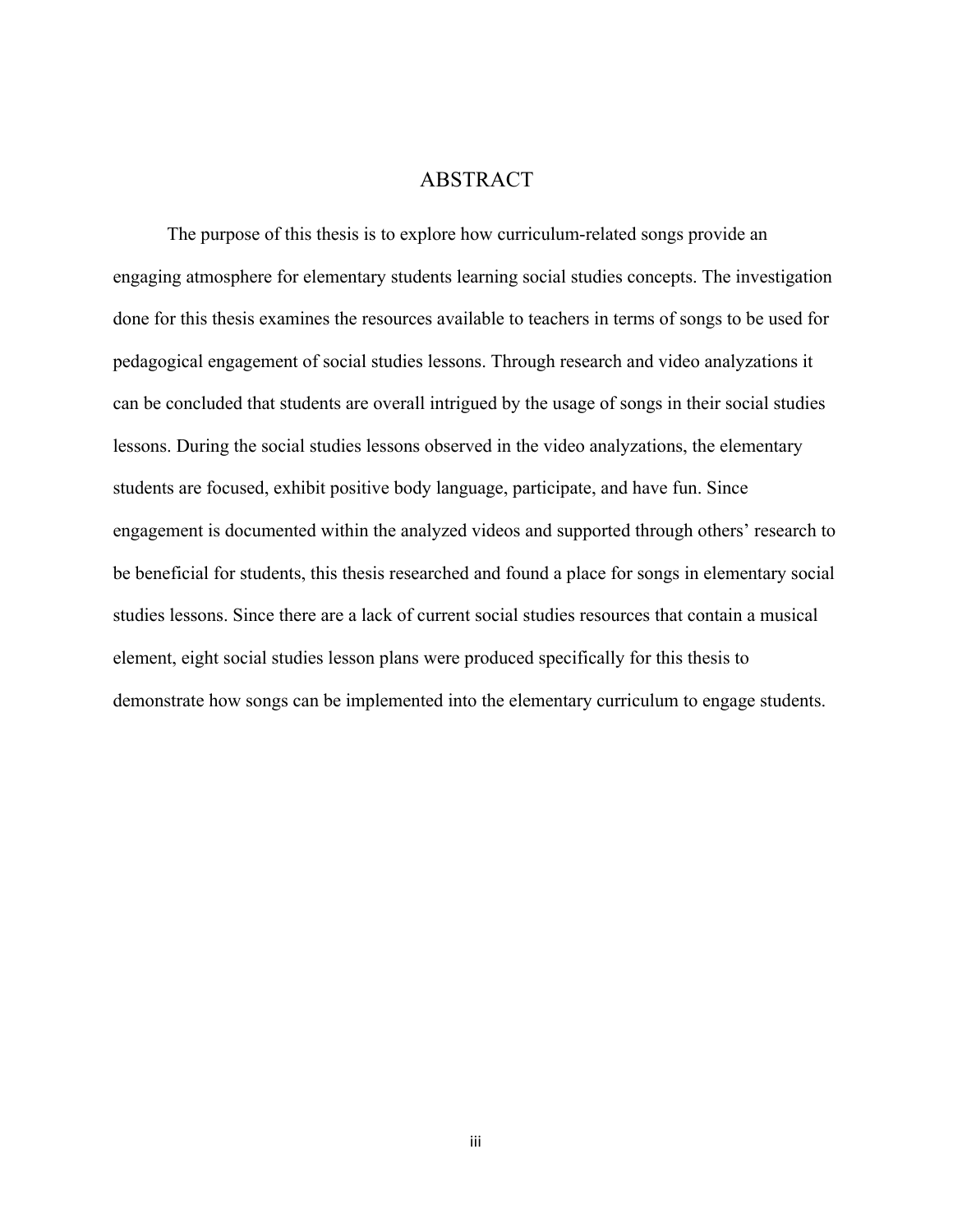## DEDICATION

 I dedicate this thesis to my family, friends, and professors who supported me throughout this journey. To my family, especially mom and Spencer, thank you for guiding me through this process and reading my many drafts. To my friends, thank you for being so helpful and listening to me talk about this project for two semesters straight. To my professors, thank you for the insight, wisdom, and inspiration that was constantly shared. This thesis was made possible with all of you as my backbone.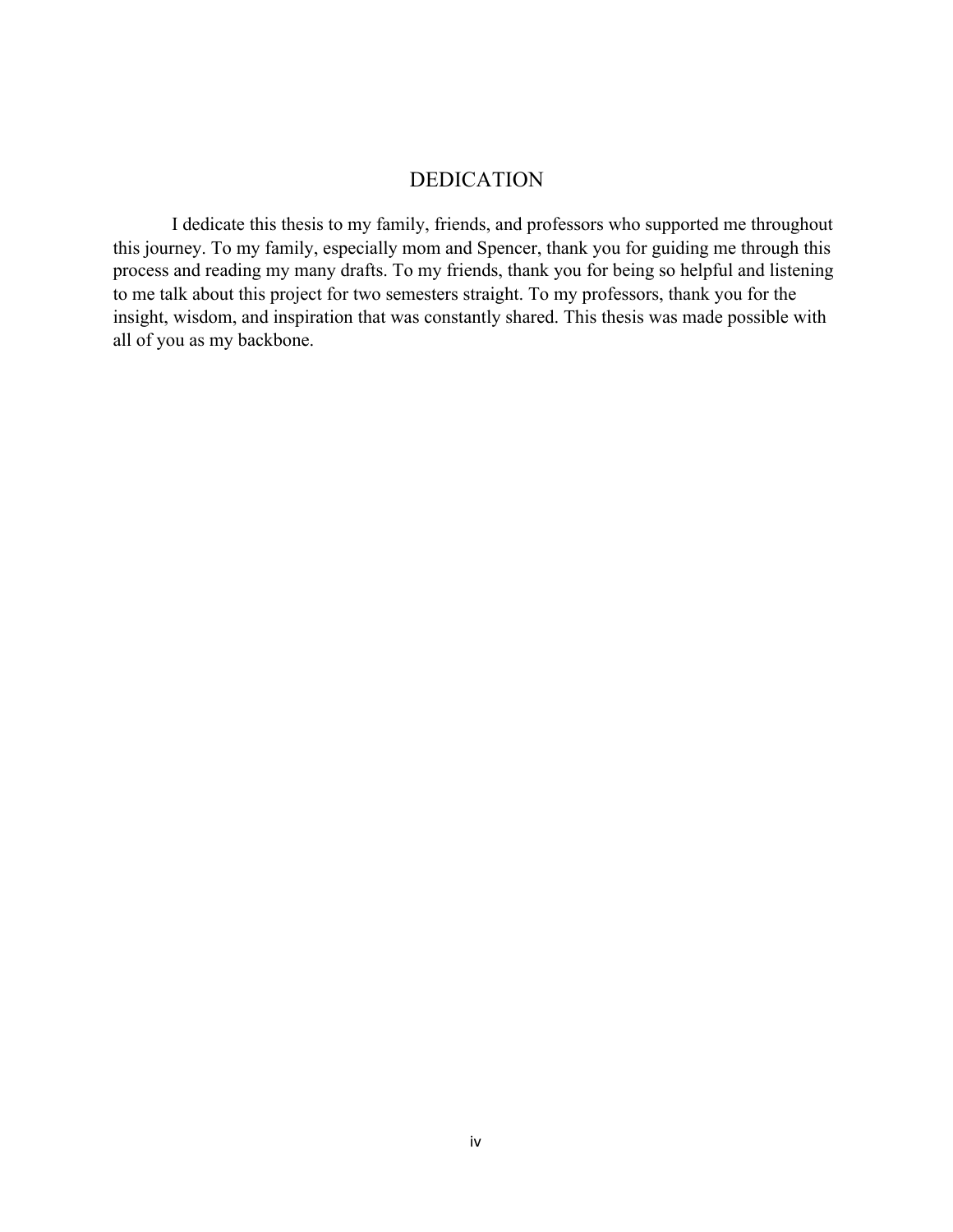## ACKNOWLEDGMENTS

I would like to acknowledge Dr. Kelly Jennings-Towle, Dr. Shane Trenta, and Dr. Sherron Roberts for the impact they had on my thesis project. I would like to thank all three of you for the high expectations you set for me throughout this experience. Each of you challenged me and made sure I created my best work. I am a better student and future educator because of this. I would like to elaborate on my acknowledgements with my most favored moments I had with each of you during these two semesters.

First I would like to thank my thesis chair; Dr. Kelly Jennings-Towle. From the very first day I told Dr. Jennings-Towle I was thinking about participating in this program, she was right there ready and excited to brainstorm ideas with me. She constantly checked in with me to ensure I had not changed my mind and encouraged me to begin this process.

I would also like to thank my committee member, Dr. Shane Trenta, for providing wonderful perspective for not only my whole thesis, but for one of the sections I anticipated to be the hardest. The conversations we had together made writing the hardest section much easier than I expected and one of the most enjoyable.

Lastly, I would like to thank Honors in the Major Coordinator Dr. Sherron Roberts. During my first semester researching and writing the proposal, I went to every writing circle held by Dr. Roberts. We discussed my thoughts about the thesis every week, and she would always have motivating words that kept my momentum up.

I am honored to have had the opportunity to work alongside all three of you. Thank you for everything.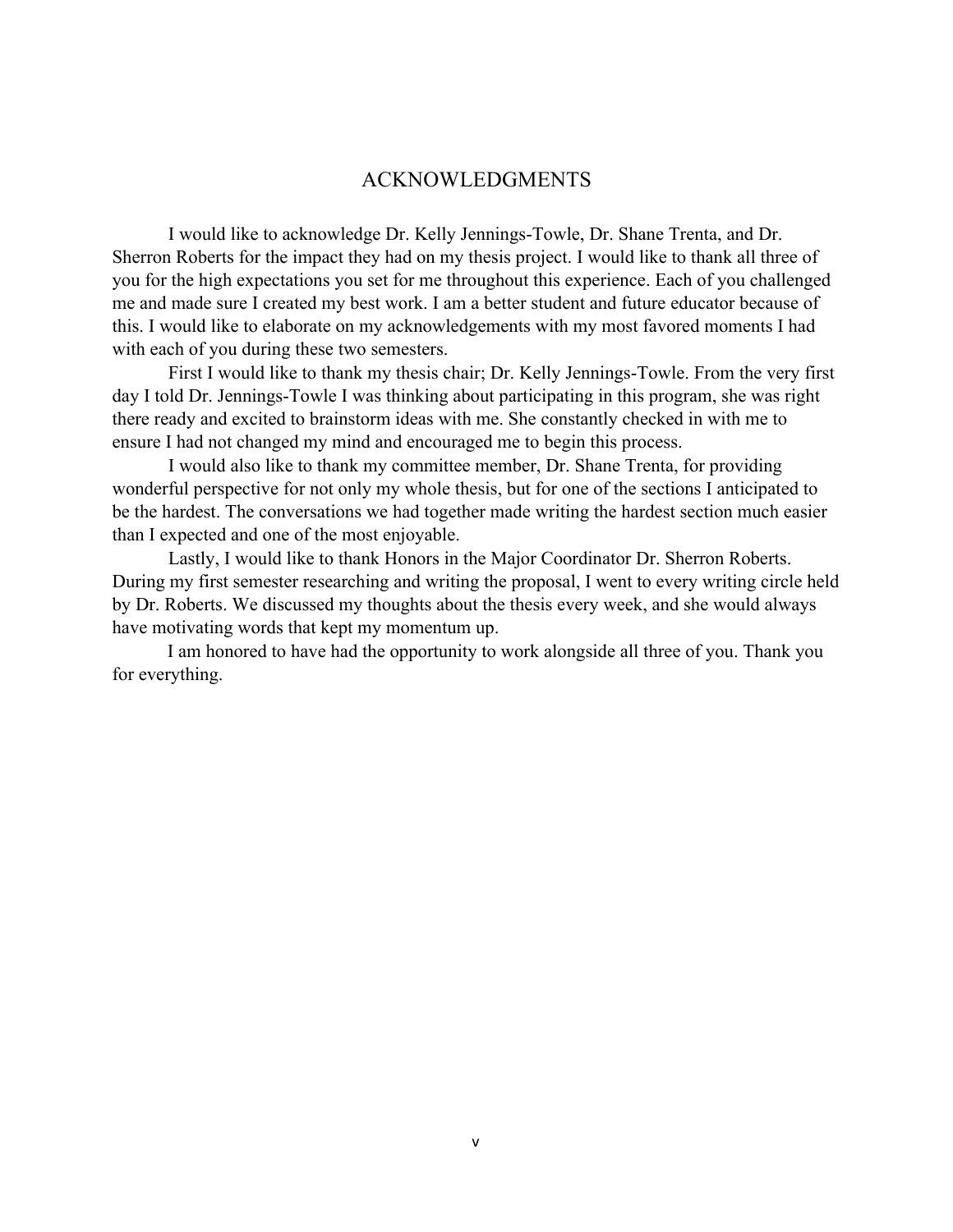# TABLE OF CONTENTS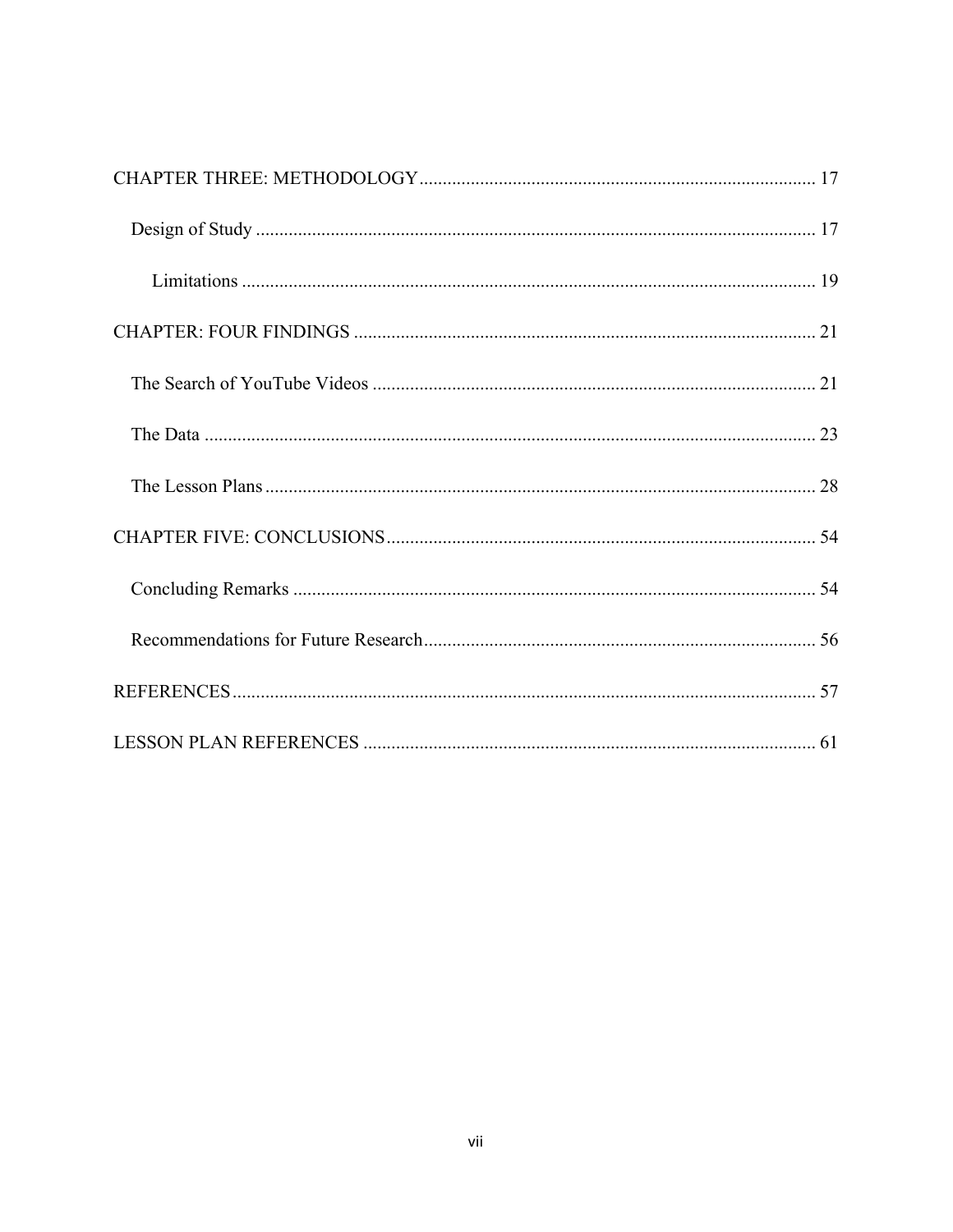# LIST OF TABLES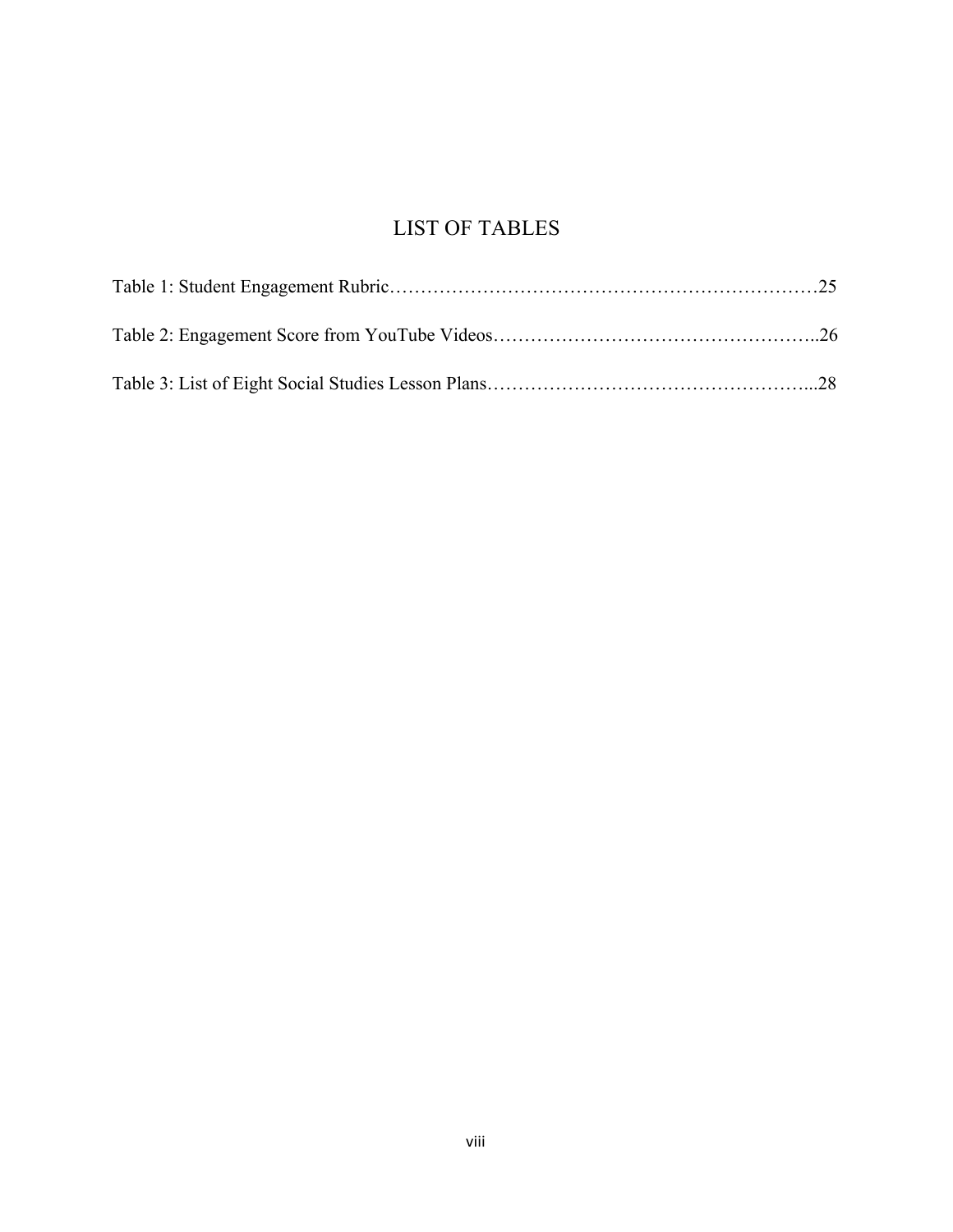# CHAPTER ONE: INTRODUCTION

I attended elementary school about 15 years ago, and to this day I can still remember the songs my teachers taught our class to keep us engaged and to assist in our learning. My favorite teacher in second grade would start every morning with singing a few songs together to set the class mood for the day. The song I explicitly remember singing was *Good Morning* from *Singing in the Rain*. We would sing a few lines of the song to get us excited and stimulated. I would catch myself humming the tune throughout the day and singing the song at home. I have never seen the movie, but the song itself made a lasting impression on me. I always think about this class, my teacher, and the song we would sing. This was the only class I ever had that used music as an engagement tool within the classroom, and it was my absolute favorite. This experience contributed to my admiration and need for music in elementary classrooms. I use a specific playlist to keep me motivated throughout the process of writing this thesis even now.

As I attended school from elementary and beyond, social studies was my least favorite subject. The majority of the time, social studies was taught using workbooks with an abundance of pages that consisted of lengthy text and questions to answer after. I remember in 5th grade the pages in the workbook for that year were beige with black text and few pictures. Furthermore, most of my teachers just followed the workbook content. The whiteboard would say *Read pages 10-12 and answer the questions on page 13, Turn it in when you are done. This was the complete* instruction provided; there was nothing else to expand upon the topic within the pages. Every now and then we would discuss the content as a class. But if that did not happen, the assignment would be graded and we would move on to something new. How is anyone expected to get excited and retain the material when it is presented in such a dull manner? It was very rare to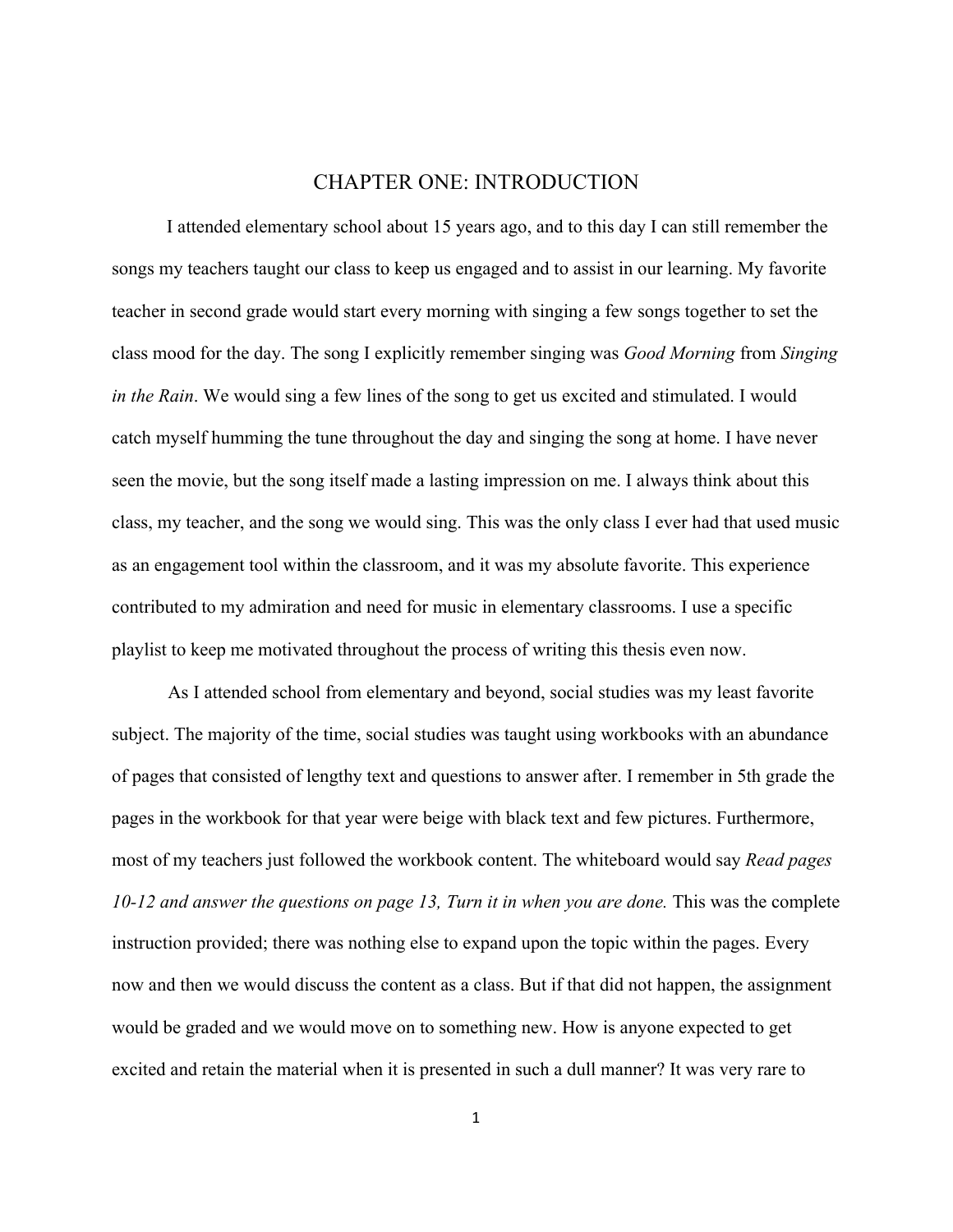perform activities that focused on social studies. The activities we would mainly complete focused on reading most of the time.

I remember doing an activity in second grade that dealt with our senses. We went to different centers and would test our sense depending on what the teacher had at each center. For example, the touch center had a few plates with a mysterious material on each. We were not able to see what it was and could only feel it and then determine what we thought it was. I remember being captivated by this activity and feeling curious about what to expect at each center. This activity, with its lack of music integration, shows that when a lesson is meaningful and has a fun element, the student will be excited to learn the material. It is amazing to think I can remember everything about that activity today, but I cannot recall anything from the social studies lessons. All I remember from the workbook pages are the physical aesthetics of the book, not the content inside it.

As I became older, I realized the lack of knowledge I had in social studies content, and I felt uniformed when I would be involved in conversations. This realization motivated me to revisit these foundational topics. I eventually understood that social studies can be quite interesting depending on how it is taught. My experience with social studies in the elementary grades motivated me to research this topic of how songs can engage elementary students in social studies lessons and then create this thesis. I want to use this research to create an awareness in educators about how elementary students can be engaged in social studies lessons through the integration of content related songs.

2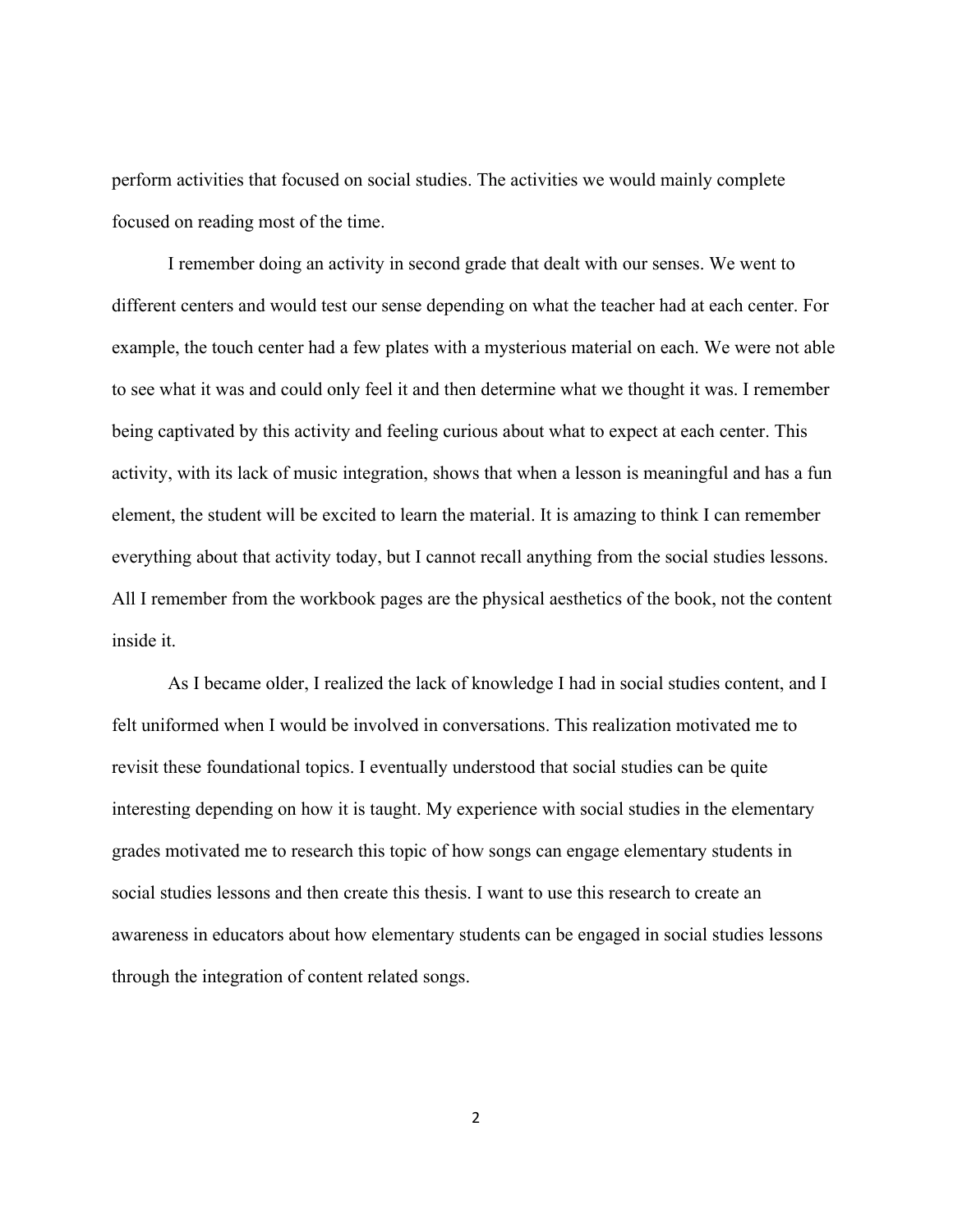#### Professional Rationale

As I volunteered in elementary classrooms, I have noticed an absence of music being used as an instructional tool for students. Realizing the *Good Morning* song left such a lasting impression on me as a young student, I wondered why songs were not being used more often in the elementary classroom as a supplemental resource for learning. Songs can be used in numerous ways to engage, teach, and manage students. Since music is all around us and everyone can relate to at least one song, we can easily proffer that there should be an implementation of this tool in the elementary social studies classrooms to help with keeping our students interested during lessons and retain the information being taught to them. Whether it be a few songs in the morning, background music during independent instruction, or a song parody to teach a topic, music has a place within the classroom and that should be noticed. My main focus for this thesis, however, is using songs in the classroom to support the teaching of specific social studies topics. This is especially my emphasis because social studies can be perceived as boring and songs are stimulating.

Combining these two together would be extremely beneficial to the students' learning. Songs will help make the social studies topics come alive, and the students will be able to remember the information better as opposed to just reading about it from a textbook and answering questions.

#### Statement of Purpose

The purpose of my thesis is to explore how songs can be used to engage elementary students in social studies content. This will be done by analyzing internet videos of teachers who have used songs within their classroom to teach curriculum content. This thesis explores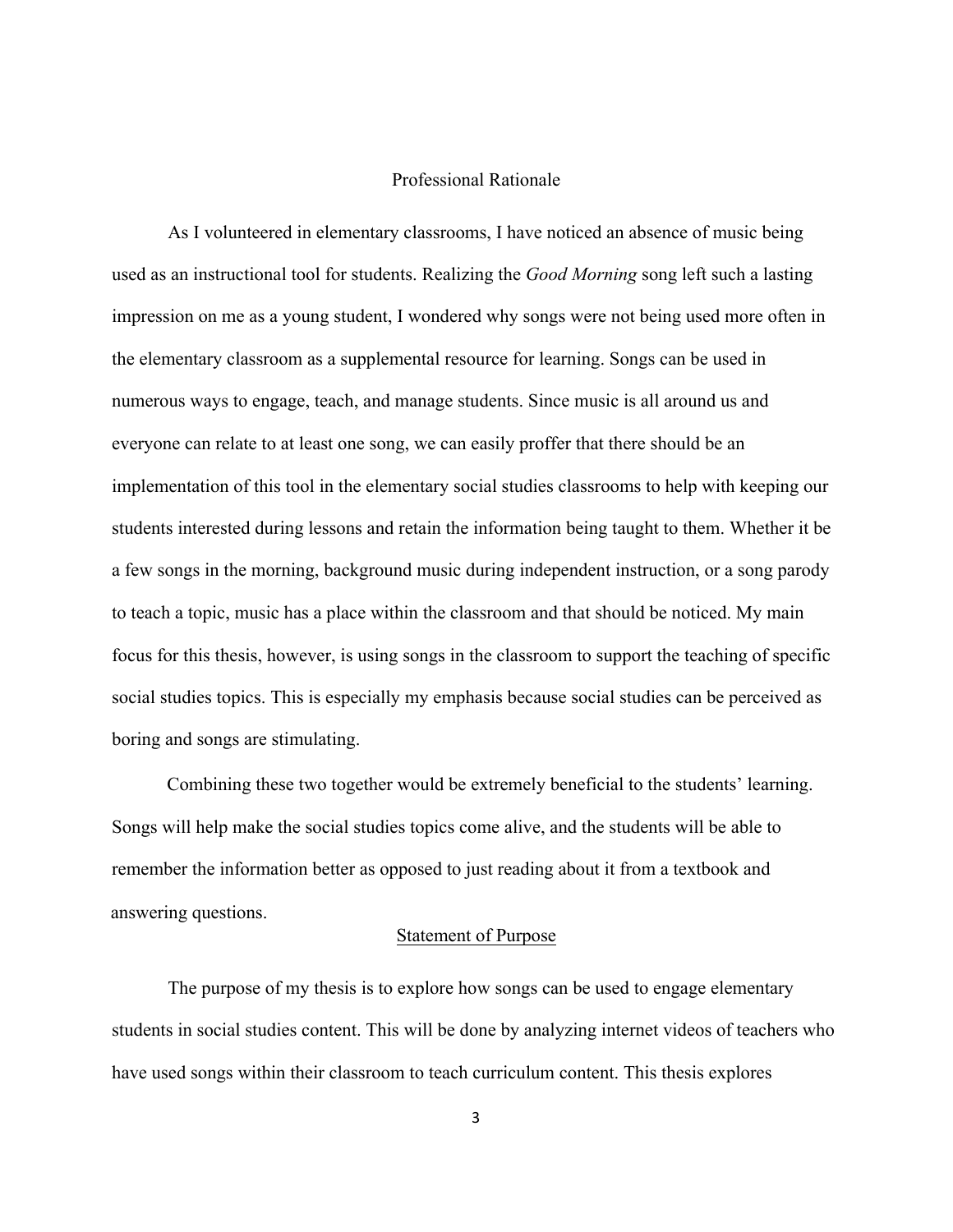common social studies classroom resources that are used, which are lacking a musical element and recommends how to integrate songs into current resources. The following chapter reviews related research, in regards to social studies instruction and music integration. *Chapter three* provides the procedures of how this thesis was conducted. Whereas *chapter four* outlines the data that was found. Finally, the thesis concludes with *chapter five* which offers the overall takeaways and recommendations for future research.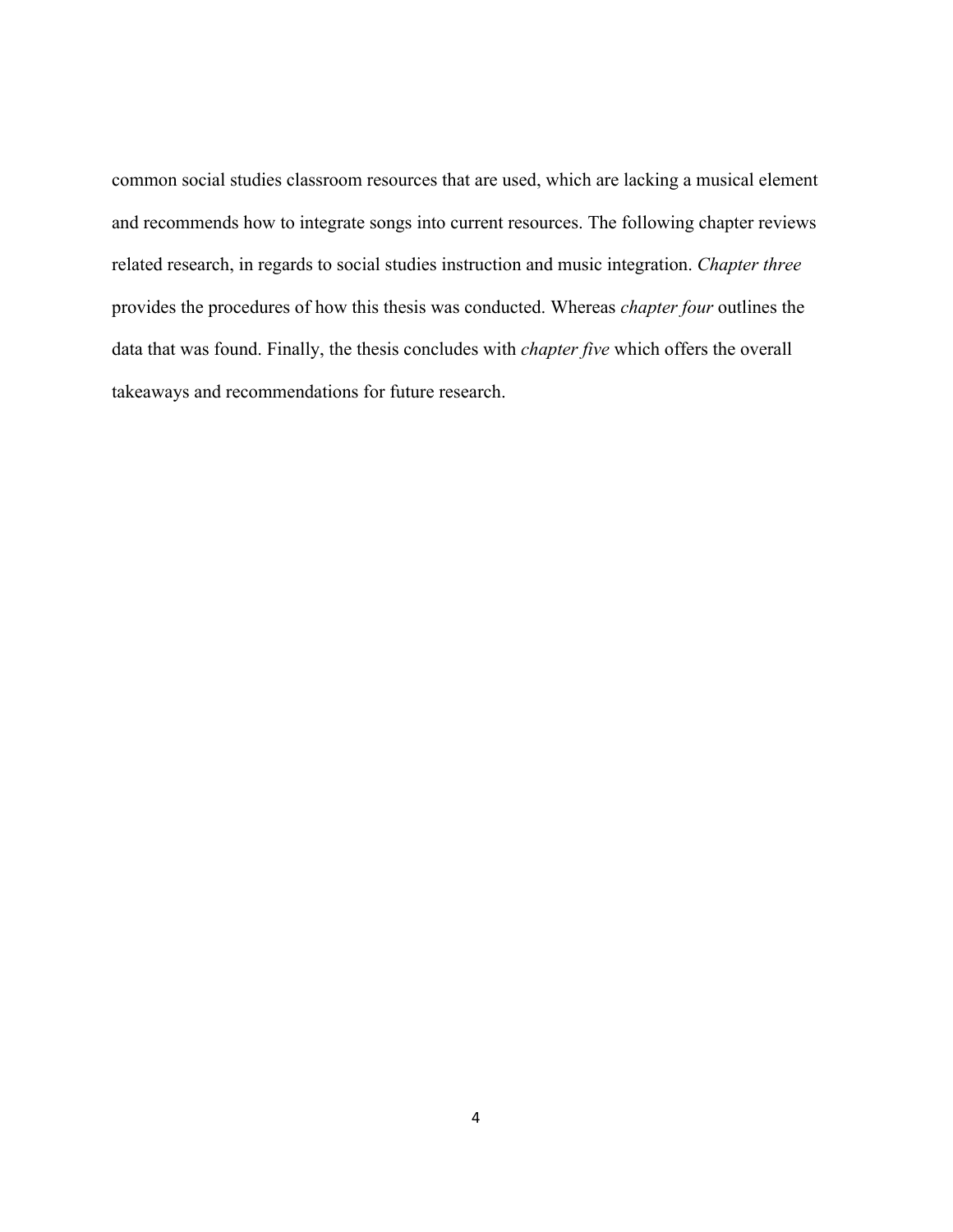#### CHAPTER TWO: REVIEW OF RELATED RESEARCH

The purpose of this thesis is to explore how curriculum-related songs can be used in the classroom to engage elementary students during social studies lessons. Using songs to teach social studies has been known to benefit students' self-achievement, their academic levels, and imagination (NCSS, 2017). Through my own observations during service learning, elementary students' attitudes toward learning social studies seems to be more negative than positive. "Understanding the value of integrating music strategies into curriculum creates an engaging learning environment for students" (Brock, 2013, p. 45).

#### Benefits of Social Studies

The following subheadings within this section provide important information about the overall benefits and the need of social studies instruction in the classroom for elementary students: Importance of Social Studies, Critical Thinking, Citizenship, and Literacy.

#### Importance of Social Studies

The National Council for the Social Studies (2017) states that, "The purpose of elementary school social studies is to enable students to understand, participate in, and make informed decisions about their world. (NCSS, 2017, *n.p*.)" Our students need the basic knowledge to become a good citizen for our communities. Students learn these skills through the concepts that are taught within social studies that can be found in one of Florida's official source for standards known as

CPALMS; American History, Civics and Government, Economics, Financial Literacy, and Geography (CPALMS, 2015a). From these core topics, students learn basic skills that entail how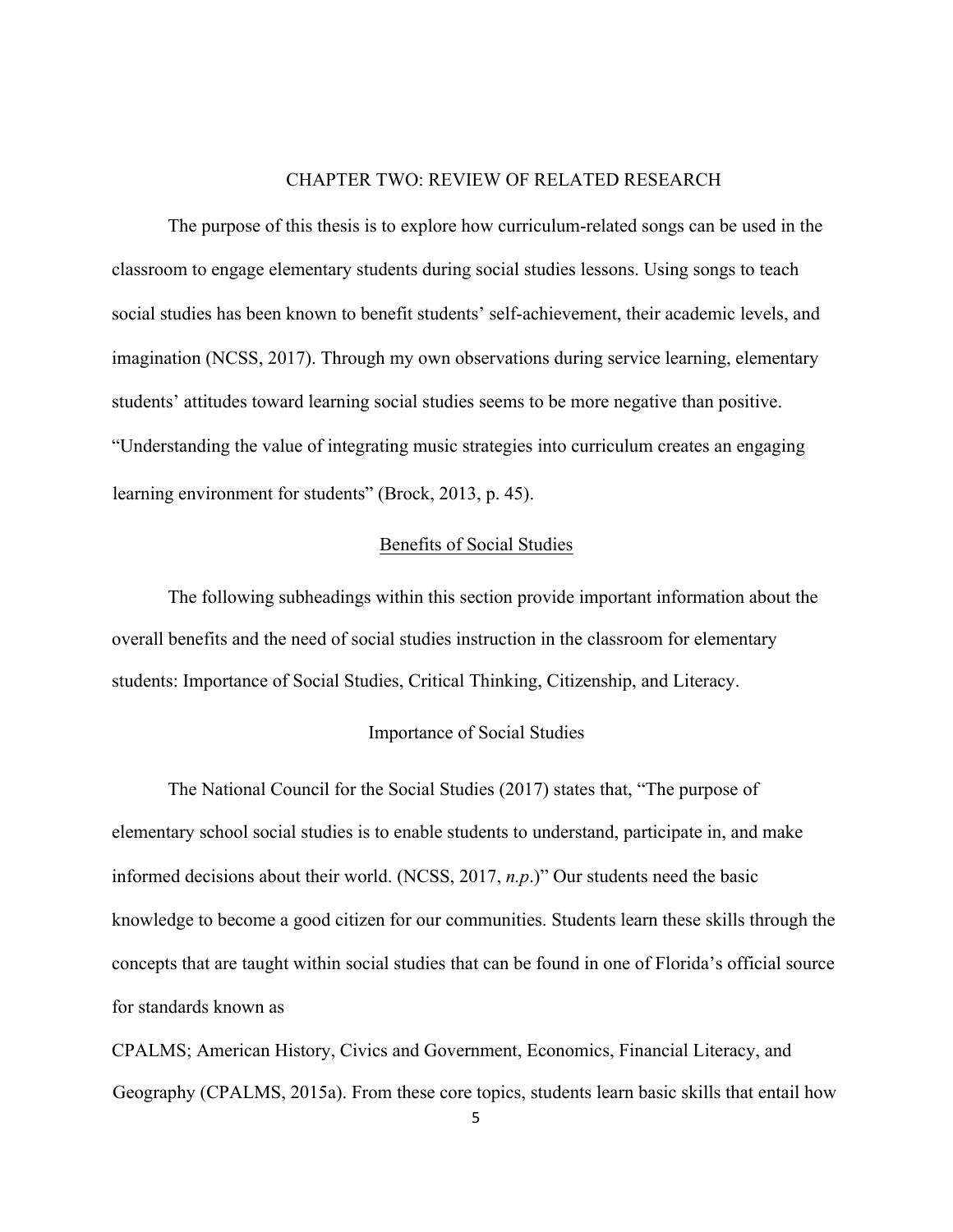to critically think, learn how to be a good citizen, and development of literacy. These core topics equip students with the information they need to know in order to appropriately interact with others within our society.

#### Critical Thinking

Critical thinking is a vital skill that students must have in their arsenal to achieve academic success. Critical thinking is a strategy that allows the student to "analyze, assess, and improve thinking" to reach a higher-level of reasoning (Linda, 2007). For example, when fourth grade students are learning about financial literacy, there is a standard that asks the students to "Explain why employers are willing to pay people to do their work" (CPALMS, 2015b). When students are asked to explain why something is the way it is, they must dig deep and think about the variety of factors that can be concluded to answer the question or problem statement at hand. As students are analyzing those factors, they will then be able to assess the problems or benefits that come along with the factors. As students gain all of this information, they can come up with ideas that can solve a problem or reason as to why there is not a problem. When students are critically thinking they are implementing their higher-order thinking skills, such as; analysis, synthesis, and evaluation, to create new ideas. Concluding that students are using the highest objective on the hierarchy of Bloom's Taxonomy (Westbrook, 2014). Critical thinking allows students to come up with new perspectives they may have not thought about before.

#### Citizenship

Citizenship is an important component of social studies instruction. Appropriately interacting within society is learned behavior. Social studies contributes to the ability to act properly within our society. Students are learning topics about different cultures, events, and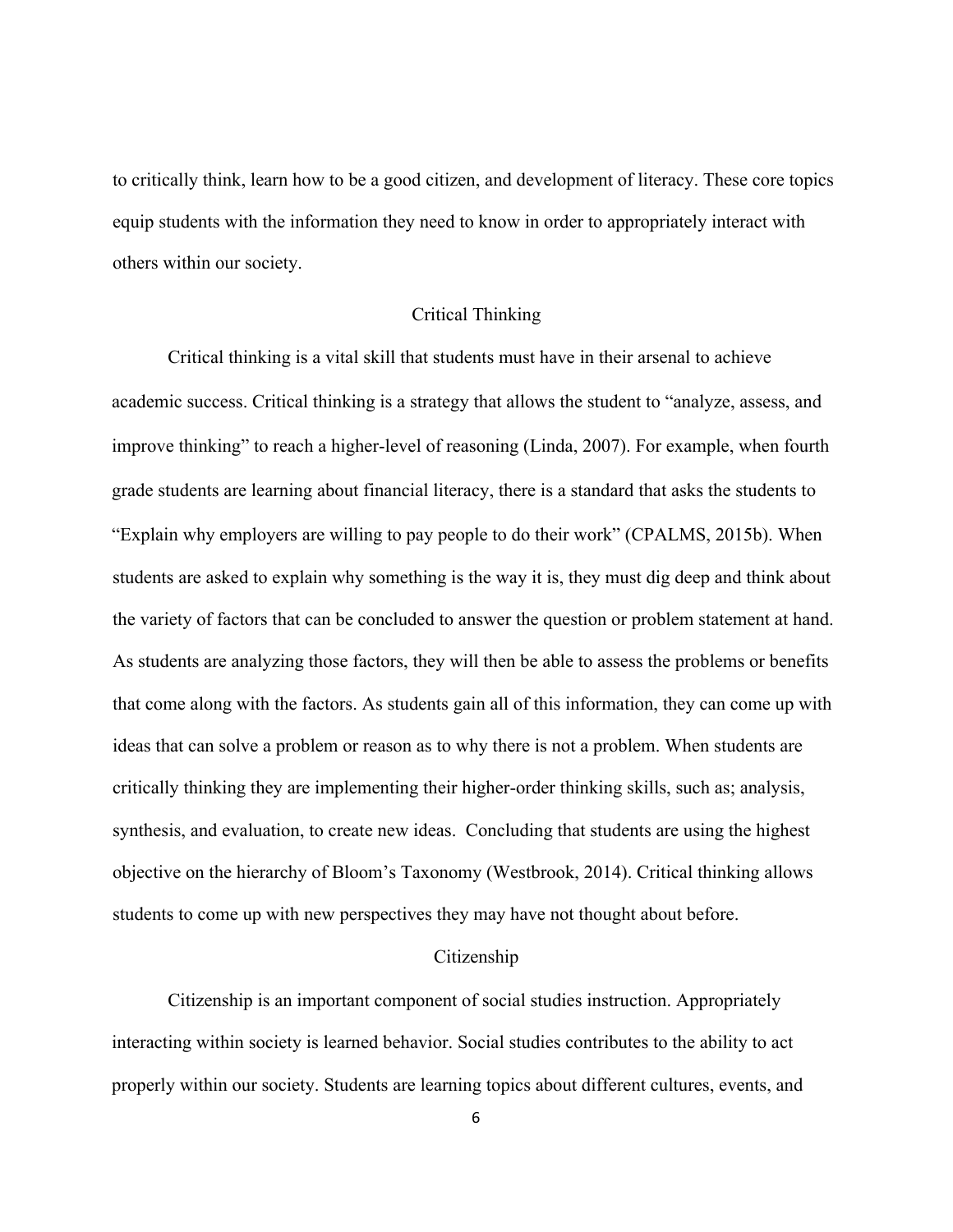perspectives. Comprehending these concepts help develop citizenship by creating a sense of respect and appreciation for others and their differences. For example, there are numerous standards that focus on citizenship, such as the second grade standard for *Civics and Government*  that states "Define and apply the characteristics of responsible citizenship" (CPALMS, 2015c). Participating in activities and learning about these concepts assist with the development of interacting in society properly and with ease. Furthermore, students will be able to step out into the world with knowledge on how to work together within our society.

#### **Literacy**

Students' literacy skills are constantly being developed with every waking moment. Literacy is another way of saying how we use reading, writing, and texts in relation to our prior knowledge to understand concepts and how to react to them (Perry, 2012). Literacy does not only belong to the Language Arts block, literacy can grow in social studies content as well. Social studies contains a variety of informational texts that students will read and learn how to interpret accordingly. Students will be expected to read both fiction and nonfiction material, primary and secondary sources, poems, writings, and textbooks. Reading must have purpose and depending on the text the purpose will change. As students are reading different texts they will begin to learn how to read and acquire text evidence in specific ways. Reading teacher Dixie D. Massey (2004) and social studies teacher Tina L. Heafner (2004) state, "Exposure to these various text structures provides students with multiple perspectives while enriching their understanding of people and the past" (Massey & Heafner, 2004, p. 28). Social studies promotes students' abilities to comprehend and examine the world around them. Effective social studies

7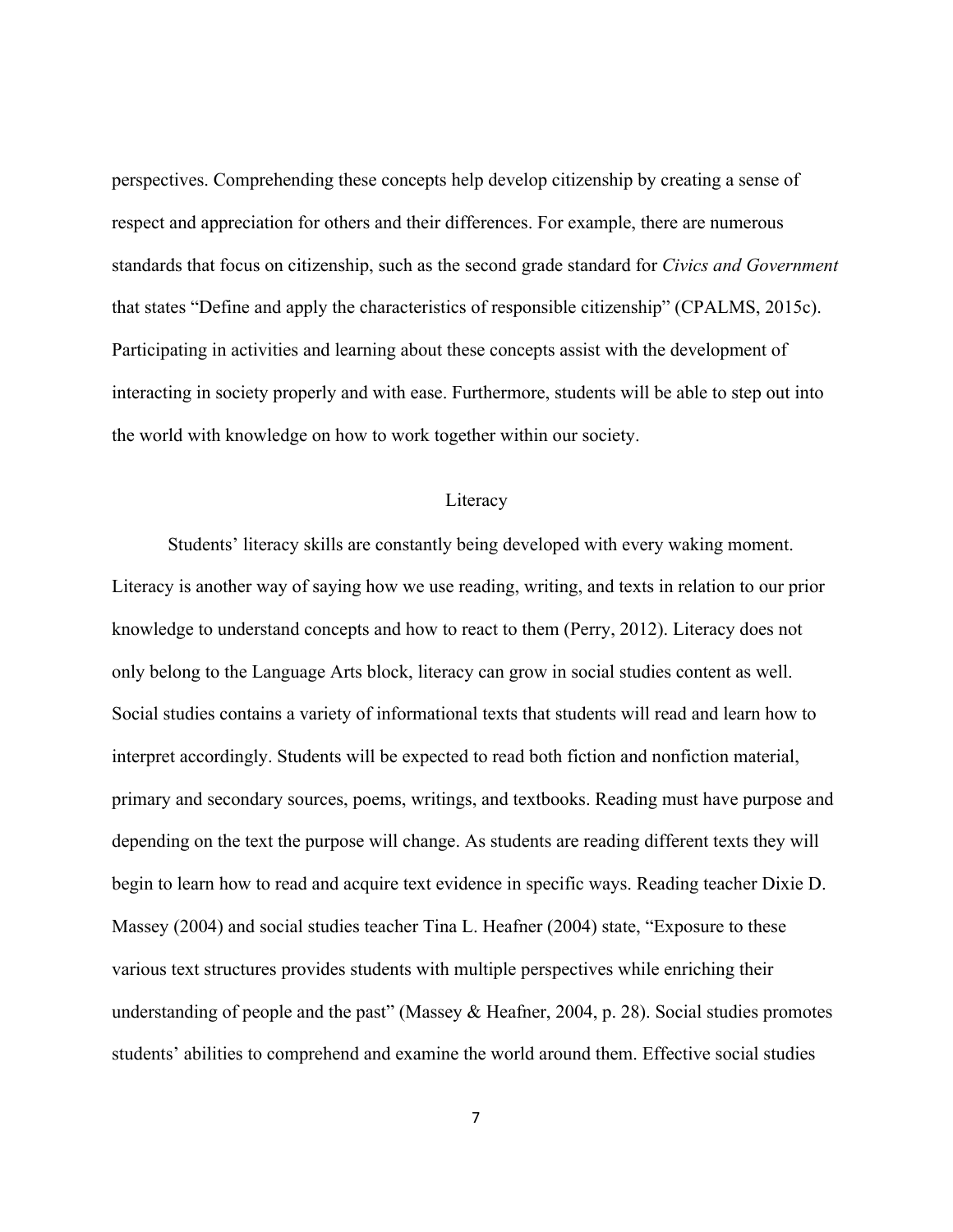instruction enhances student's social studies knowledge, critical thinking, citizenship, and literacy.

#### Benefits of Songs

Songs provide stimulation for elementary students that allows the students to become engaged during lessons and learn the information while eventually gaining long term retention. The subheadings within this section provide important information about why songs have an impact on student success: Engagement, Multiple Intelligence, Information Processing, Sensory Registers, Working Memory/Short-Term Memory, and Long Term Memory.

#### Engagement

The relationship of music and children's engagement is universal (Southcott  $&$  Cosaitis, 2015). Songs are used "to entertain, communicate, educate, inspire, and instill a sense of social and communal understanding" (Brown & Brown, 1997, p. 349). Combining the practice of content related songs can ensure that curriculum is interesting for students. Applying songs to instruction can be amusing to students because songs have the ability to break the common teaching routine (Bisk Education, 2017). Using social studies song parodies or songs from specific cultures or time periods are ways to trigger student interest. Making lessons and topics purposeful with implementation of songs can promote students' desire to learn and continue to inspire them. Students' communication improves through songs because songs assist in developing the left side of the brain, where language processing is activated as well (Brown, 2017). "Depending on how one listens, the same stimuli can be perceived as language or music"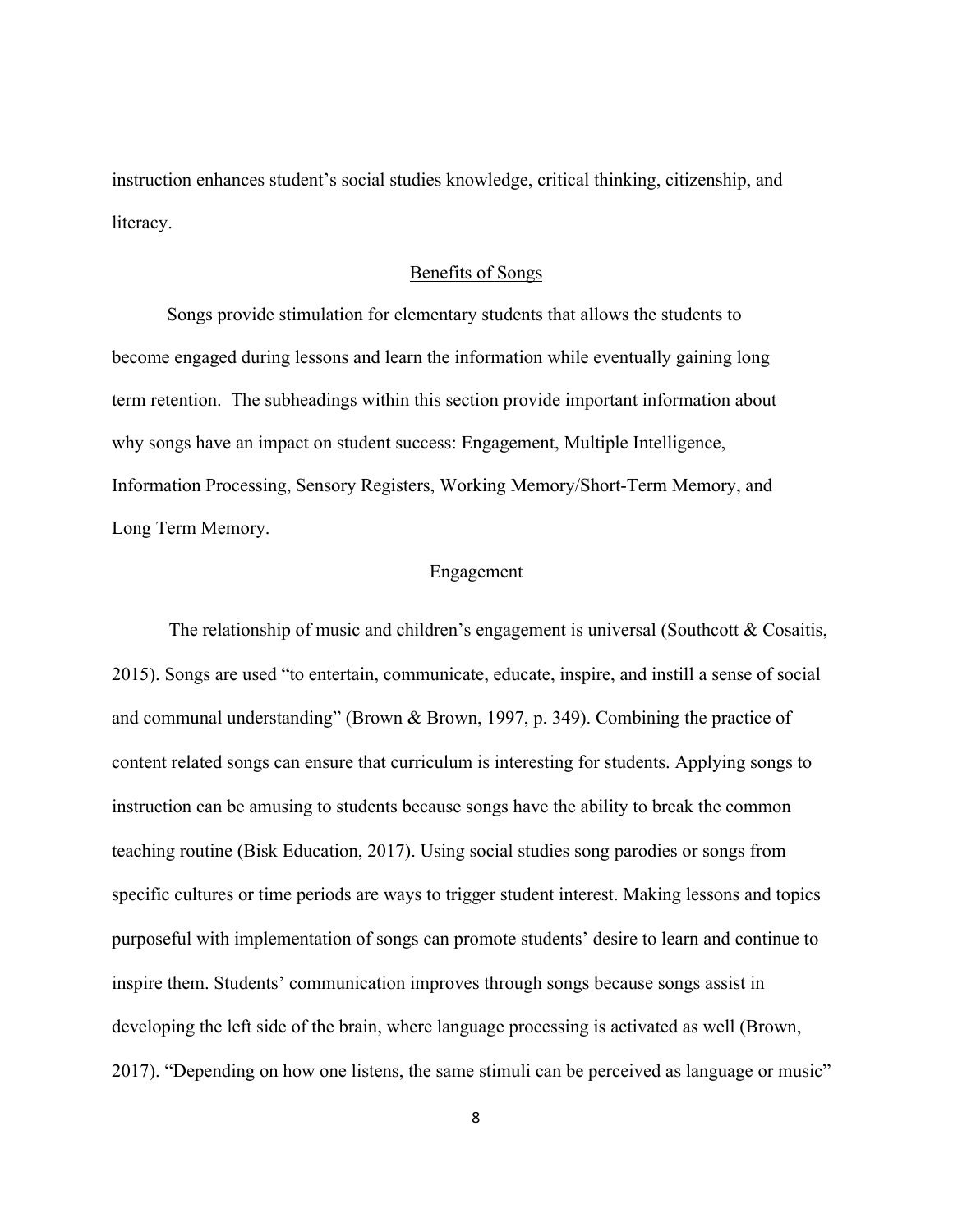(Brandt, Gerbrian, & Slevc, 2012, p. 3). If speaking and music are sounds that have meaning, then both should be beneficial to the progress of being able to communicate accurately. With language proficiency, students will be able to converse with each other which helps with social skills. Being able to interact with others in society results in that need for social and communal understanding. A third grade student discusses the integration of songs in the class perfectly, "I think that it is a very good idea to use music in the classroom. If kids learn with music it will be more exciting! If kids learn with music they will work harder. If they played music for each class, kids would pay more attention" (Brown & Brown, 1997, p. 354). This third grade student summarizes how songs entertain students, help with communication, education, inspiration, and have a sense of social and communal understanding.

#### Multiple Intelligences

Howard Gardner (1983), a developmental psychologist, proposed a theory known as Multiple Intelligences (MI). MI is about teaching concepts that call on many of our intelligences. There are seven intelligences that Gardner has identified: bodily-kinesthetic, interpersonal, intrapersonal, logical-Mathematical, musical, verbal-linguistic, and visual-spatial (Slavin, 2015a). Gardner's theory was controversial at the time he proposed the theory because there was little evidence to support the intelligences. In more recent years, his theory has become more popular especially within education (Slavin, 2015a).

The purpose of MI in education is to recognize that there are more than just one or two ways to express the students' intelligence. All students learn differently and have their own preferences, meaning not every student will succeed when the linguistic and logical intelligences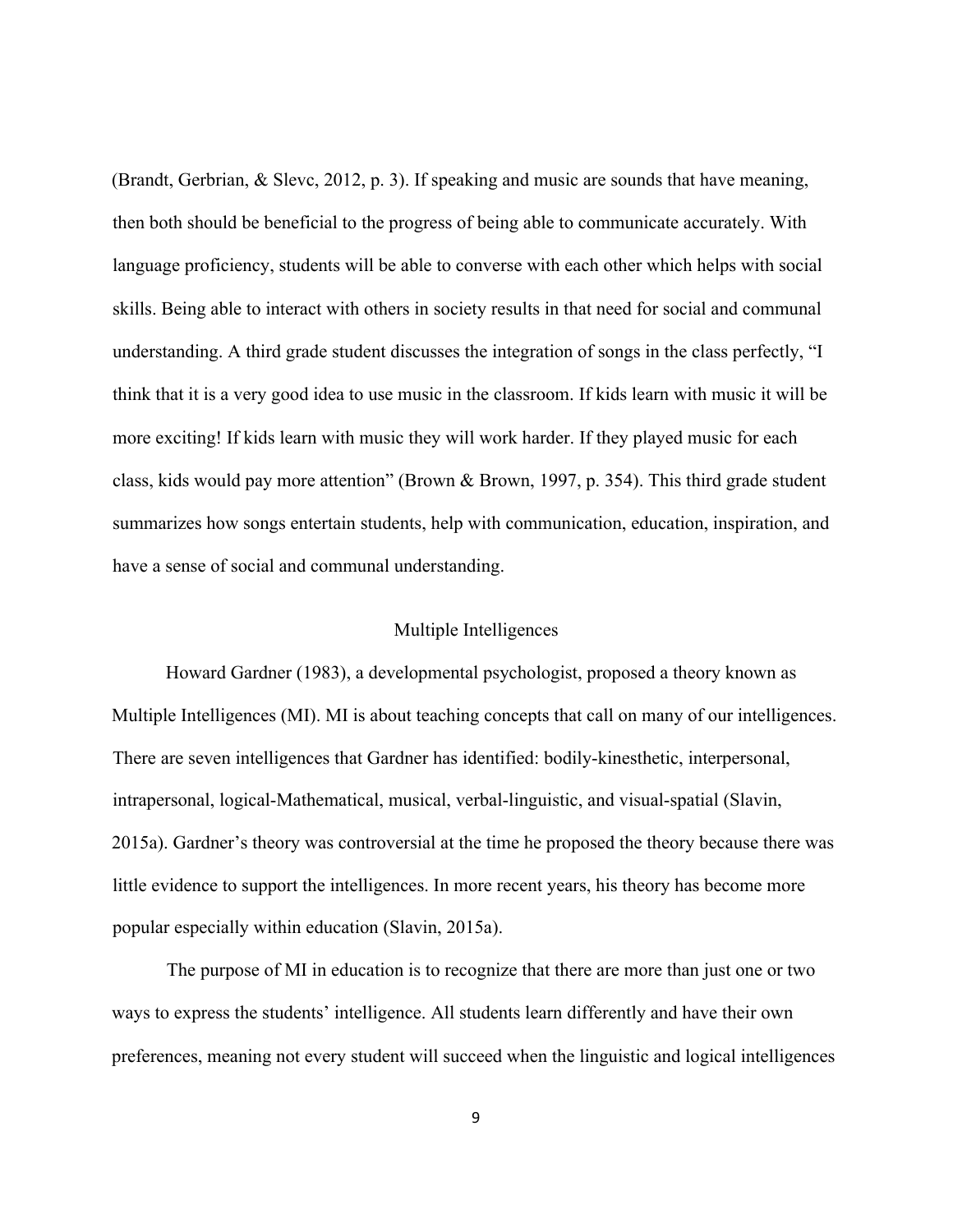are tapped into. Students possess a wide range of intelligences. In order to ensure all students are obtaining their full potential, schools should be applying a variety of activities that in the end use the majority of the intelligences Gardner (1983) has identified.

Since this thesis focuses on songs within the classroom, one of the intelligences that supports the use of songs is musical intelligence. Gardner's musical intelligence (1983) focuses on the overall enjoyment of music; singing, listening, playing instruments, and creating music (Edutopia, 2009). In the article Turn Up the Volume: Boost Memory and Learning with Music, Chris Brewer, the founder of *LifeSounds Educational Services* (2008) is quoted stating "Students of all ages—that includes adults— generally find that music helps them focus more clearly on the task at hand and puts them in a better mood for learning" (Lucas, 2009). When the musical intelligence is utilized along with other intelligences, such as; the linguistic and bodilykinesthetic intelligences, the students will receive engaging benefits associated to their learning.

In Howard Gardner's book Frames of Mind: The Theory of Multiple Intelligences he states; "… we human beings are described as having a set of relatively autonomous intelligences (1983)." Gardner proceeds to describe how people do not have one *general-purpose computer*  but that people have a *set of discrete computers* which can be thought of as our multiple intelligences (1983). These intelligences work with each other as opposed to being independent. This concept of the intelligences is demonstrated through students singing songs in the classroom. Utilizing music in the classroom will also allow students to explore other multiple intelligences that extend beyond the musical intelligence. For example, while students are singing the songs, they are also tapping into the linguistic and bodily-kinesthetic intelligences. The linguistic intelligence is explored because students are singing the lyrics of songs and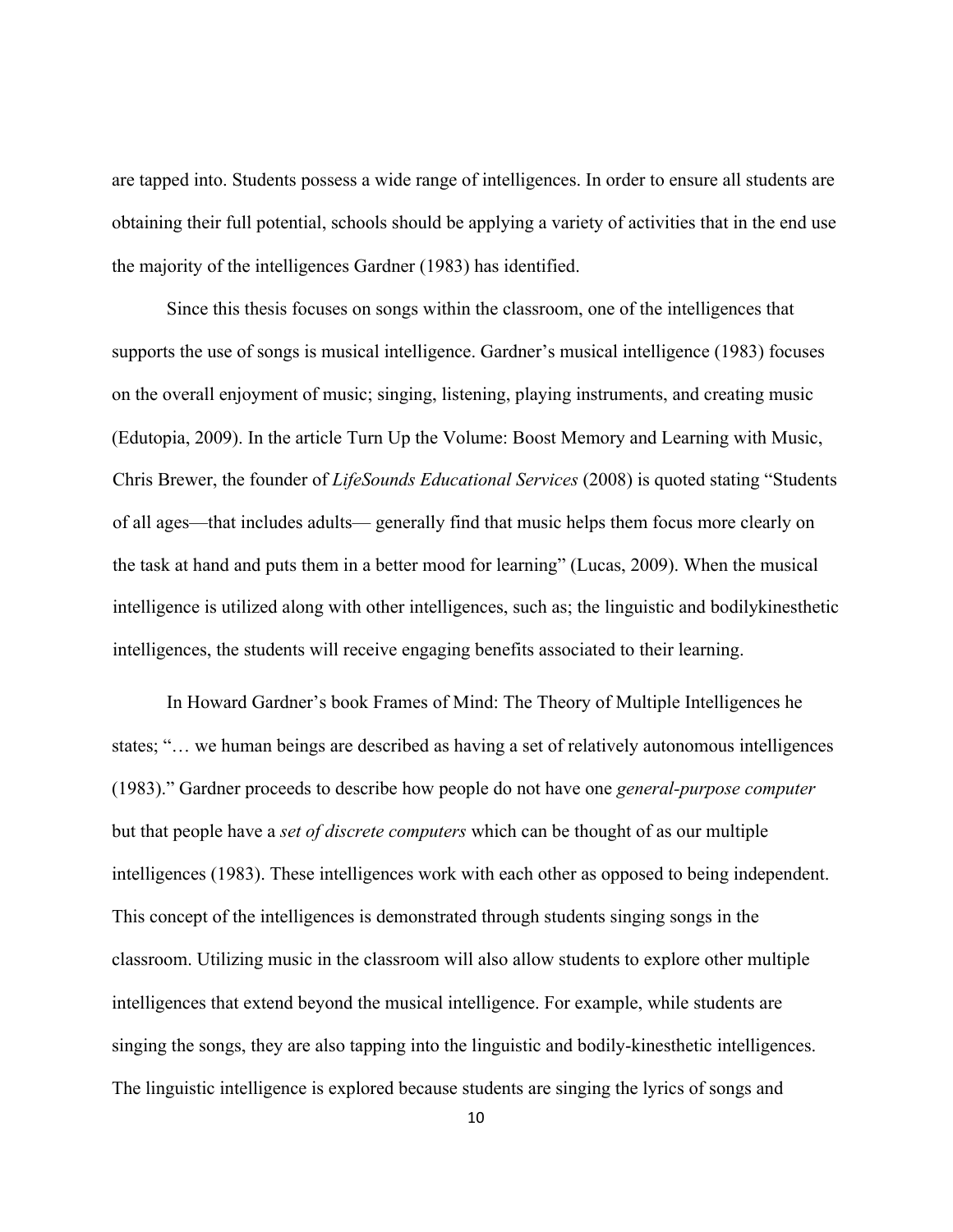developing their literacy skills. They are making connections within the words and concepts the words represent. Students are also engaging in movements correlated to the songs they are performing. Whether the students are doing hand gestures or getting up from their seats and doing dances, the bodily kinesthetic intelligence is being used through these motions.

#### Information-processing Theory

Information-processing theory is a "dominant theory of learning and memory" (Slavin, 2015b, p. 124). Information-processing theory was developed by many cognitive learning theorists beginnings with George A. Miller (1920-2012), Atkinson and Shriffin (1968), Craik and

Lockhart (1972), Bransford (1979), and advancing to Rumelhart and McClelland (1986) (David, 2015a). The theorists listed answered questions that related to the process of absorbing information and how knowing the process can be used to ensure students are retaining what is being taught (Slavin, 2015b). So when the theorists were answering questions that involved analyzing how information is processed by people and how teachers can use that information to their advantage, it eventually led them to the information-processing theory. Informationprocessing can be associated with students learning topics through songs, because the songs will help the students remember the information that is presented to them. Three components are included in Information-processing: sensory register which acquires information through our senses, working memory (or short-term memory) is where information is initially thought of and sorted through importance, and long-term memory is where the information we learned is eventually stored (Slavin, 2015b). Envision this: a teacher is standing at the front of the classroom telling the students that they will be learning a song that will help them remember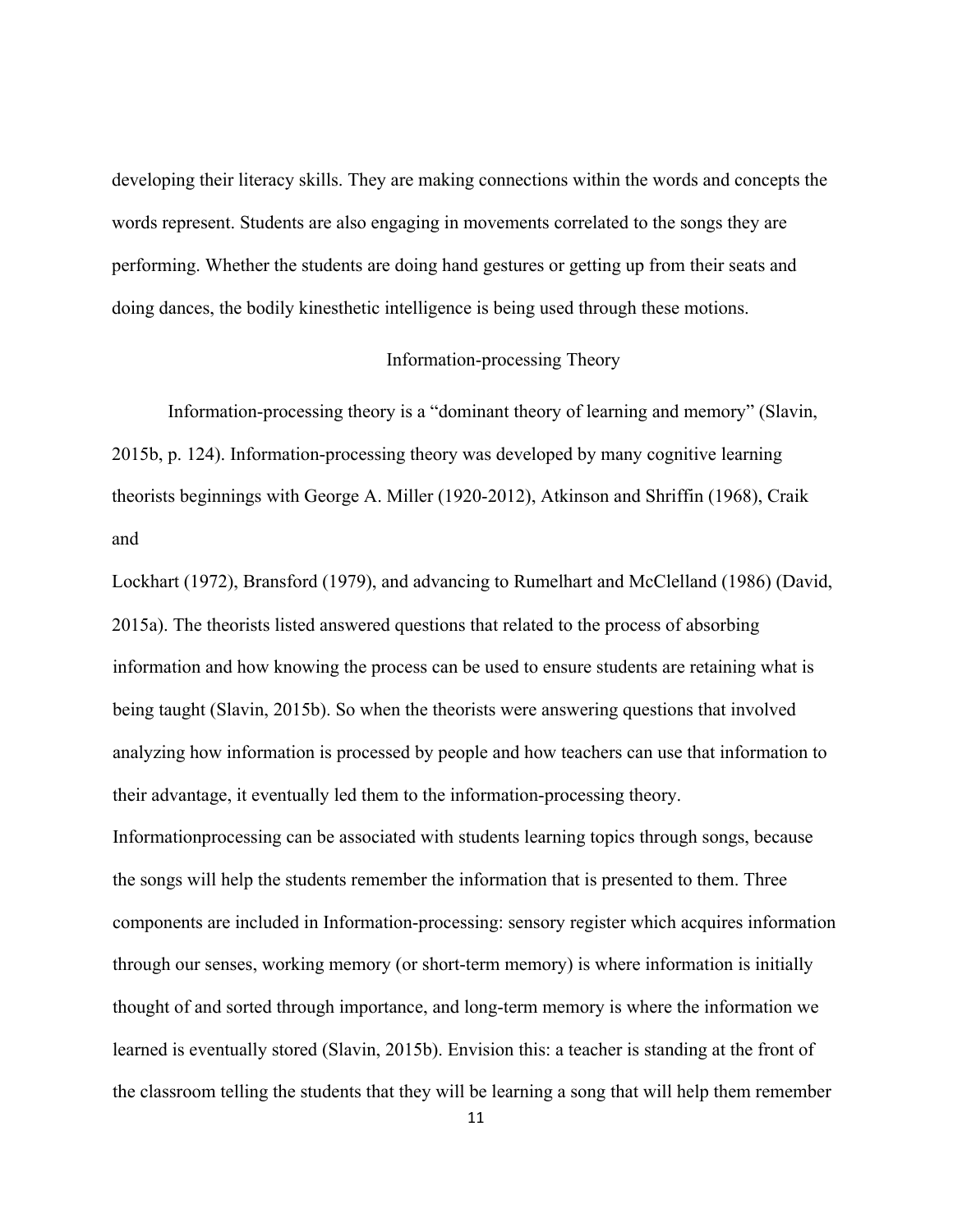the reason of why the Declaration of Independence was created. This could be read to students from a textbook, but using a song will stimulate their minds more. Students' sensory registers will use their hearing component to analyze the information of the Declaration of Independence, then the information will be in the working-memory since the students will be focused on this topic. The students will rehearse the lyrics continuously until it finally makes it to their longterm memory.

#### Sensory Registers

The sensory register holds information for no more than a couple of seconds. The sensory register acquires information through our senses: taste, smell, sight, hearing, and touch. Most of the information that reaches the sensory registers may not be retained unless it is a conscious focus (Slavin, 2015b). This is important to understand within the classroom because students need to pay attention to the material to acquire the information. In the sensory register, students' attention is tested. If the students are receiving too much information at once, they will be overwhelmed with organizing and retaining that information (Slavin, 2015b). In order to retain information, the student must explicitly focus on what is being taught. The immense amount of information that is given at this point will be filtered by the student based on the importance. Students have a limited attention span to give, so it is vital to monitor their engagement throughout a lesson (Slavin, 2015b). Using songs in the elementary classroom during social studies block will assist with ensuring students' attention is being utilized to the fullest, because students will be "using more of their brain" (Brown, 2017, *n.p.*).

12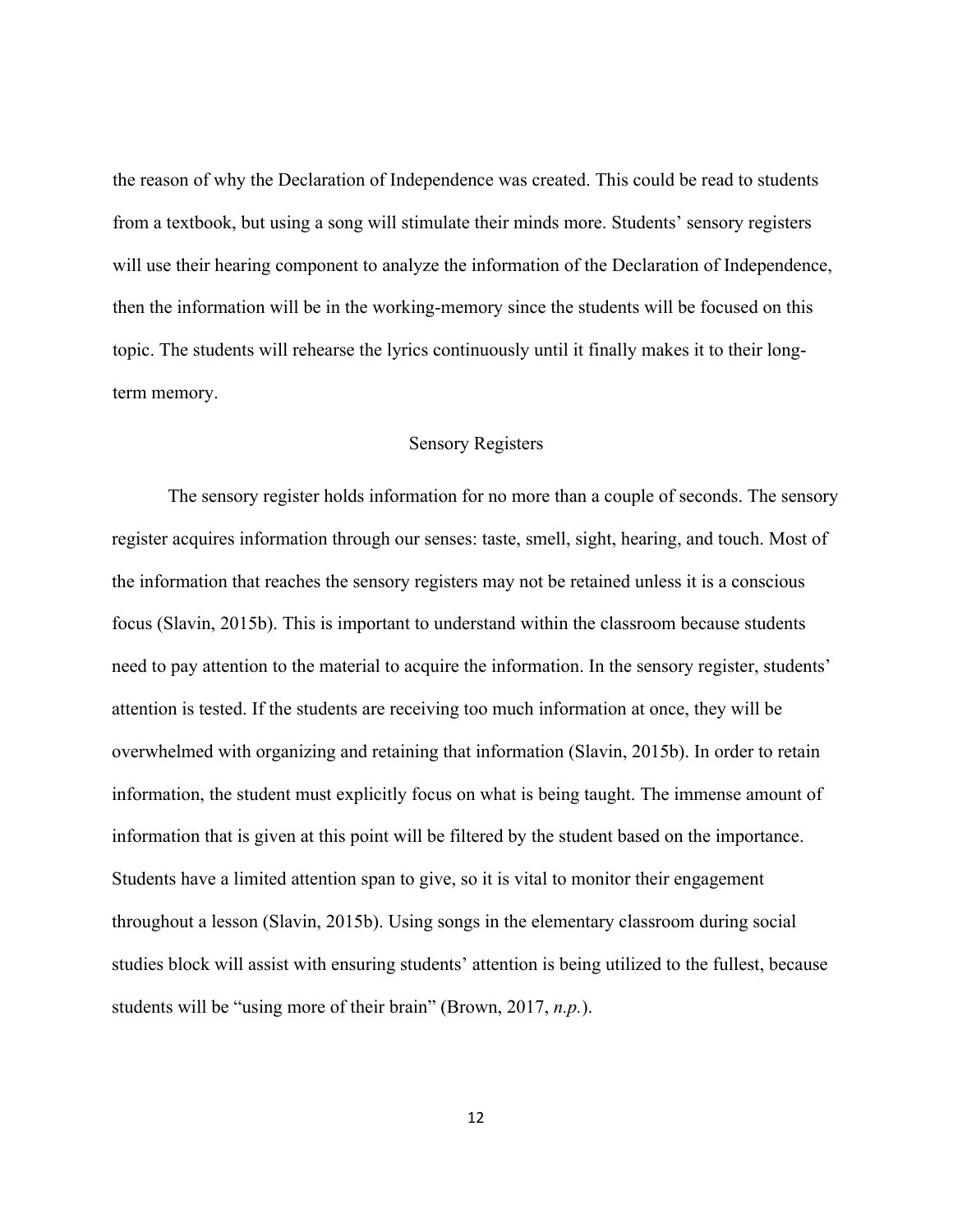#### Working Memory/Short-Term Memory

The information that is first introduced within the sensory registers eventually moves into the working memory or short-term memory. The working memory is a "temporary storage of information" (Ericsson & Kintsch, 1995, p. 211). Information is constantly coming in and leaving. When ideas are being consciously thought of, it is in the working memory. Once we stop thinking about that certain thought, it disappears. Within the working memory, the brain decides whether or not to keep certain information or discard it. Working memory acts as a sorting system as well. The working memory may also receive information from long-term memory. Whenever we think of something; new information or old information, our working memory is involved (Slavin, 2015b).

The concept of the working memory applies to the classroom because students are being given new information on a daily basis, but are also using prior knowledge to make connections. The working memory is constantly being used in the classroom because learning is frequently happening. The method of rehearsal is a way to ensure information in the working memory is eventually stored (David, 2015b). Rehearsal is another way of using repetition. For example, repeating an address many times within one's head to ensure one does not forget is the practice of rehearsal. With songs, students will be taught lyrics repeatedly so they can remember it. Eventually, the students will practice so much and repeat the lyrics many times to the point where it will then be stored in their long-term memory, and they will be able to recite it on command.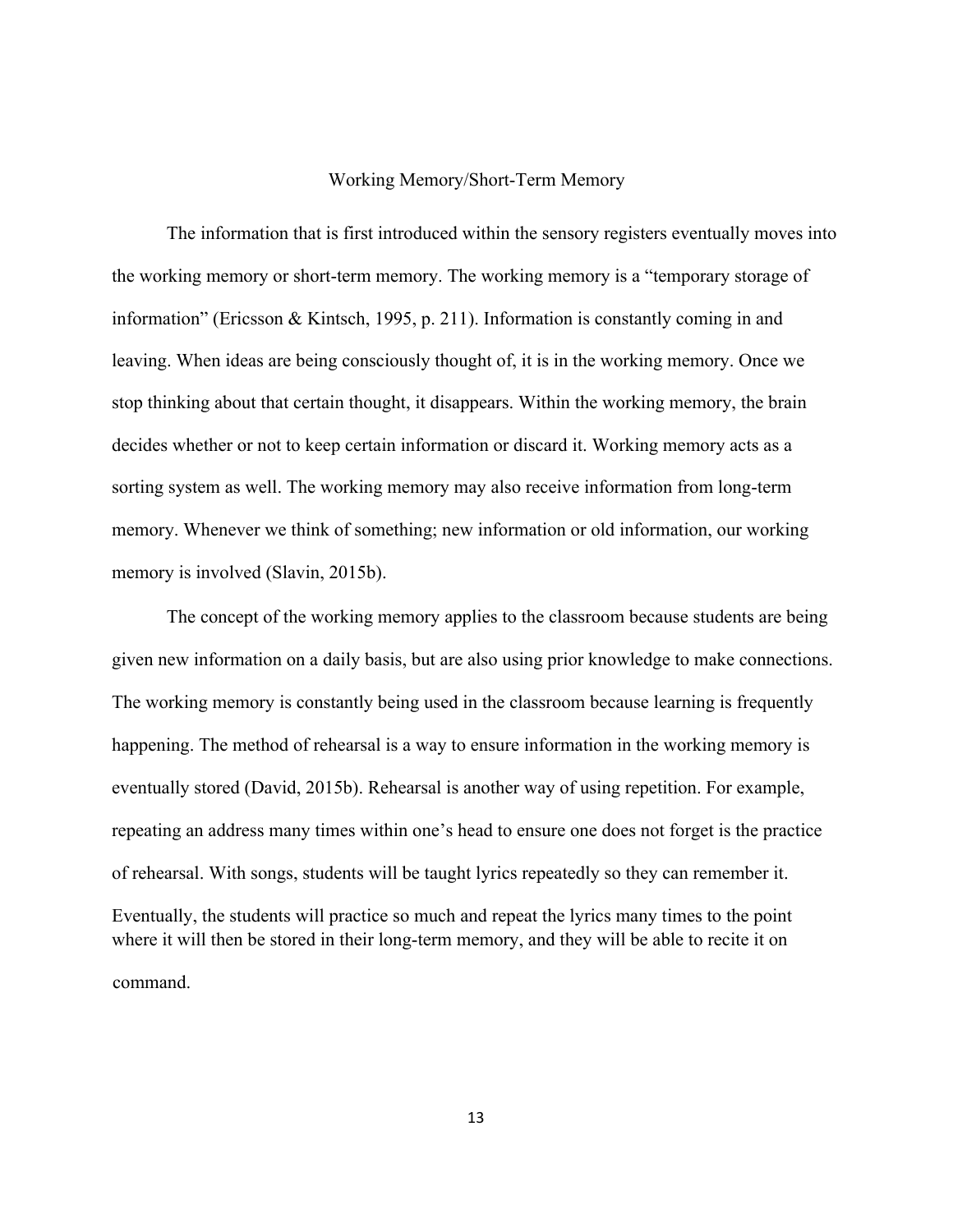#### Long-Term Memory

The long-term memory is where we store all our information for long periods of times because of its large capacity for information (Slavin, 2015b). Our long-term memory has information we may never forget, but may have difficulty sifting through and reacquiring the information. Long-term memory is divided into three types: episodic memory, semantic memory, and procedural memory. Episodic memory entails memory that is based on our personal experiences (Tulving, 1993). For instance, a birthday party you had as a child or a family trip you took during the summer. These are examples of episodic memories because it is something that you experienced yourself. You may associate these memories to something someone says or does because you have that existing knowledge on that particular thing. Semantic memory are the facts and general knowledge we know (Patterson, Nestor, & Rogers, 2007). We usually acquire information that belongs in the semantic memory through information we learned in school (Slavin, 2015b). The type of information stored within this long-term memory are things similar to: knowing how to read from left to right, understanding the concept of cheating being bad, and knowing that PEMDAS is an acronym associated to math. Procedural memory is the information stored that pertains to knowing how to do something (Do, 2015). Knowing how to ride a bike, drive a car, tie your shoes, and other procedures are examples of what is stored in this memory. Long-term memory is important because this is where we store the concepts we learn over time. We pull the information from our long-term memory to make connections and continue to acquire new ideas.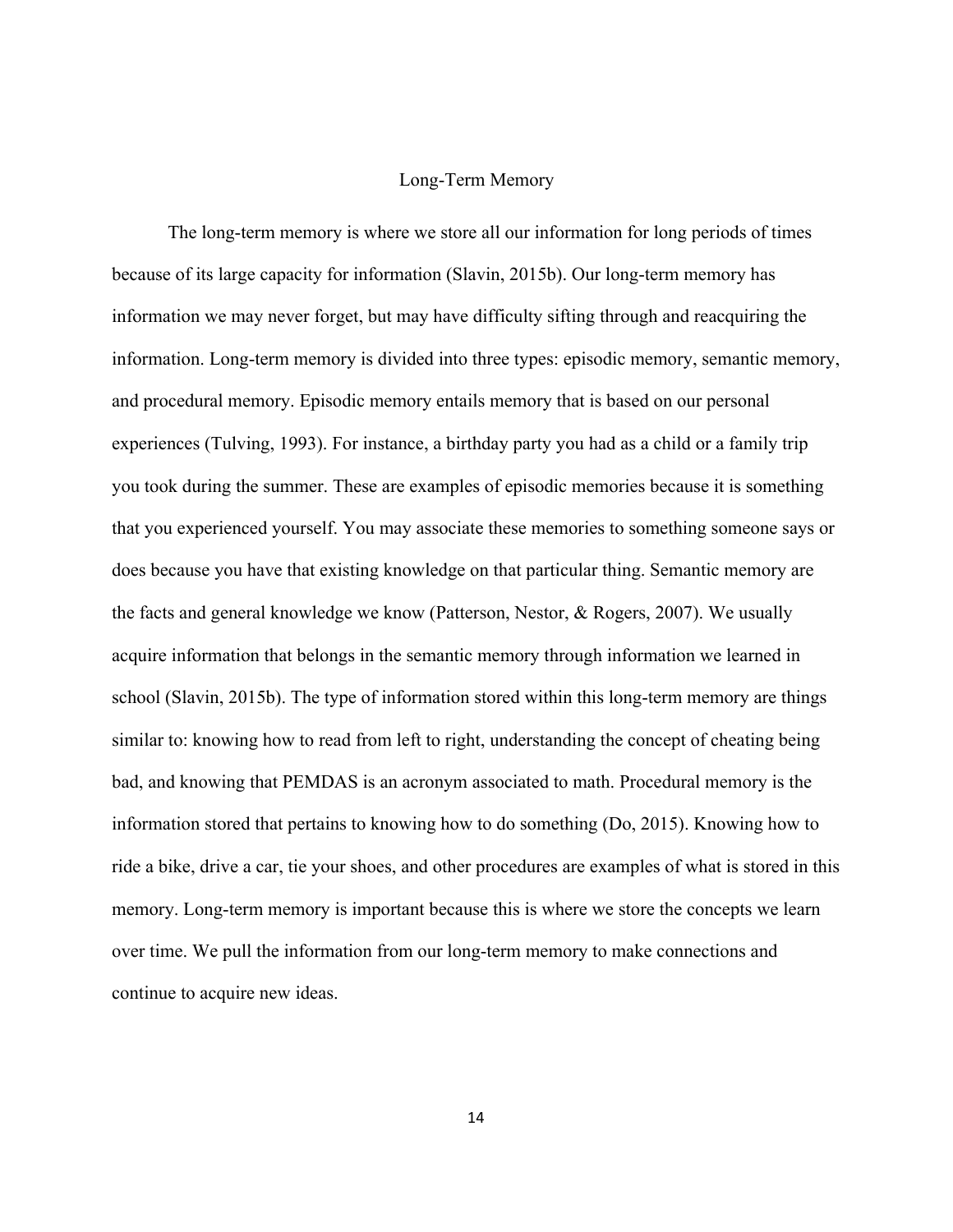#### Social Studies and Songs

Students' responses to learning social studies content is usually not very positive, the topics can be difficult to comprehend and the information can be boring (Vinas, 2017). Using songs along with teaching social studies is a perfect way to ensure these topics are being taught and learned by students. In the *Social Studies Research and Practice* journal, On Borrowed Time: How Four Elementary Preservice Teachers Learned to Teach Social Studies in the NCLB Era (Fry, 2009)*,* a preservice teacher named Helen discusses her use of songs to teach a lesson about Colonial America. Helen collaborated with a music teacher to see what songs would be appropriate for this lesson's social studies goal, and they came up with "Yankee Doodle." Her "students examined the history and meaning of song lyrics, and at the conclusion of the lesson, they sang and marched to the song" (Fry, 2009, p. 37). By doing this, her students were able to tackle many social studies skills, including development of literacy and retention of concept. Helen reflected on this and expressed how her students enjoyed this lesson, and how she was confident in utilizing songs to teach lessons.

Students of all ages have expressed on a number of occasions how songs help them remember and actually make them enjoy what they are being taught. An eighth grader from Georgia said that her teacher's songs are "catchy so you really remember them like during the tests or anything when you need them" (WCBD News, 2017). A young elementary student mentions "we have fun together when we are singing; we like the music" (Kids Are Awesome, 2015). These two students touch upon the two main benefits of songs with social studies: retention of information and the implementation of songs in the elementary classroom being enjoyable and stimulating for students. Songs allow our elementary students to stay engaged and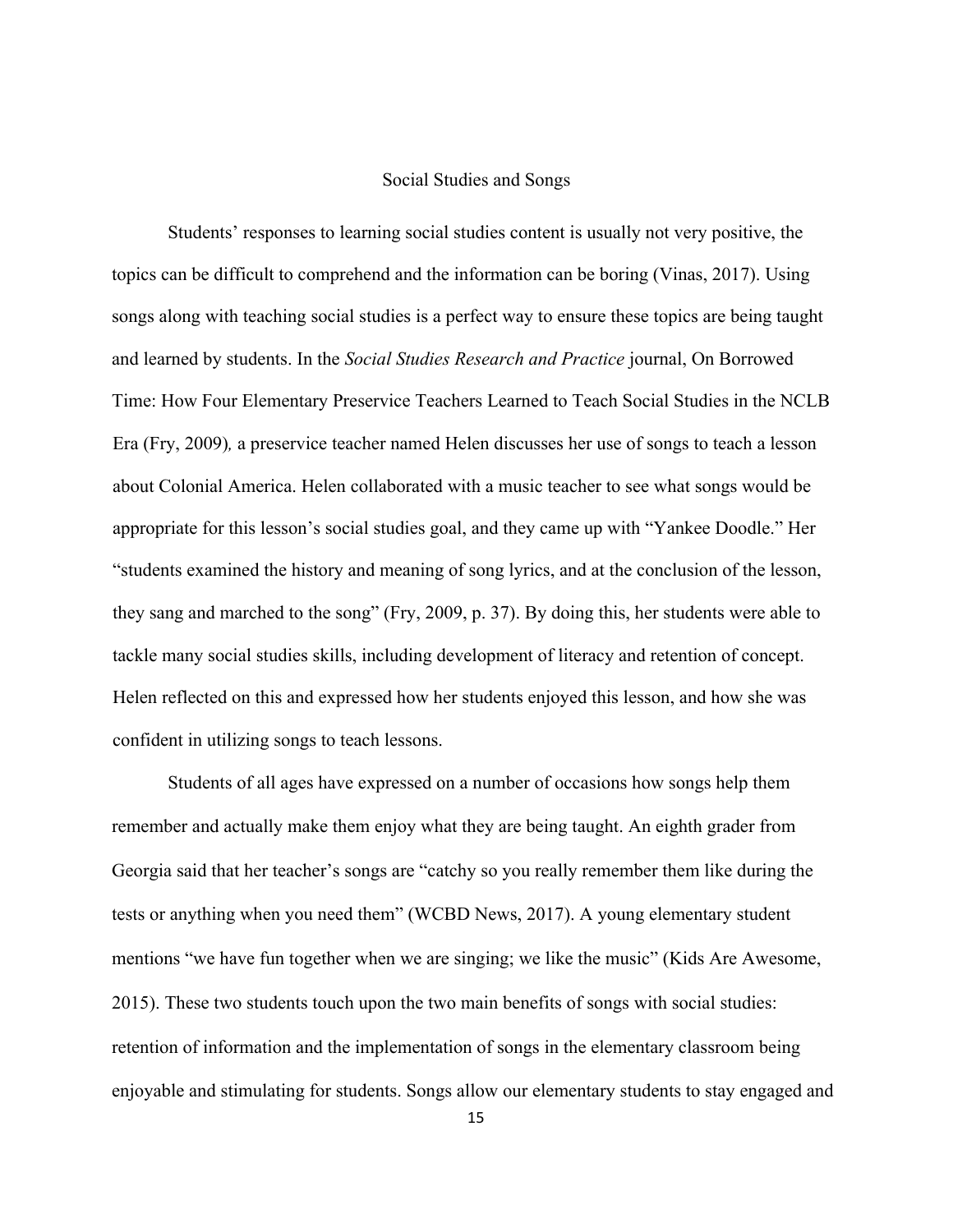learn important concepts during lessons. Therefore, this thesis explores how content related songs provide engagement to elementary students during social studies lessons. The following chapter provides the methodology that includes the procedures for completing this thesis' research. Chapter three focuses on the design of study which highlights the key steps in conducting the qualitative research needed for the collection of data. The chapter proceeds to point out a few limitations within in this thesis' research.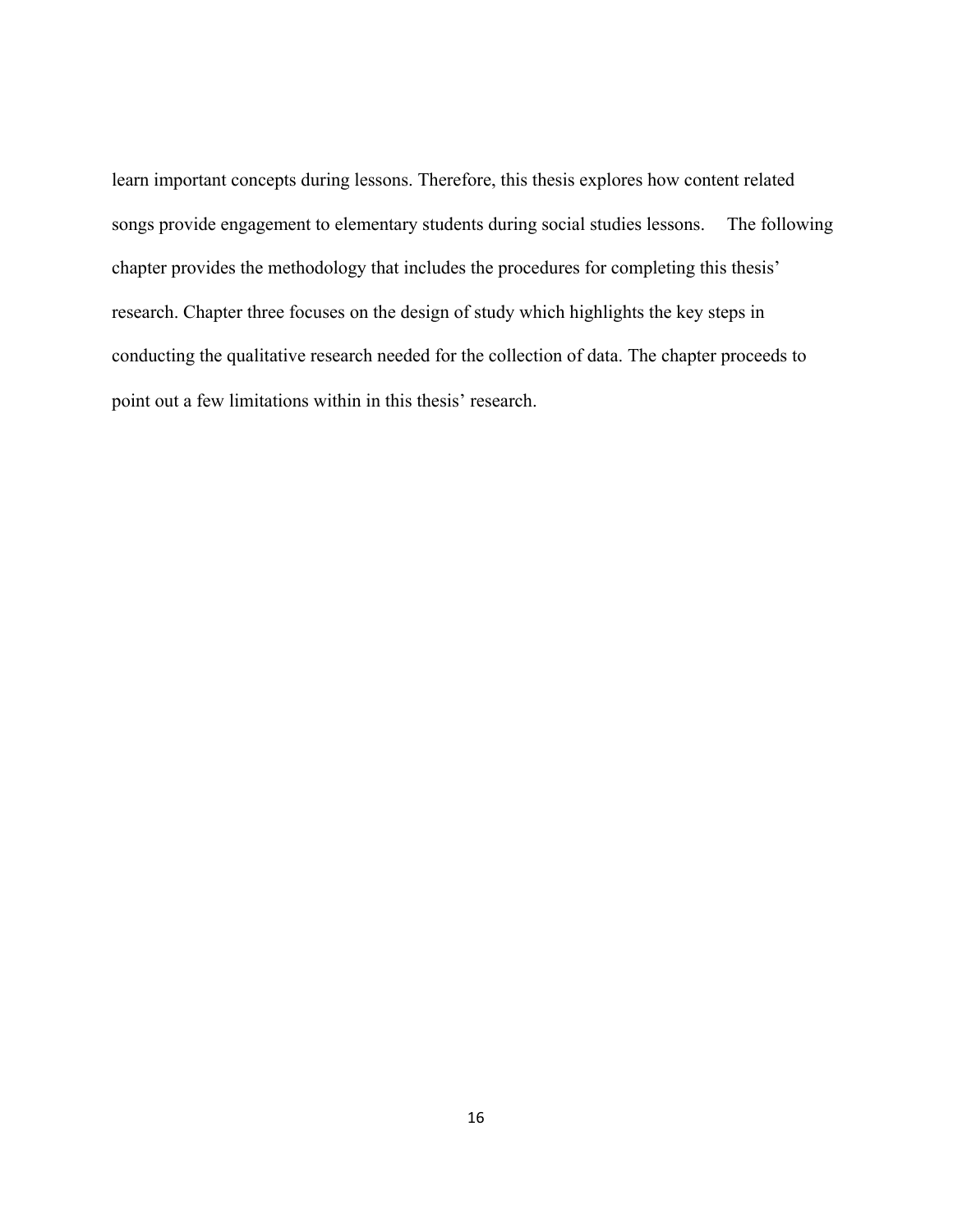# CHAPTER THREE: METHODOLOGY

This thesis explores how songs can be used to engage elementary students in social studies content, and I will examine this by analyzing internet videos of classrooms that have used songs to teach social studies topics. This thesis explores common classroom resources that are applied, but are lacking the musical element and recommend how to integrate songs into current resources. Each video was set in an elementary classroom teaching social studies. Examinations of the teacher and the on-task student engagement were taken into consideration when being reviewed.

#### Design of Study

The purpose of this research was to analyze how songs containing social studies content could be engaging for student learning. In order to gather data for analysis, the examination of YouTube videos of social studies elementary classrooms will be used. Three elements of focus for video selection are: the song, unit/topic, and student engagement. To test the authenticity of the content during the lesson, I correlated each song to a Florida state social studies standard. Also, student engagement will be assessed by a rubric.

The videos were searched on *YouTube*. Other video sites, such as *TeacherTube*, *Vimeo*, and *SchoolTube* were checked, but did not provide necessary results. The key phrase of "elementary social studies class observations of songs" was used to search for the videos in *YouTube*. The process of selecting the videos for evidence needed to conduct this qualitative research was scrolling through and watching videos that pertained to elementary social studies classrooms utilizing songs in their lesson. Each video was selected for evaluation if they met the three criteria: the song, unit/topic, and student engagement.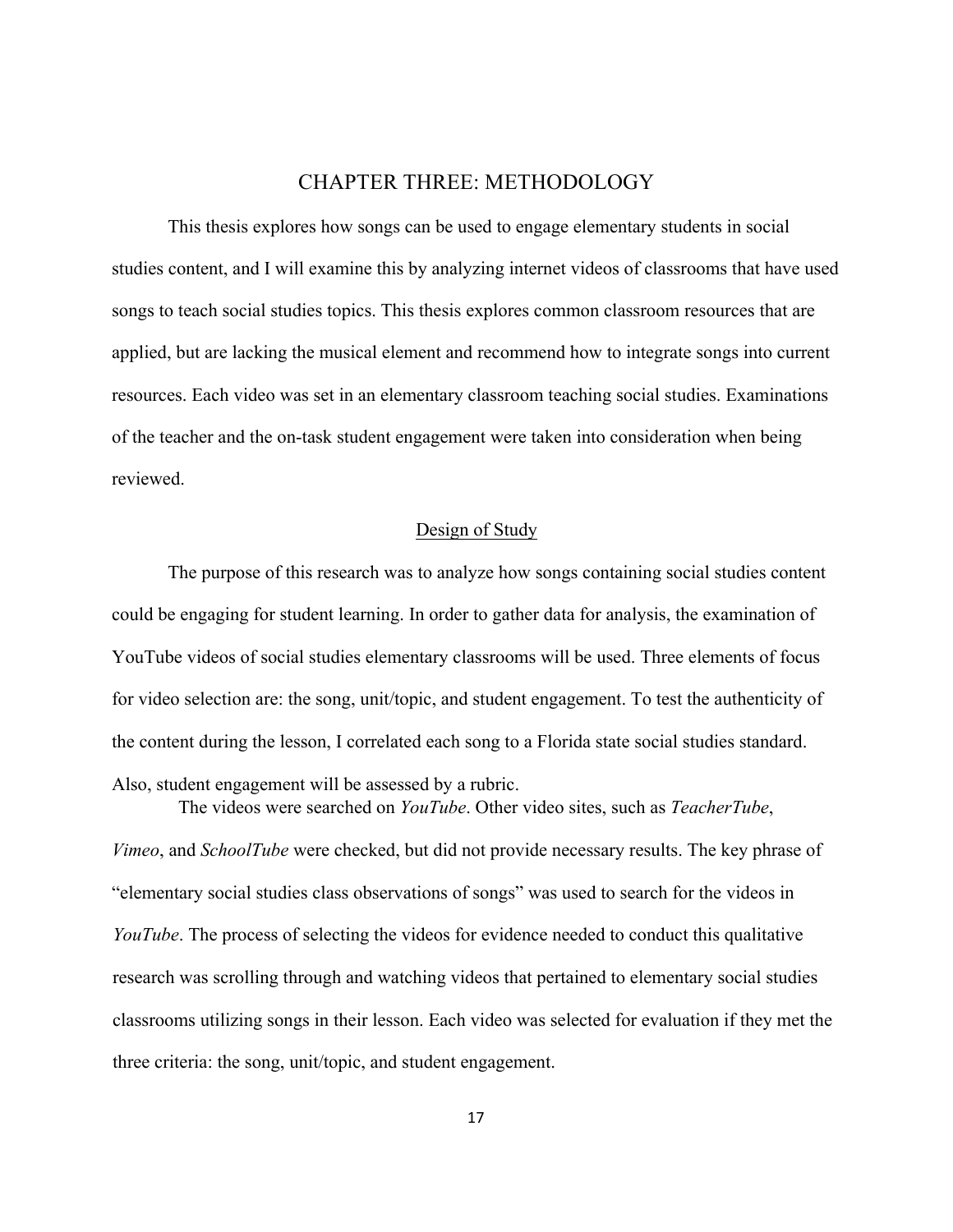A rubric was created based on the investigations of previously-created engagement rubrics. Using a rubric will provide consistency for the video analysis of student engagement. In order for the rubric to be specific to this research, there will be modifications made from the original rubrics chosen. For instance, the original rubric focuses on general student engagement. Since the videos selected for this thesis focus on student engagement through song, the rubric was adapted to be more specific in terms of how students display engagement when interacting with songs. Student engagement will then be examined and scored. Student engagement is defined as showing "sustained behavioral involvement in learning activities accompanied by a positive emotional tone" (Chapman, 2003, p. 2). The rubric scored each video as a "one", "two", "three", or "four". A score of "one" is identified as unsatisfactory engagement, and a score of "four" is identified as exemplary engagement. The definition of what student engagement is will identify how a score is given for what is seen in each video chosen.

Performing this investigation of videos and scoring the engagement aspect of students allowed me to witness how songs promote student stimulation and test whether or not social studies songs are of value in the elementary classroom. Connecting Florida Social Studies State Standards to the songs acts as the testing phase of this research. If a song can match a standard, then the song is able to be implemented within a social studies lesson. The Florida Department of Education (2017) states, "Higher standards that challenge and motivate our students are essential" (Florida Department of Education, 2017, *n.p.*). The standard may focus on a vital topic, but the method of teaching the topic may challenge and motivate the student. One method could be the implementation of social studies songs in the elementary classroom.

18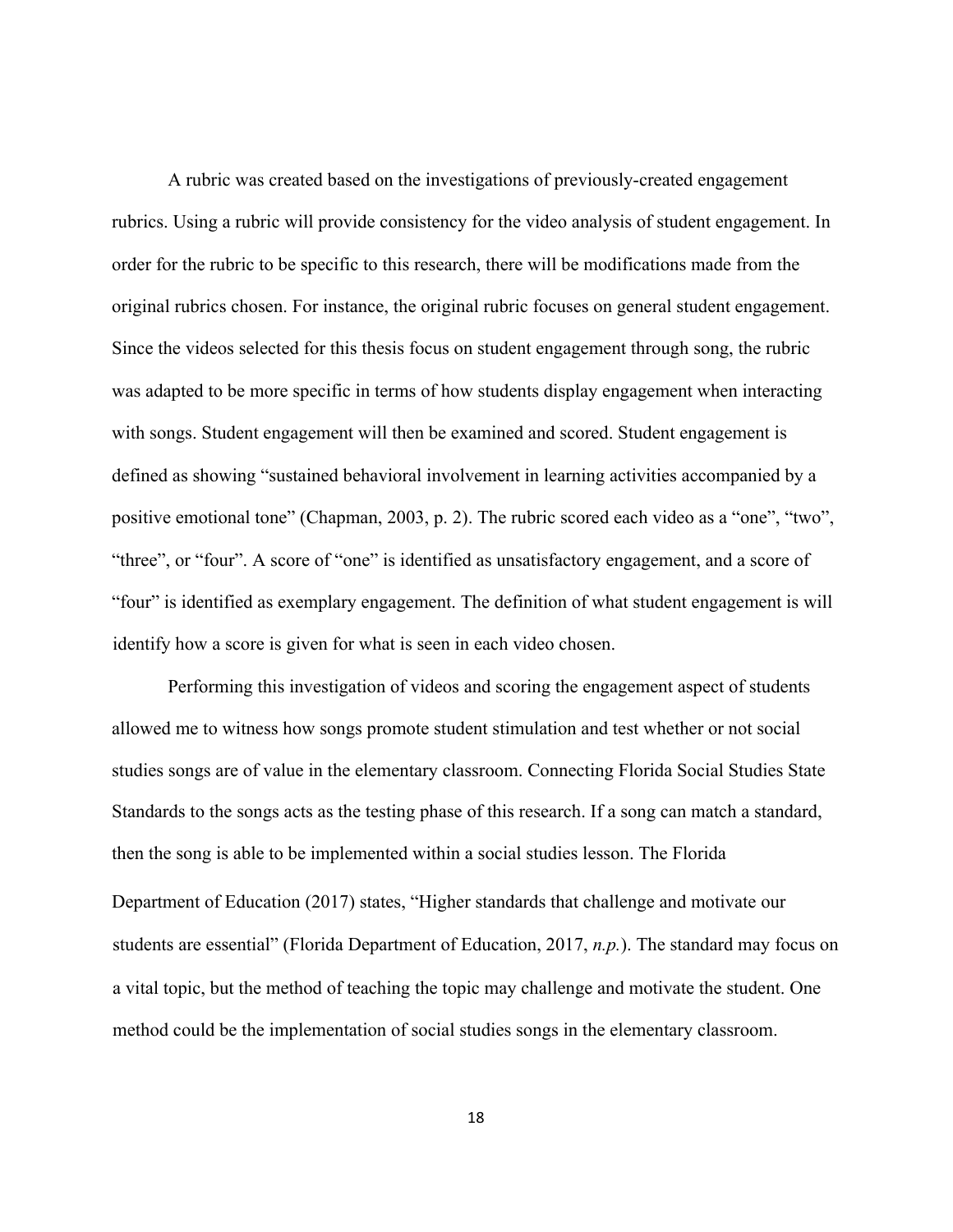Once the social studies songs are evaluated for their value, this thesis discusses how teachers can utilize their current social studies instructional tools with songs attached to them. Resources that teachers are presently using have the capacity to incorporate songs within them. I searched to identify 10 instructional tools teachers are using for social studies that could imbed songs for engagement. Using songs in the classroom does not have to be a complicated production; teachers do not have to develop songs on their own. A variety of resources are available for teachers to implement in their classroom.

## Limitations

There are two limitations I acknowledge with the research I am conducting. The limited availability of videos that have social studies songs utilized in an elementary classroom created some difficulty in finding evidence for the video analysis. Being able to find videos from only one source I tried limited my findings to one source; YouTube. Furthermore few elementary classroom observation videos use social studies songs. There are enough videos to complete my research, but can pose difficulties for future or further similar studies. The other limitation is using videos instead of surveying educators or completing in-person observations of elementary classrooms. Using videos as my system for acquiring information allowed for simpler access to evidence, whereas more direct observations would have needed an Institutional Review Board (IRB) approval. If I elect to continue this thesis project in the future, an IRB is something I would likely consider to support the research I will complete for this particular project.

The following chapter outlines the results from conducting the YouTube video analyzations. The process of searching for videos and what was discovered is explained. Data from the engagement rubric is shown. With these findings, eight lesson plans were created to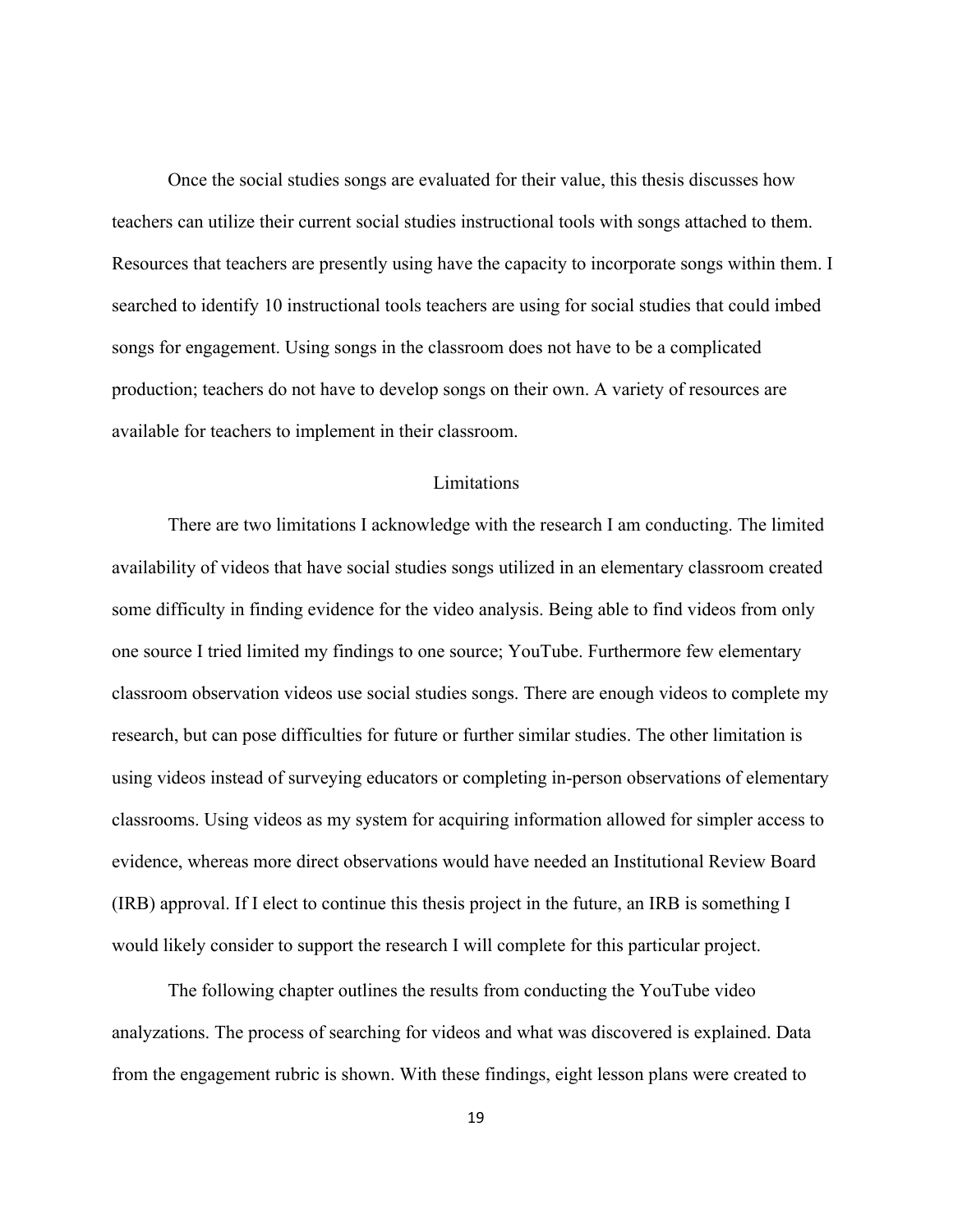demonstrate the implementation of songs in social studies content. These lesson plans are listed within the next chapter.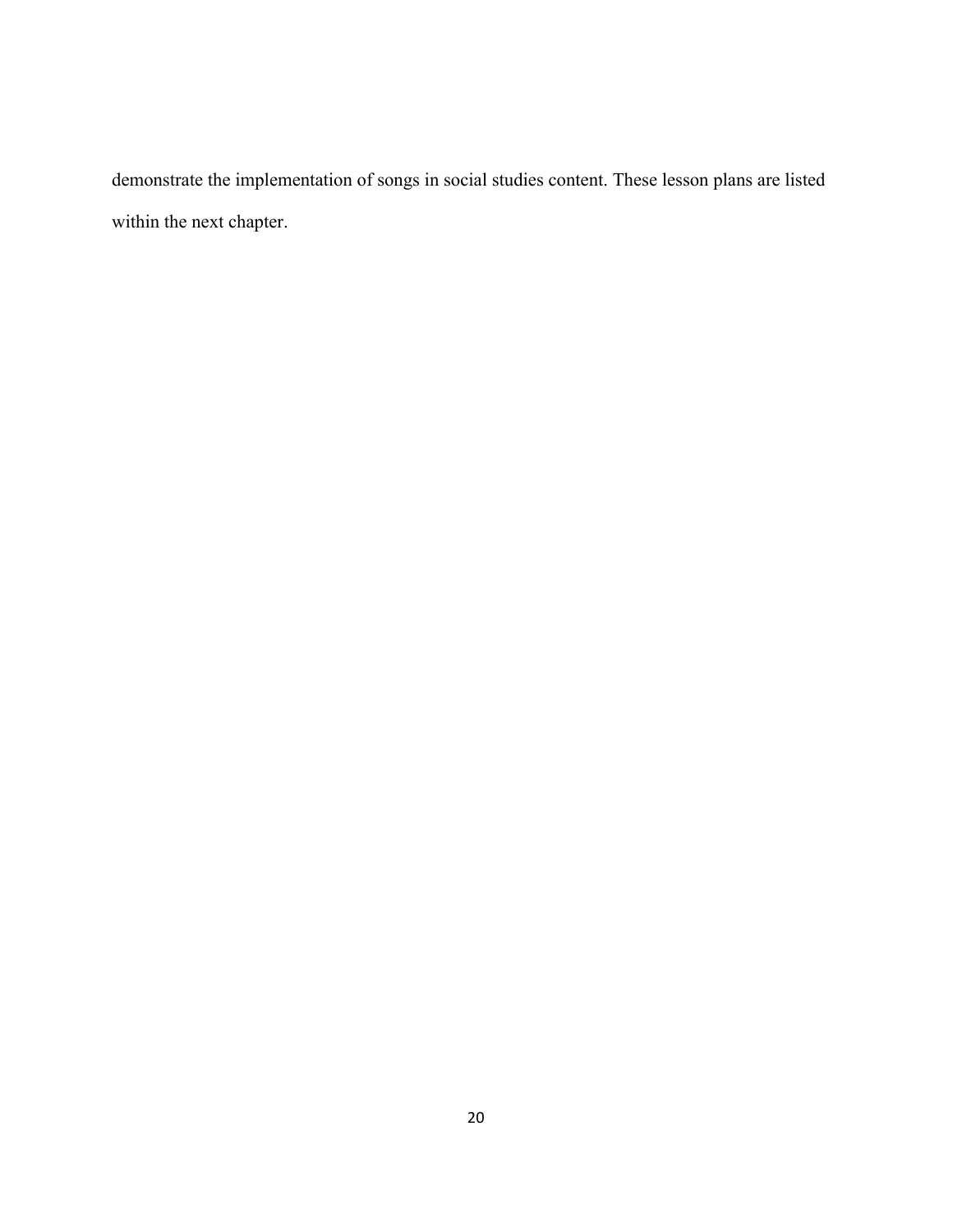## CHAPTER: FOUR FINDINGS

This thesis explored how songs are used to engage elementary students in social studies content by analyzing internet videos of elementary classrooms that used songs to teach social studies topics. Once the videos were analyzed based on the three criteria and scored using an engagement rubric, applied common classroom resources that lacked the musical elements were identified. Based on the lack of songs in curriculum content, recommendations on how to integrate music into social studies were gave this thesis even more importance.

#### The Search of YouTube Videos

The search to find applicable videos according to the predetermined criteria; the song, unit/topic, and student engagement, was challenging. The search began with going through multiple video search engines, such as; Vimeo, SchoolTube, and YouTube. I looked for videos that met my predetermined criteria. As I completed this initial process, I determined YouTube was the only search engine that contained videos that met my criteria. I continued the search by examining YouTube videos of social studies elementary classrooms that used songs in their particular lesson. I typed the key phrase "elementary social studies class observations of songs" into the YouTube search engine. From there, I clicked on videos that came up and were identified by the key phrase. I sifted through a multitude of videos and selected the videos that met at least one of the predetermined criteria. Ten videos were chosen, but not strictly followed because videos were needed for analyzation. While searching for videos, I had the expectation of seeing whole group instruction that discussed the unit, followed by the explicit teaching of the song, continuing with the usage of the song, and ending with a comprehension check to see if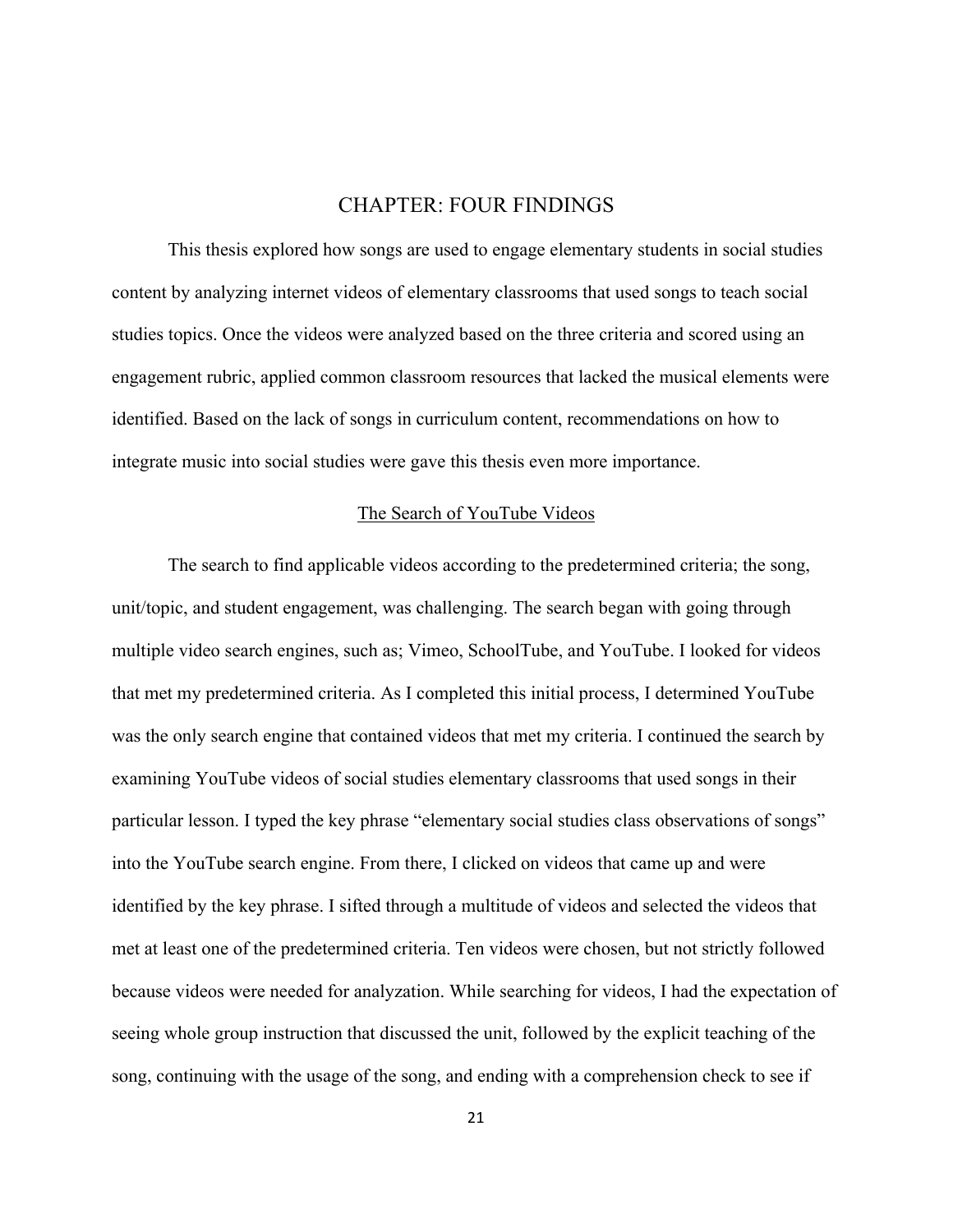students understood the correlation of the song with the lesson. Since a shortage of videos met this expectation, the majority of the videos chosen focused on the performance of the song rather than the entire lesson plan. The performance aspect is especially important to this thesis because it shows that students are engaged with what they are doing which is one of the purposes of exploring these videos.

While watching these videos, an observation rubric that was adapted from the *International Center for Leadership in Education* (2015) was used to score student engagement in the activity. The rubric was sectioned into two parts; *Observations* and *Perceptions* and had scored students by *Very High, High, Medium, Low,* and *Very Low*. For the purpose of this thesis, the observation section is being used and perceptions will be omitted along with the scoring system being changed to a number score that is portrayed as a "one" being "unsatisfactory" and a "four" being "exemplary". Ideally the perceptions section would be beneficial to this exploration, however, the majority of the videos did not have the appropriate elements to provide this information for scoring. The topics included in the observations section of the rubric were: *Positive Body Language, Consistent Focus, Verbal Participation, Student Confidence,* and *Fun and Excitement*. Positive Body Language focused on the postures the students exhibited while performing the song. Consistent Focus dealt with if students were paying attention and had minimal disruptions. Verbal Participation had to do with if the students were singing along. Student Confidence indicated how the students sang the song, if they were able to initiate correlating movements, or do partner work, depending on the video. Fun and Excitement is a key topic, scoring the students' enthusiasm during their performance. Once the videos were observed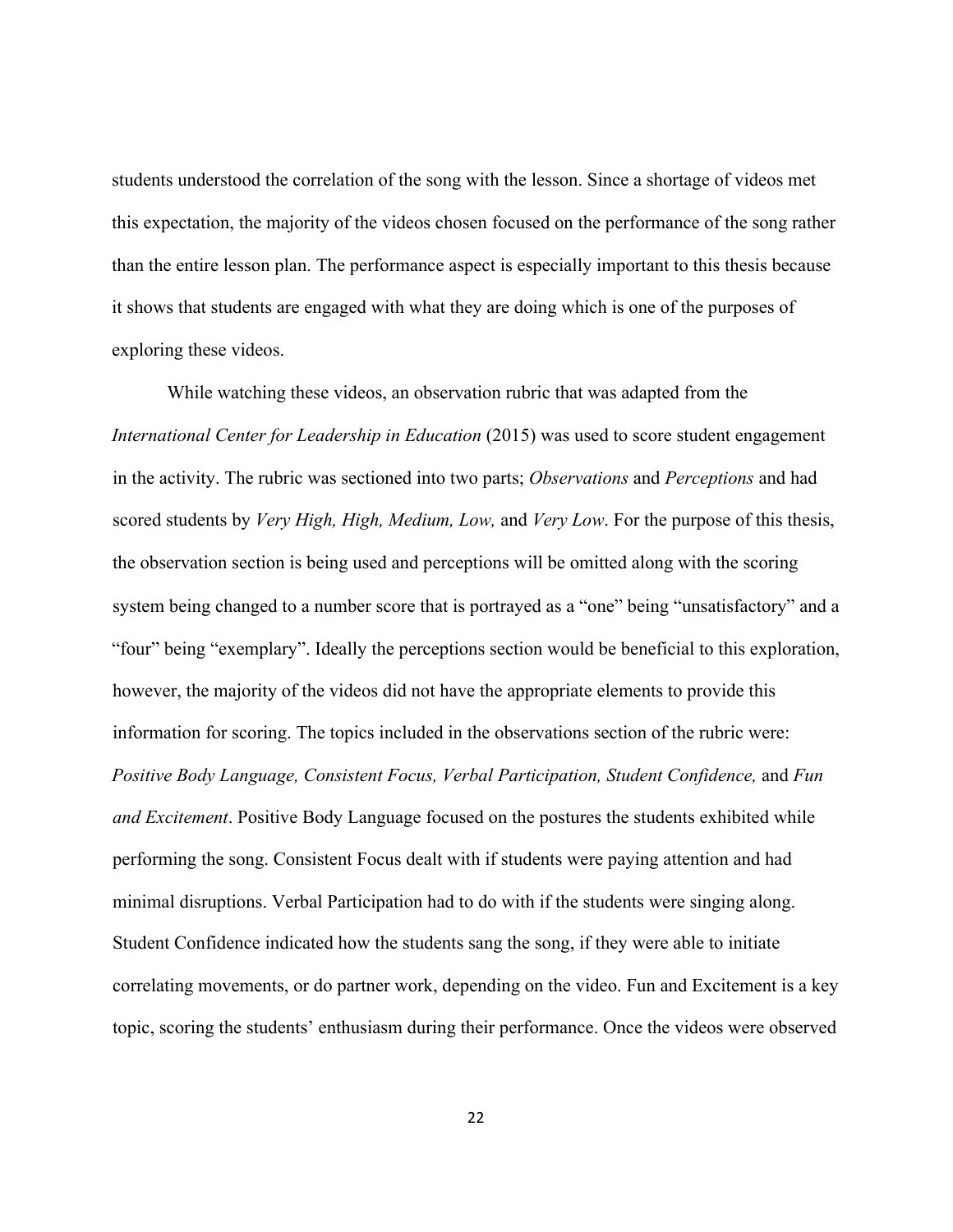and analyzed, the rubric was used to score and evaluate if the students were exhibiting engaged behavior during their lesson.

#### The Data

The rubric was used in order to ensure consistency in scoring each video. Each video was different based on many aspects, for example; grade level, size of class, type of song, how the song is used, the way the song is presented, or the topic of the song. These components were taken into account during the analyzations because although there are different elements of each video, the purpose the videos displayed of engaging students through social studies songs remains the same. The rubric helped keep the scoring uniform, so all videos are judged on the same level. The main focus when scoring each video was to observe whether or not these students were excited, concentrated, and engaged. These topics were included in the original rubric, I added a few changes to *Verbal Participation* and *Student Confidence* to make it more specific to the videos.

 The topics that were chosen were kept because they fit in the three components of engagement: behavioral, cognitive, and emotional (Conner, 2016). Behavioral engagement refers to the participation of the student during an activity, cognitive engagement refers to the effort being put in to achieve the knowledge of complex ideas, and emotional engagement is the reactions towards different features of school (Conner, 2016). The topics that are related to behavioral engagement are Verbal Participation and Student Confidence. These fall under behavioral categories because students will be actively participating in the lesson. For example, the students were singing out loud, doing hand movements, and asking or answering questions. These are actions the students exhibit in the videos.

23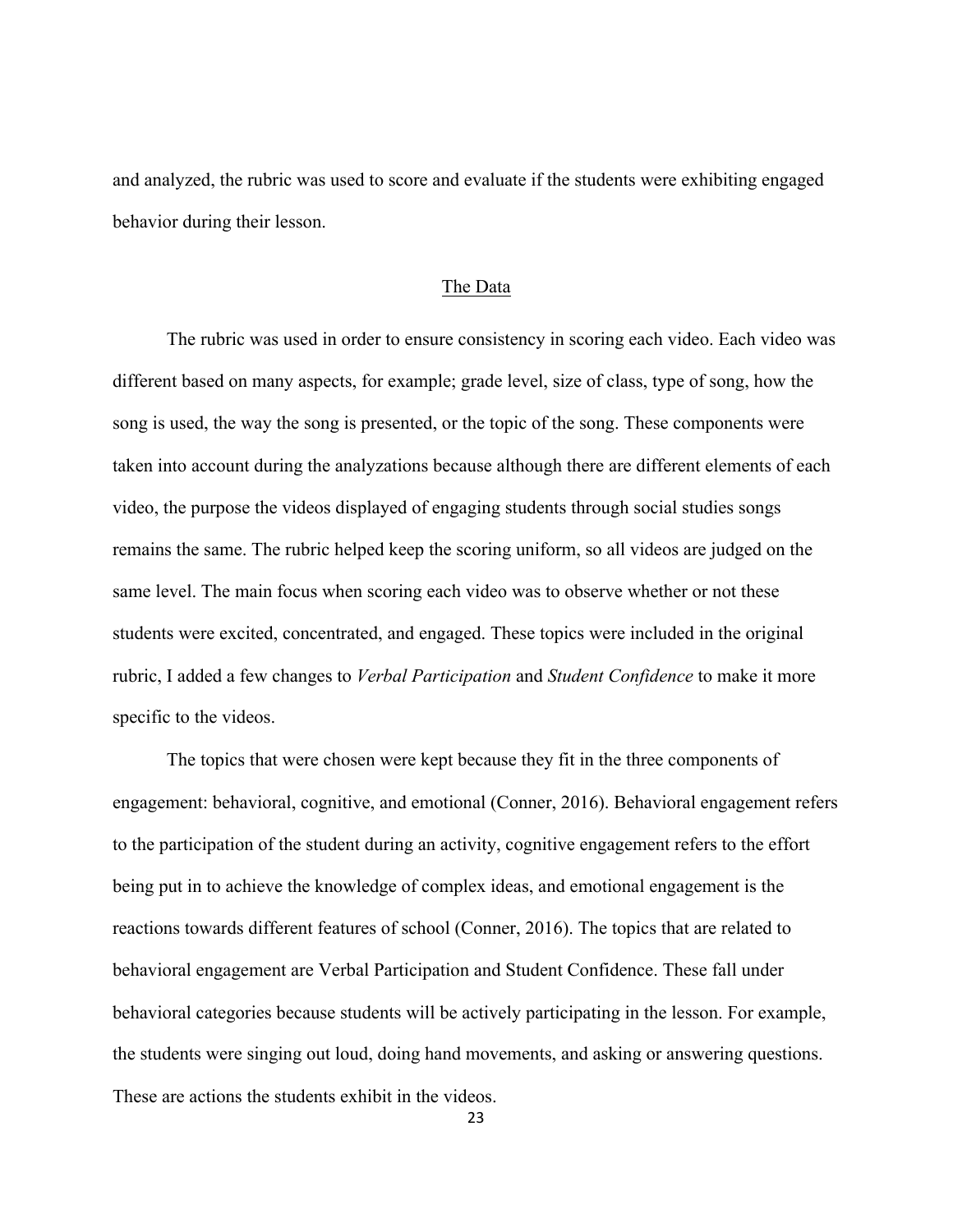The topics related to cognitive engagements are Positive Body Language and Consistent Focus. Positive Body Language and Consistent Focus are cognitive topics because they are choosing to pay attention and focus on the activity in front of them. Students are involving themselves in the activity and do not disrupt the flow in order for them to understand the concepts taught.

In terms of emotional engagement, Fun and Excitement is an exact fit because the students feel a certain way about an activity. These five components target the three types of engagement involved within the lessons.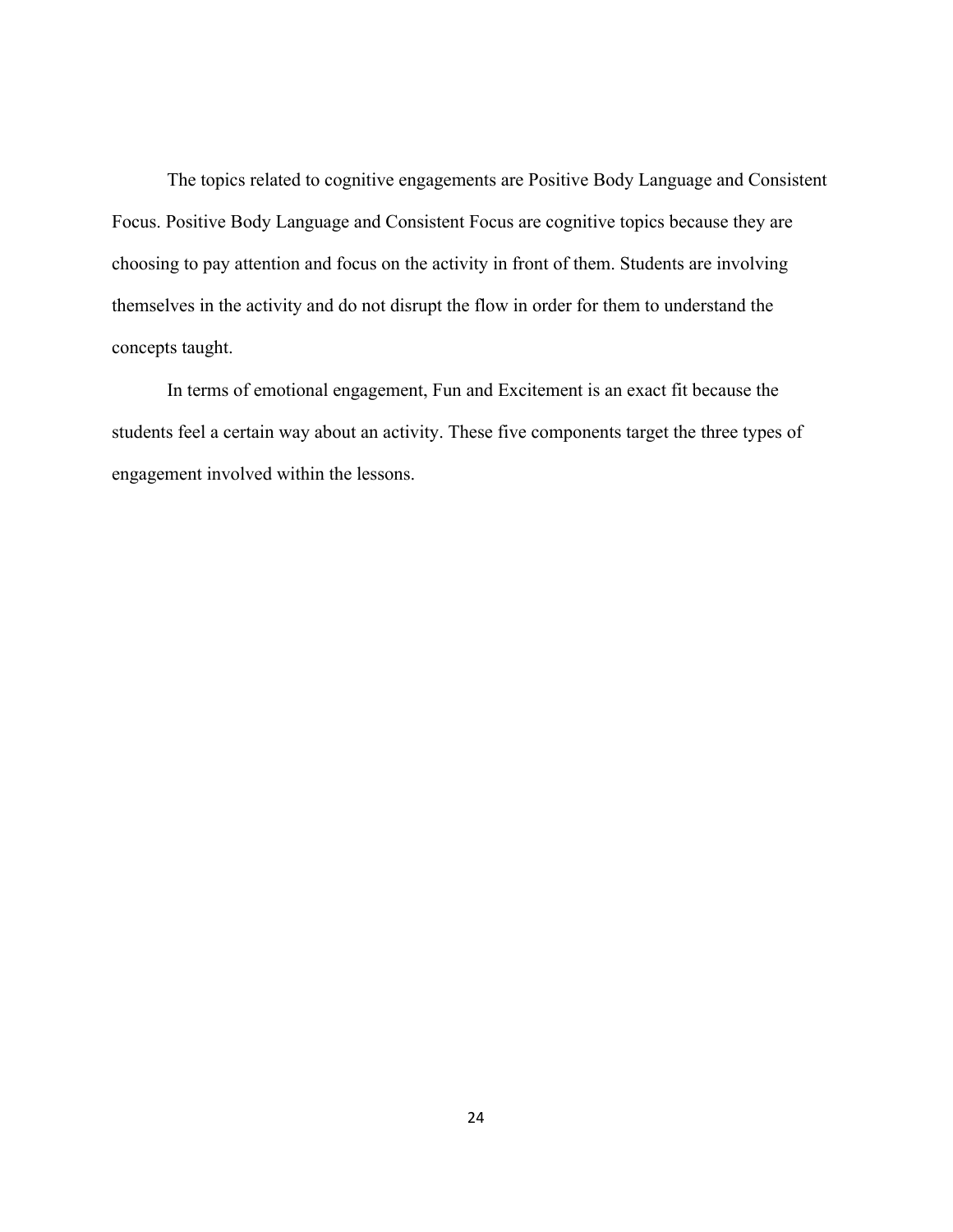| <b>Student Engagement Walkthrough Checklist</b>                                                                                                                                                                                                |                     |                            |                |                       |  |
|------------------------------------------------------------------------------------------------------------------------------------------------------------------------------------------------------------------------------------------------|---------------------|----------------------------|----------------|-----------------------|--|
| <b>Observations</b>                                                                                                                                                                                                                            |                     |                            |                |                       |  |
|                                                                                                                                                                                                                                                | 1<br>Unsatisfactory | $\mathbf{2}$<br>Developing | 3 Satisfactory | Δ<br><b>Exemplary</b> |  |
| <b>Positive Body Language-Students</b><br>exhibit body postures that indicate they<br>are paying attention to the teacher and/or<br>other students.                                                                                            |                     |                            |                |                       |  |
| <b>Consistent Focus- All students are</b><br>focused on the learning activity with<br>minimum distractions.                                                                                                                                    |                     |                            |                |                       |  |
| Verbal Participation-Students are<br>singing along or participating in the song<br>activity. Students may express thoughtful<br>ideas, reflective answers, and questions<br>relevant or appropriate to learning.                               |                     |                            |                |                       |  |
| <b>Student Confidence-</b> Students are using<br>hand movements or participating in<br>dance movements that correlate to the<br>song. Students may exhibit confidence<br>through initiating the task at hand<br>(singing/performing the song). |                     |                            |                |                       |  |
| Fun and Excitement-Students exhibit<br>interest and enthusiasm and are positive<br>throughout.                                                                                                                                                 |                     |                            |                |                       |  |

*Table 1: Student Engagement Rubric* 

Adapted from International Center for Leadership in Education http://www.okee.k12.fl.us/\_cache/files/0/7/07cc0358-22ad-4a77-8f6c-

eb493c21b13a/4706A5528165FB3E53B3D23D4861680A.cir-rubrics-msc2015.pdf p. 3

The chart below breaks down the scores for each video observed and analyzed. The 10

videos were assessed across each topic and received a high score of either three or four. The

overall engagement was extremely high from each video that was observed. Students were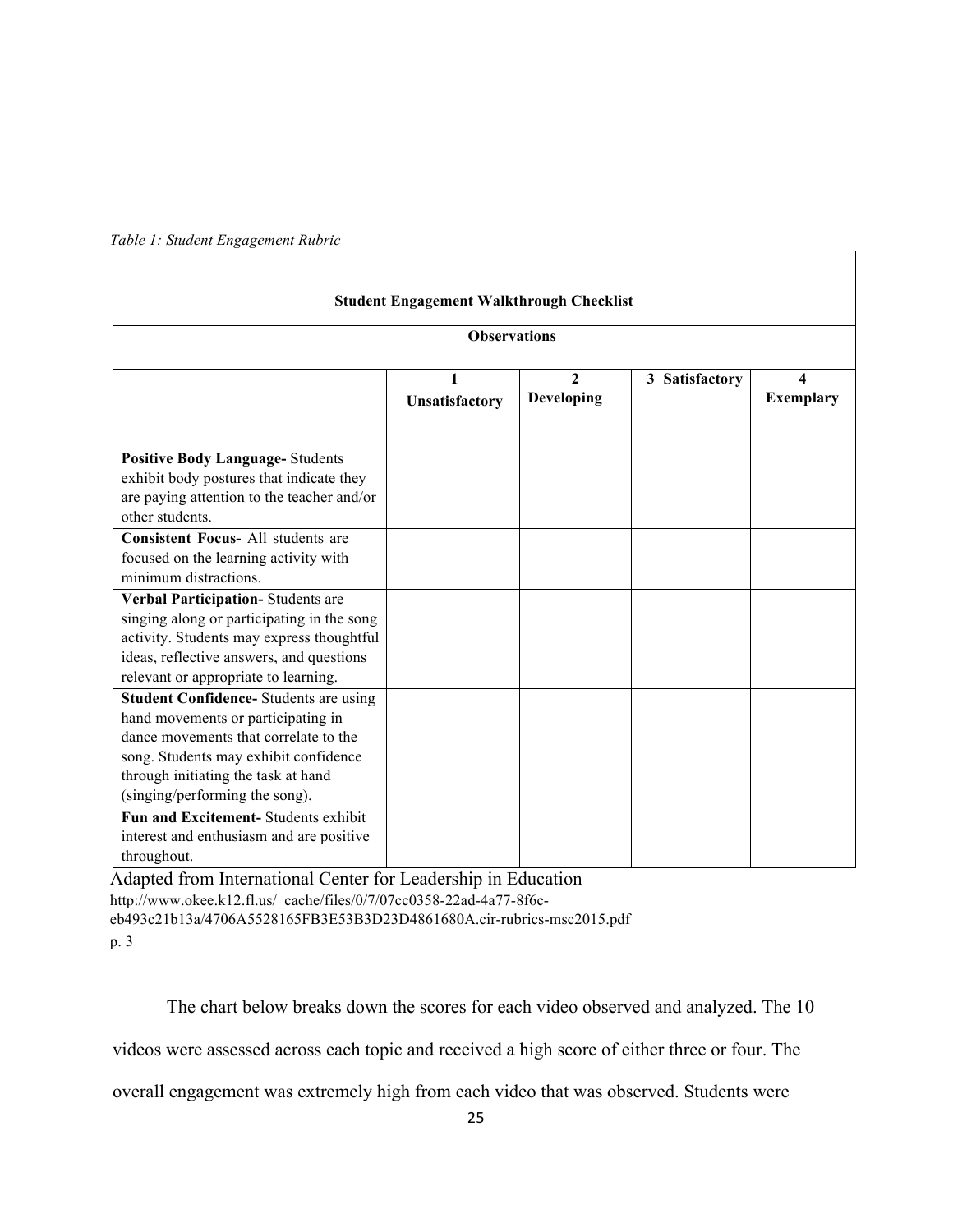singing loudly, doing correlating hand or dance movements, smiling, answering questions when prompted, and creating their own ideas. All of these characteristics met the five foci of the rubric. The data displays that music is a form of engagement for students, and there is a place for it within the elementary social studies classroom.

|                                                                       |                                            |                         | <b>YouTube Videos Observation Score</b> |                              |                              |
|-----------------------------------------------------------------------|--------------------------------------------|-------------------------|-----------------------------------------|------------------------------|------------------------------|
|                                                                       | <b>Positive</b><br><b>Body</b><br>Language | Consistent<br>Focus     | <b>Verbal</b><br>Participation          | <b>Student</b><br>Confidence | Fun and<br><b>Excitement</b> |
| 1. Mrs. McGinnis's<br><b>Class Singing a</b><br><b>Social Studies</b> | $\overline{\mathbf{4}}$                    | $\overline{\mathbf{4}}$ | $\overline{\mathbf{4}}$                 | $\overline{\mathbf{4}}$      | $\overline{\mathbf{4}}$      |
| Song<br>https://www.youtube.com/watch?v=H-602MKp_Ns                   |                                            |                         |                                         |                              |                              |
| 2. George<br>Washington<br><b>Lesson</b> for<br>Kindergarten          | $\overline{\mathbf{4}}$                    | $\overline{\mathbf{3}}$ | $\mathbf{3}$                            | $\overline{\mathbf{4}}$      | $\overline{\mathbf{4}}$      |
| https://www.youtube.com/watch?v=FVYMA08wExI                           |                                            |                         |                                         |                              |                              |
| 3. George<br><b>Washington Rap</b>                                    | $\overline{\mathbf{3}}$                    | $\overline{\mathbf{3}}$ | $\overline{\mathbf{4}}$                 | $\overline{\mathbf{4}}$      | $\overline{\mathbf{4}}$      |
| https://www.youtube.com/watch?v=nF7G9YAwqjI                           |                                            |                         |                                         |                              |                              |

*Table 2: Engagement Scores from YouTube Videos*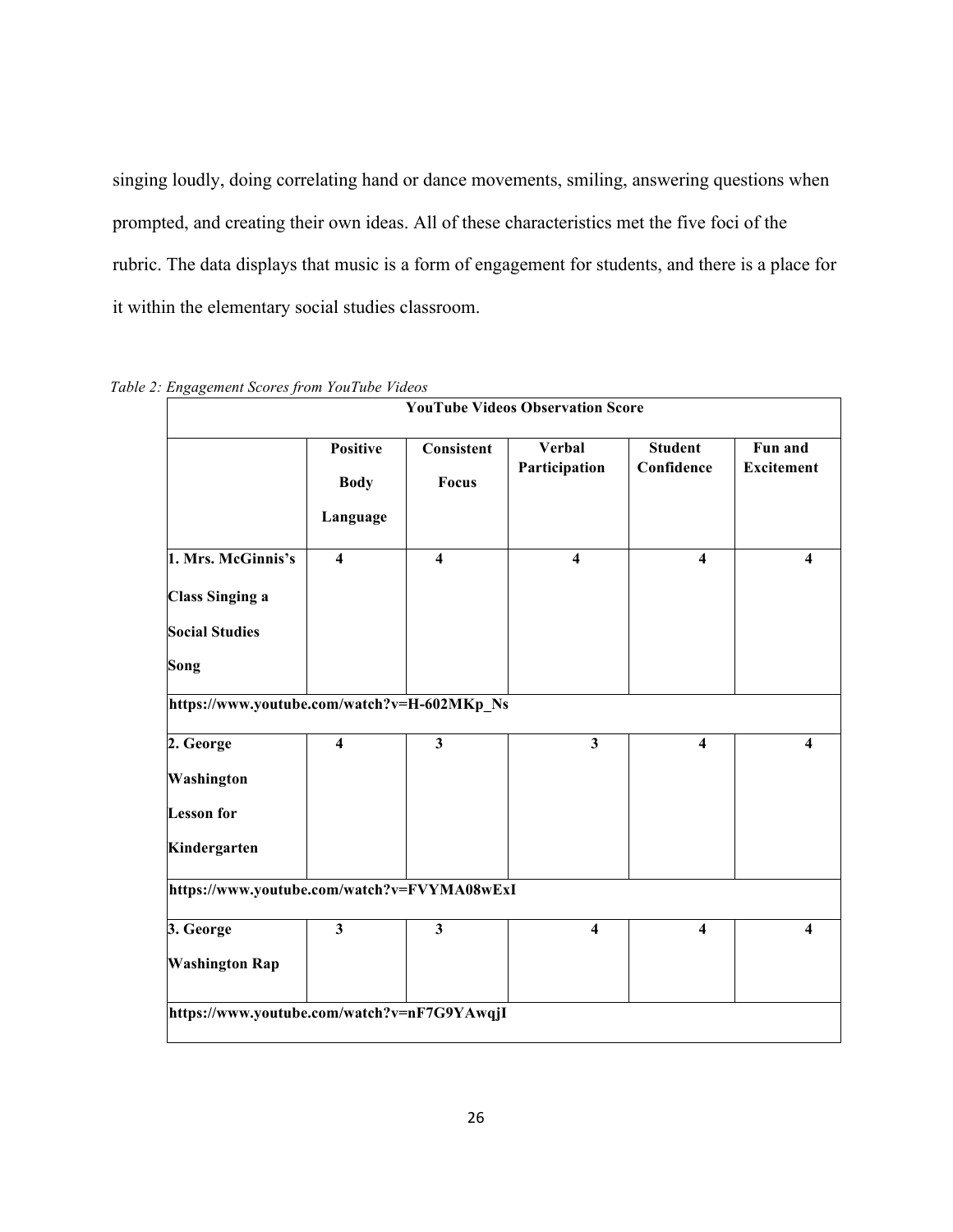| $4.5th$ Grade                               | 4                       | $\boldsymbol{4}$        | 4                       | $\boldsymbol{4}$        | 4            |
|---------------------------------------------|-------------------------|-------------------------|-------------------------|-------------------------|--------------|
| <b>Explorer Song</b>                        |                         |                         |                         |                         |              |
|                                             |                         |                         |                         |                         |              |
|                                             |                         |                         |                         |                         |              |
| https://www.youtube.com/watch?v=8v4tBQFP-RU |                         |                         |                         |                         |              |
|                                             |                         |                         |                         |                         |              |
|                                             |                         |                         |                         |                         | 4            |
|                                             |                         |                         |                         |                         |              |
|                                             |                         |                         |                         |                         |              |
|                                             |                         |                         |                         |                         |              |
| 5. Explorer Rap                             | 4                       | 3                       | 4                       | 4                       |              |
| https://www.youtube.com/watch?v=6OAfoCy07tM |                         |                         |                         |                         |              |
| <b>6. The Landforms</b>                     | $\overline{\mathbf{4}}$ | $\overline{\mathbf{4}}$ | $\overline{\mathbf{4}}$ | 4                       | 4            |
|                                             |                         |                         |                         |                         |              |
| Song                                        |                         |                         |                         |                         |              |
|                                             |                         |                         |                         |                         |              |
|                                             |                         |                         |                         |                         |              |
| https://www.youtube.com/watch?v=oVmd_Up8Lc8 |                         |                         |                         |                         |              |
| 7. The Continents                           | 4                       | 4                       | 3                       | 3                       | 4            |
|                                             |                         |                         |                         |                         |              |
| <b>Song for Art</b>                         |                         |                         |                         |                         |              |
|                                             |                         |                         |                         |                         |              |
| <b>Night</b>                                |                         |                         |                         |                         |              |
|                                             |                         |                         |                         |                         |              |
|                                             |                         |                         |                         |                         |              |
| https://www.youtube.com/watch?v=nwENrvWbOHE |                         |                         |                         |                         |              |
| 8. Seven                                    | $\overline{\mathbf{4}}$ | $\overline{\mathbf{4}}$ | 4                       | $\overline{\mathbf{4}}$ | 4            |
|                                             |                         |                         |                         |                         |              |
| <b>Continents</b>                           |                         |                         |                         |                         |              |
| Song                                        |                         |                         |                         |                         |              |
|                                             |                         |                         |                         |                         |              |
| https://www.youtube.com/watch?v=6HT2usL8wY0 |                         |                         |                         |                         |              |
|                                             |                         |                         |                         |                         |              |
| 9. Continents Song                          | 4                       | 4                       | 4                       | 4                       |              |
|                                             |                         |                         |                         |                         |              |
|                                             |                         |                         |                         |                         |              |
|                                             |                         |                         |                         |                         |              |
| https://www.youtube.com/watch?v=7L-Sg0ZKahY |                         |                         |                         |                         |              |
| 10. Social Studies-                         | $\overline{\mathbf{3}}$ | $\mathbf{3}$            |                         |                         |              |
|                                             |                         |                         | 4                       | 4                       | $\mathbf{3}$ |
| Geography                                   |                         |                         |                         |                         |              |
|                                             |                         |                         |                         |                         |              |
|                                             |                         |                         |                         |                         |              |
| https://www.youtube.com/watch?v=vOy3UZwcJwg |                         |                         |                         |                         |              |
|                                             |                         |                         |                         |                         |              |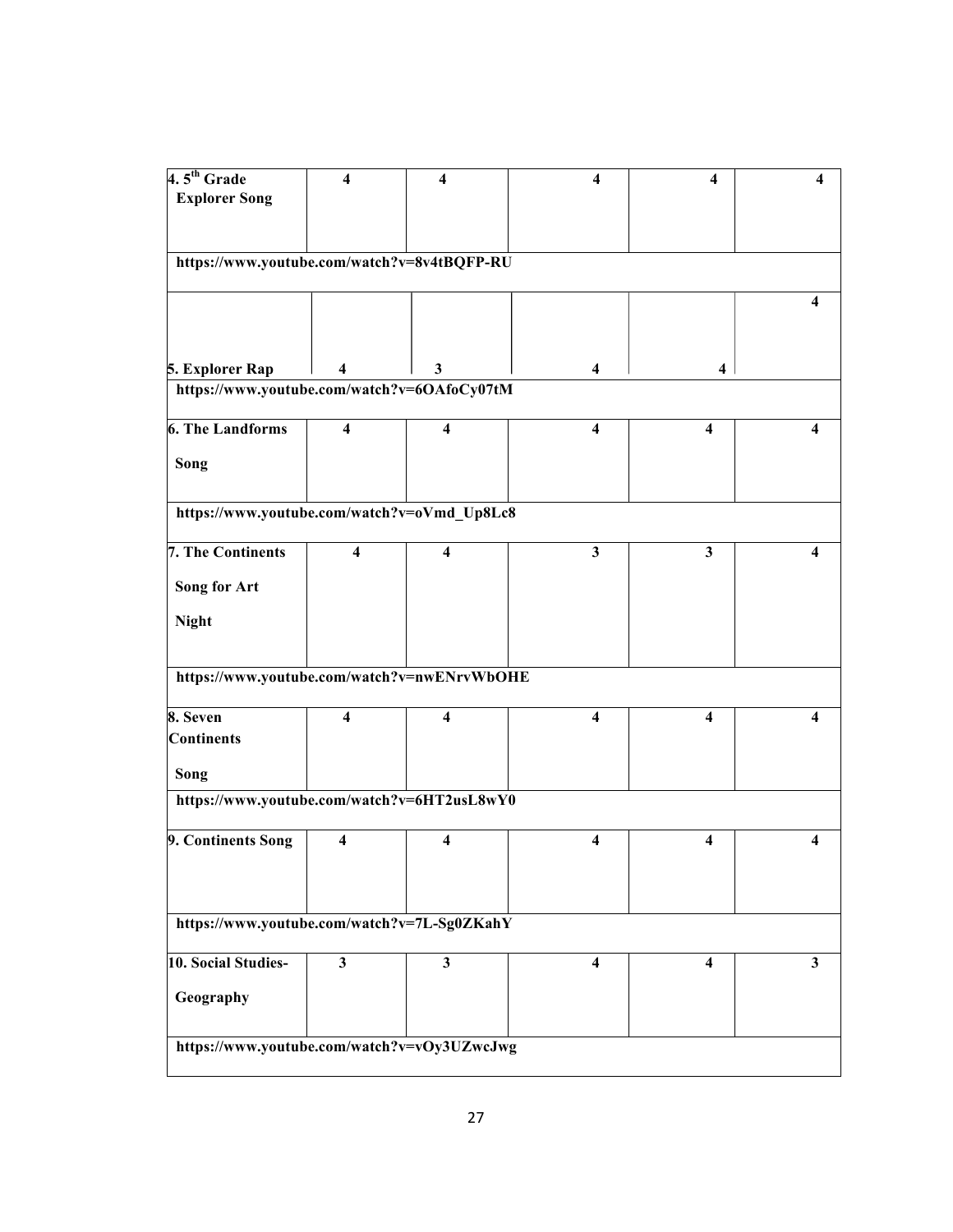#### The Lesson Plans

After identifying the 10 prior songs used in elementary social studies lessons, this thesis opted to create eight related lesson plans using songs from the websites: *Flocabulary* and *SongsforTeaching*. In this section, the lesson plans that were created specifically for this thesis are listed below in Table 3. The lesson plans incorporate social studies songs as an element of engagement for the students. The songs selected for the lesson plans were not found from the YouTube video analyzations, but from websites that contained already-made social studies songs. Additionally, the lesson plans also integrate children's literature. A total of eight lesson plans created that focus on different social studies concepts and grade levels. All lesson plans have been aligned to the Florida State Standards (www.cpalms.org/Public/search/Standard).

| <b>Social Studies</b> | Song                             | <b>Picture Book</b>                            | <b>Standard</b>                                                                                               | <b>Lesson Plan Title</b> |
|-----------------------|----------------------------------|------------------------------------------------|---------------------------------------------------------------------------------------------------------------|--------------------------|
| Concept               |                                  |                                                |                                                                                                               |                          |
| Geography             | Map Skills<br>(from Flocabulary) | How I Learned<br>Geography by Uri<br>Shulevitz | SS.3.G.1.4 Name<br>and identify the<br>purpose of maps<br>(physical, political,<br>elevation,<br>population). | Learning<br>Geography    |

*Table 3: List of Eight Social Studies Lesson Plans*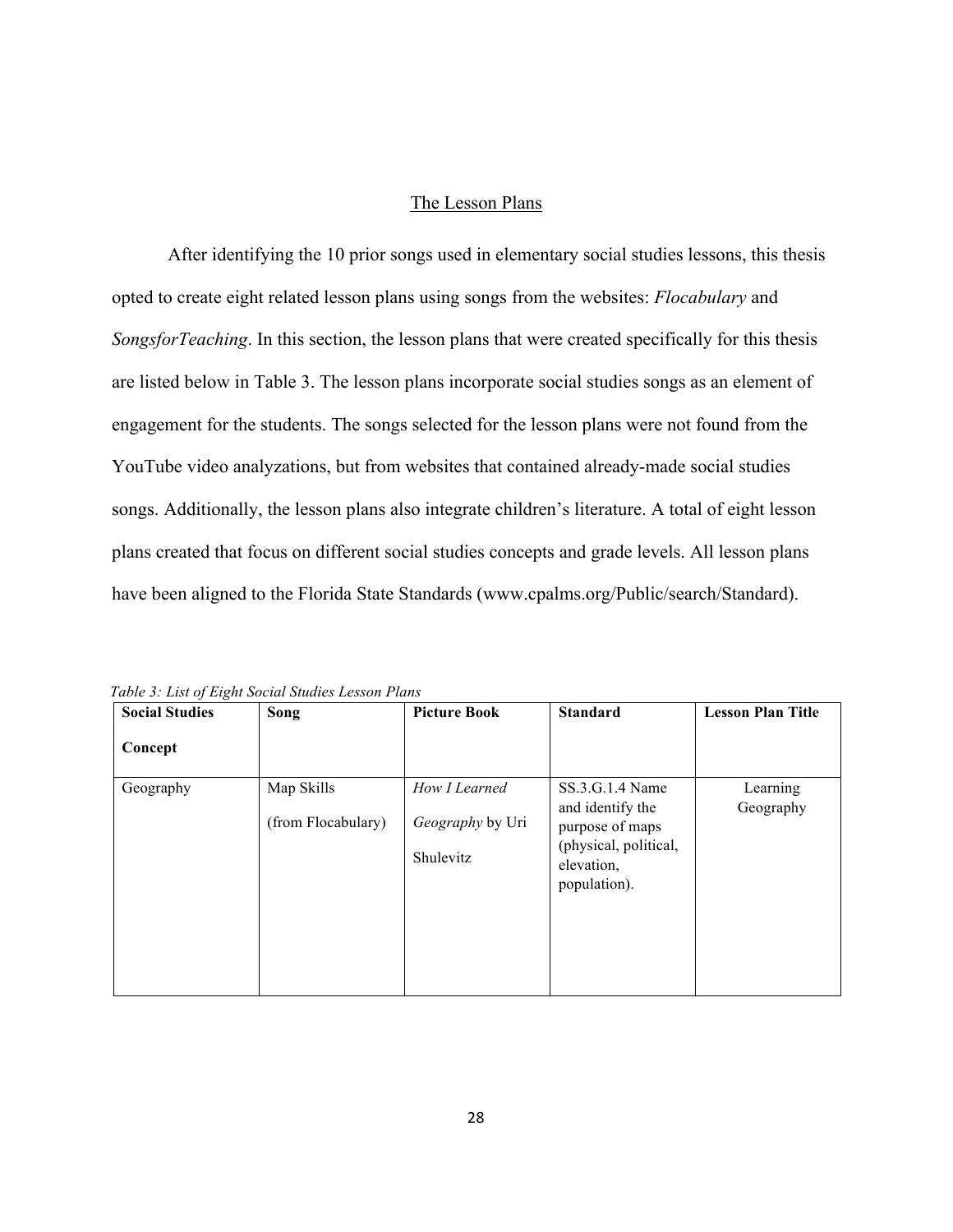| Economics        | <b>Getting Things</b>         | Caps for Sale by  | SS.4.FL.1.1                                                                                                                                         | What Are Jobs?      |
|------------------|-------------------------------|-------------------|-----------------------------------------------------------------------------------------------------------------------------------------------------|---------------------|
|                  | Done by Frank<br><b>Bruen</b> | Esphyr Slobodkina | People have many<br>different types of<br>jobs from which to<br>choose. Identify<br>different jobs<br>requiring people to<br>have different skills. |                     |
| American History | Age of Exploration            | Encounter by Jane | SS.4.A.3.1 Identify                                                                                                                                 | Explore the Florida |
|                  | (from Flocabulary)            | Yolen             | explorers who came<br>to Florida and the<br>motivations for their<br>expeditions.                                                                   | Explorers           |

| Economics | A Marigold for   | A New Coat for  | SS.3.E.1.3 Recognize                       | <b>Buyers and Sellers</b> |
|-----------|------------------|-----------------|--------------------------------------------|---------------------------|
|           |                  |                 | that buyers and                            |                           |
|           | Company by Frank | Anna by Harriet | sellers interact to                        |                           |
|           | <b>Bruen</b>     | Ziefert         | exchange goods and<br>services through the |                           |
|           |                  |                 | use of trade or                            |                           |
|           |                  |                 | money.                                     |                           |
|           |                  |                 |                                            |                           |
|           |                  |                 |                                            |                           |
|           |                  |                 |                                            |                           |
|           |                  |                 |                                            |                           |
|           |                  |                 |                                            |                           |
|           |                  |                 |                                            |                           |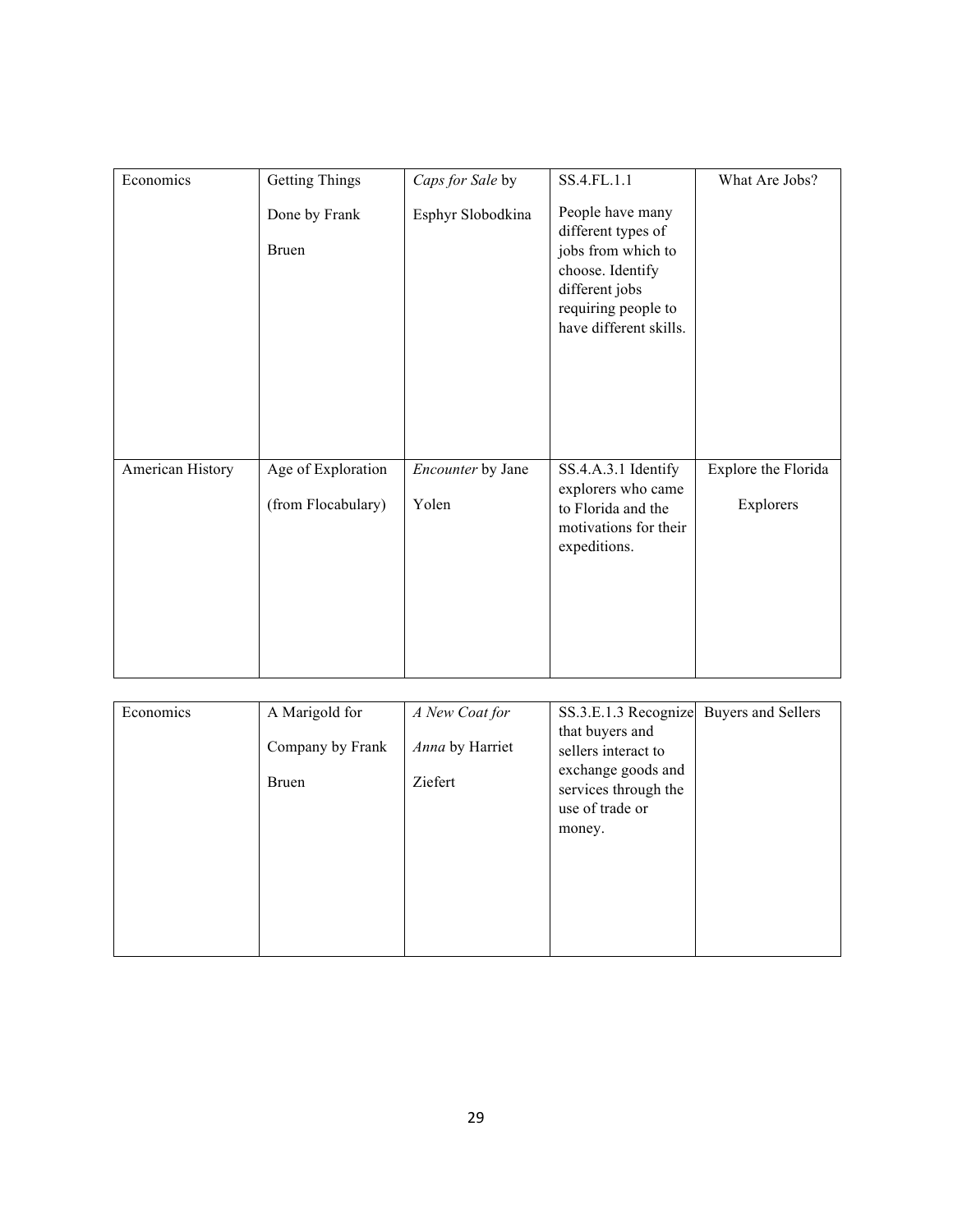| American History   | <b>Civil Rights</b>      | The Sneetches by    | SS.5.A.1.1                                                                                               | <b>Civil Rights</b> |
|--------------------|--------------------------|---------------------|----------------------------------------------------------------------------------------------------------|---------------------|
|                    | (from Flocabulary)       | Dr. Seuss           | Use<br>primary and<br>secondary sources to<br>understand<br>history.                                     | Sneetches           |
| Civics and         | Government by Jim        | If I Were President | $SS.3.C.1.\overline{1}$                                                                                  | Why do we need a    |
| Government         | Thompson                 | by Catherine Stier  | Explain the purpose<br>and need for<br>government.                                                       | Government?         |
| Geography          | Directions to            | Knuffle Bunny by    | SS.3.G.1.6                                                                                               | Mapping out         |
|                    | Nowhere by Joan<br>Maute | Mo Willems          | Use<br>maps<br>to<br>identify different<br>types of scale to<br>measure distances<br>between two places. | Locations           |
| Financial Literacy | Money, Money by          | You Can't Buy a     | SS.4.FL.3.4 Identify<br>savings goals people                                                             | Saving Money to     |
|                    | Frank Bruen              | Dinosaur with a     | set as incentives to                                                                                     | Reach Goals         |
|                    |                          | Dime by Harriet     | save. One savings<br>goal might be to buy                                                                |                     |
|                    |                          | Ziefert             | goods and services<br>in the future.                                                                     |                     |
|                    |                          |                     |                                                                                                          |                     |

*Following the Table 3 listing are the eight social studies lessons in order of how the table presents them.*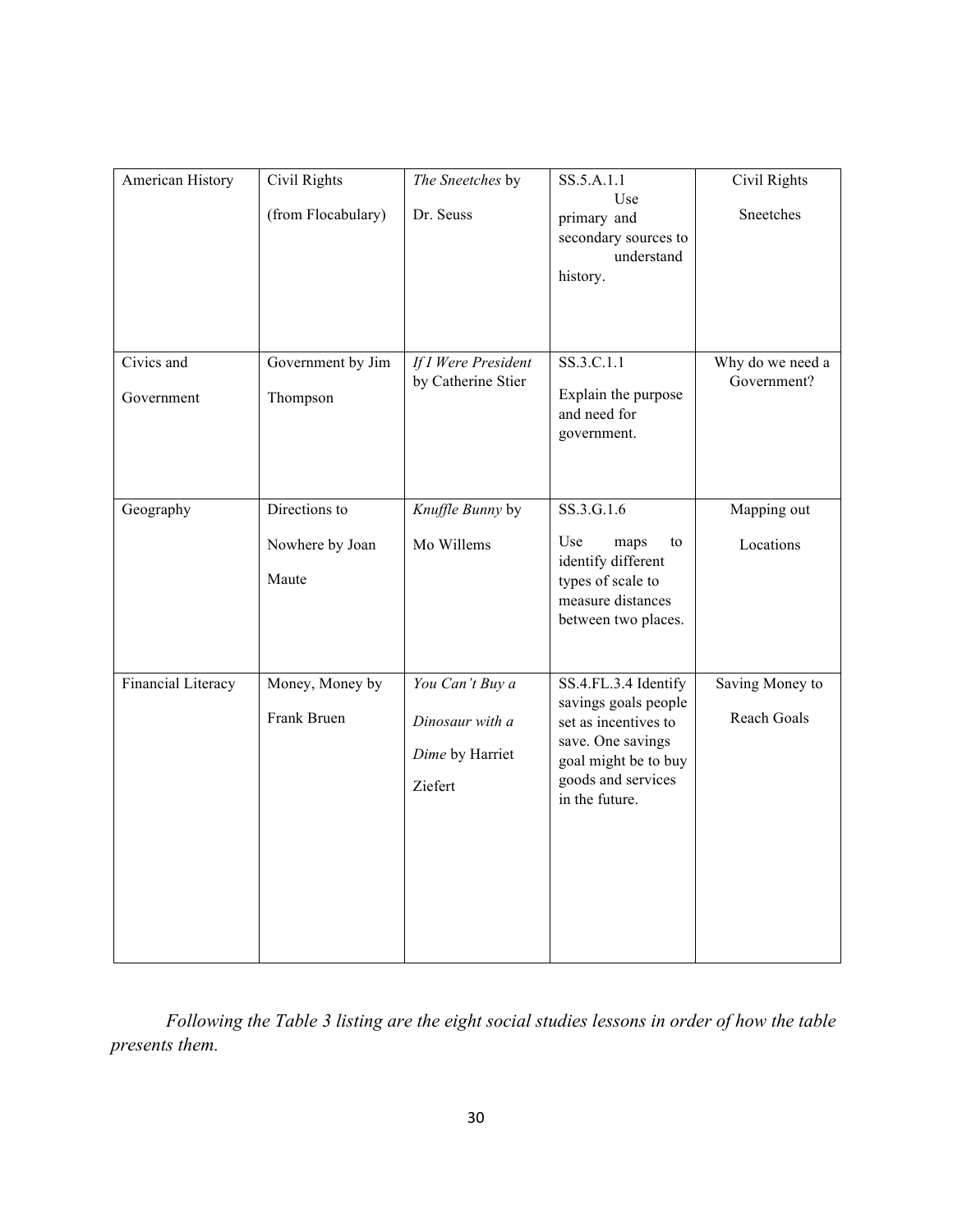| Name: Morgan Rome                | Grade Level: 3rd              |
|----------------------------------|-------------------------------|
| Subject: Social Studies          | Unit Title: Geography         |
| Lesson Title: Learning Geography | Estimated Time: 45-60 minutes |

Standard:

SS.3.G.1.4 Name and identify the purpose of maps (physical, political, elevation, population).

Learning Objective: Students will be able to name types of maps using their specific features. Students will be able to identify key features on maps. Students will be able to explain the purpose of using a map.

Essential/Guiding Question(s): What is geography? What is a map? Are there different types? Did you ever have to go somewhere that you had never been to? How did you know how to get to that place? Could you explain the purpose of specific maps? How could you compare/contrast the different types of maps? Why do you think maps are a necessary tool?

Key Vocabulary: Geography Map (physical, political, elevation, population) Coordinate grid Cardinal and Intermediate directions Title Compass rose Scale Key/legend with symbols **Characteristics** 

Procedures:

1. Activate prior knowledge: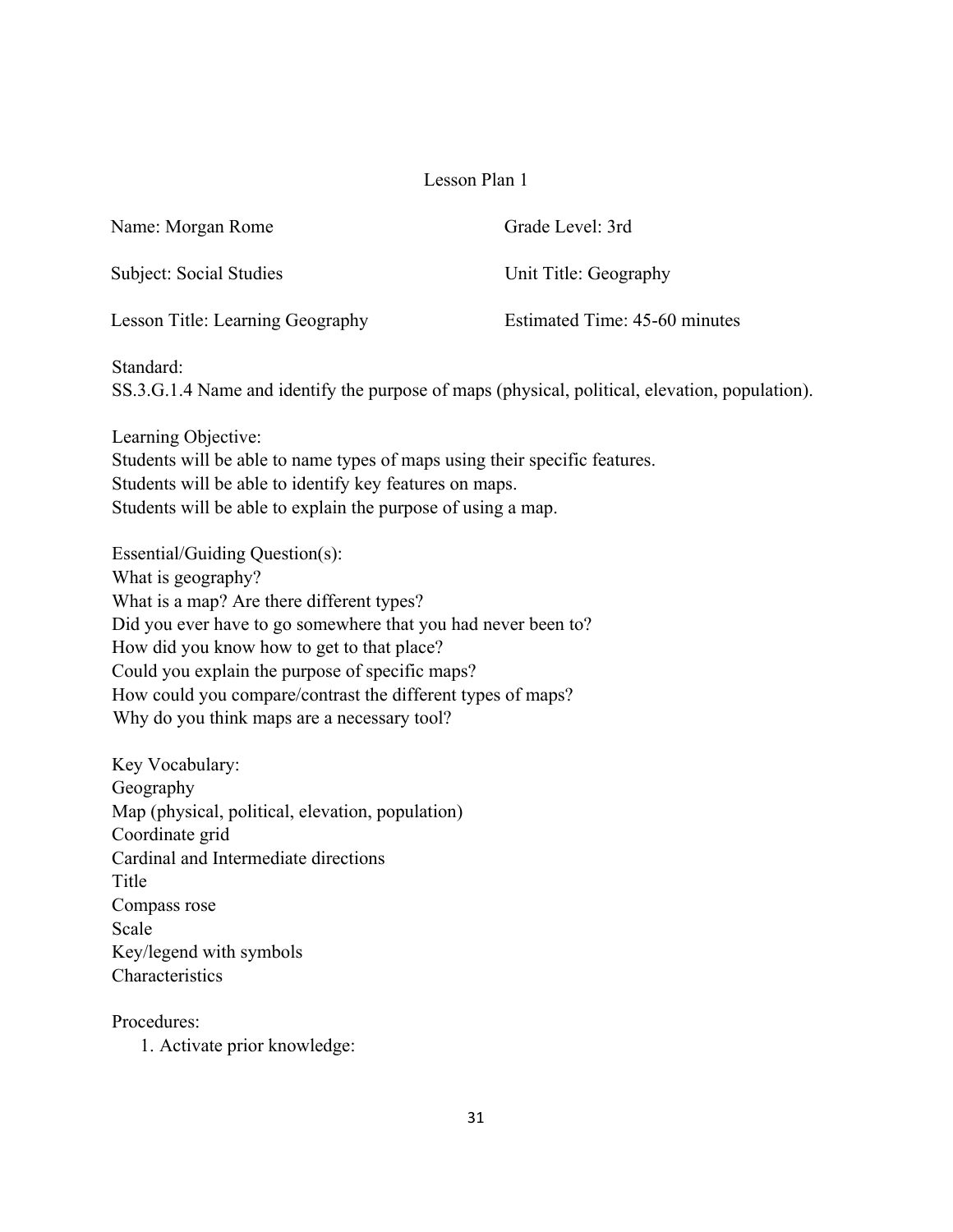- **-** Play the song "Map Skills" by Flocabulary to peak student interest. **-** Ask students follow- up questions:
	- O What maps can you recall from the song?
	- O In your own words, could you explain what each map's purpose is?
	- O Have you ever needed to use a map, if so when? (Use Kagan's

Think, Pair, Share to let students discuss their experiences with each

other) Monitor the conversations and input wherever necessary.

- **-** Pass out the lyrics to the students so they can follow along during the second time playing the song.
- **-** Play the song one more time so they can sing out loud this time around. This will ensure students are focused while the song is playing and will help with learning the lyrics.
- 2. Input:
- **-** Class will transition into the usage of literature to extend the song they are introduced to in the beginning.
- **-** Teacher will read aloud the book *How I learned Geography* by Uri Shulevitz.
- **-** Teacher will stop on certain pages to ensure students are making the connections between song and book.
- 3. Modeling:
- **-** Place a big world map at the front of the classroom.
	- o In whole group, go over the type of map, the features of the map, and the tools on the map (focusing on our key vocabulary).
- **-** Split students into groups (this case: 4 groups of 4).
- **-** Tell students they will work together to pick a place *they want to visit* (although the book focuses on Asia and Europe) and discuss what they know about this place using the maps provided and their prior knowledge only.
- **-** They will eventually present their information to the class. (Assign jobs to each student if need be: recorder, reporter, time-keeper, etc.)

O For example: This is what students would be expected to figure out by using their maps. They will find information and infer.

- o Destination: Peru
- o Characteristics using physical map: Mountainous, coastal, has rivers and lakes, and some large cities.
- o Characteristics using political map: Peru is located towards the top of South America on the West side. This country is bordered by 5 other countries, but is not landlocked. There are many rivers that run through the country and many main roads.
- o Characteristics using elevation map: Peru has ranging altitude levels, towards the coast the altitude is higher than the area that is more landlocked.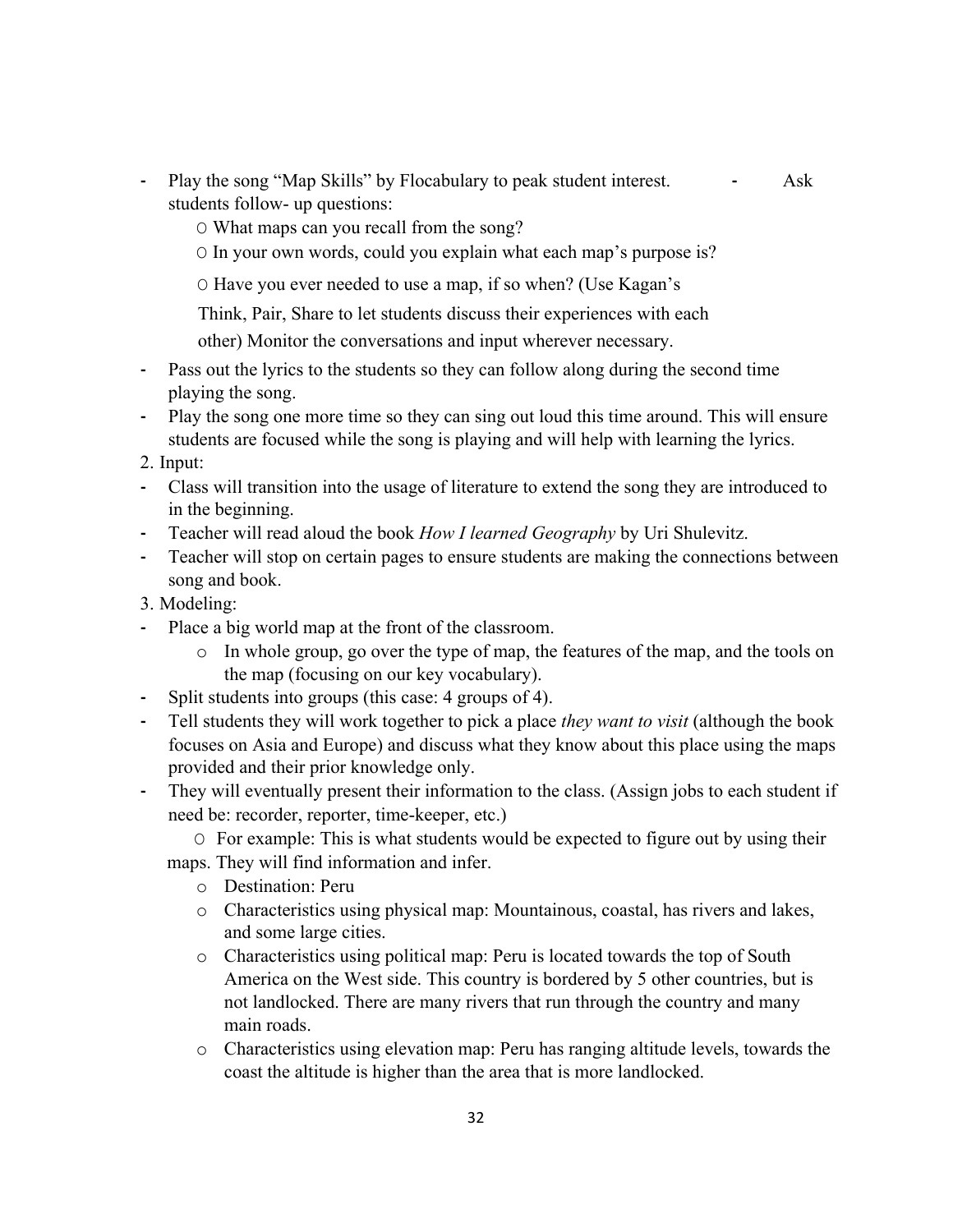- o Characteristics using population map: Towards Peru's capital is the most population dense. We can use this information to infer that this area most likely has an abundant amount of resources and could even be more city-like than rural.
- 4. Check for understanding:
- **-** As students are working, walk around to monitor the on-task behaviors and conversations.
- **-** Ask students specific questions to check their understanding of the different maps they are using and the features on the maps that are necessary for interpreting information.
- **-** Also ask students "why" or "what" questions.
	- o Why did you choose this place?
	- o Why did you put mountainous as a characteristic? Or Why did you put coastal as a characteristic?
	- o What did you use to identify the region of the place?
	- o What made you think this place was city-like or rural?
	- o These questions will allow students to show what they know and explain their thinking.
- 5. Guided practice:
- **-** The students will be working together in groups to come up with information about a place they chose.
- **-** The teacher will be facilitating where students may show some signs of misunderstanding or struggle.
- **-** Students will work together also to organize what they are going to present. Each group should have no more than 5 minutes to briefly share their findings.
- 6. Independent practice:
- **-** In order to tie in the purpose of the book and song to teach the concept of geography, students will be assigned a narrative writing piece.
- **-** Students will write to the prompt: Write a story about anything that utilizes a map and a voyage. Use your knowledge about map features to make your voyage come alive.
- 7. Closure:
- **-** Students will participate in a Kahoot online quiz game that goes over key terms and purposes of different types of maps.

Assessment and Monitoring:

Formative:

Monitoring students' conversations during small group. Seeing what the students created and presented. The Kahoot quiz. Summative: The narrative writing piece.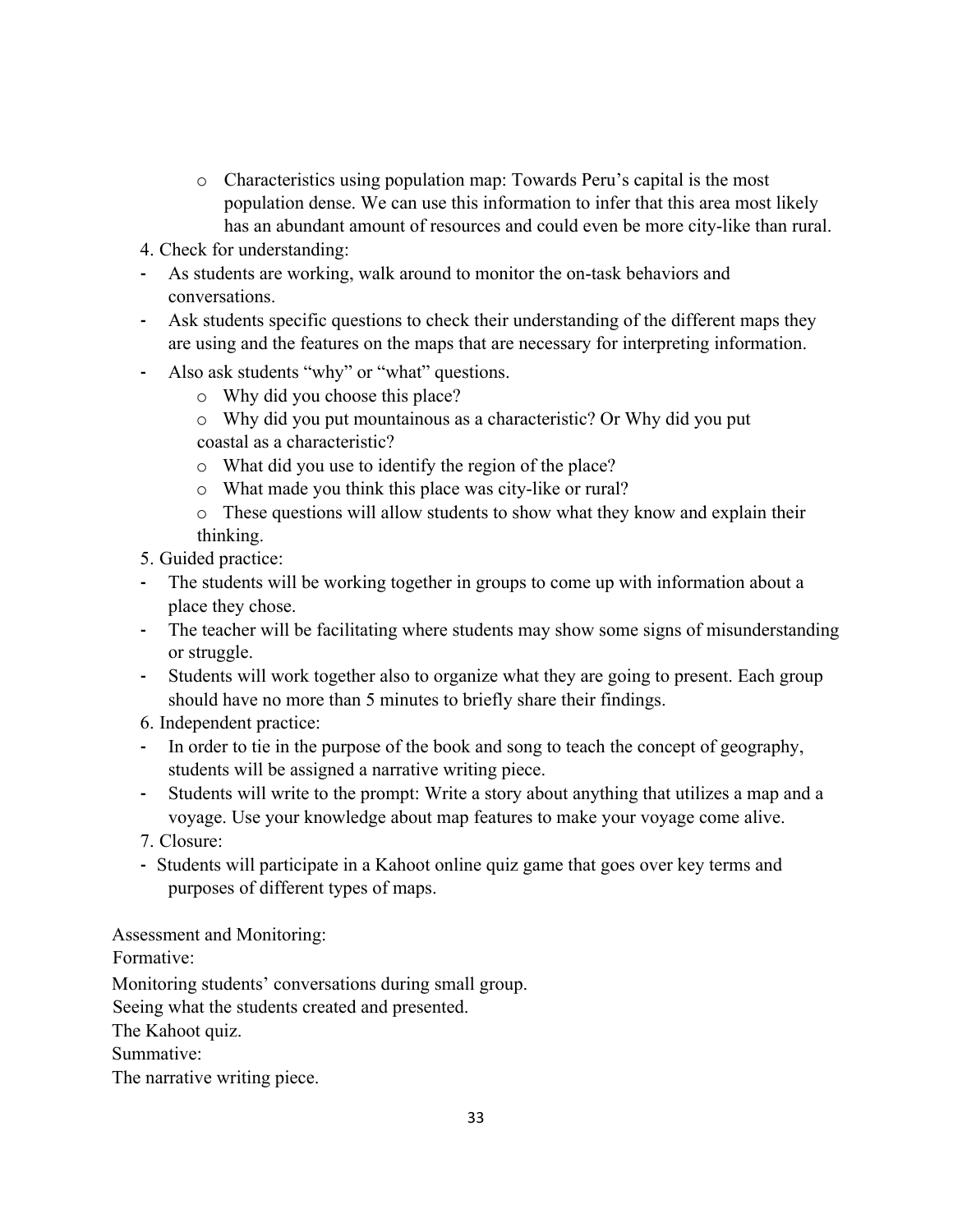Materials: Song: Map Skills Book: *How I Learned Geography* Song lyrics Maps Writing paper Writing tool Access to Kahoot

References: https://www.flocabulary.com/unit/map-skills/

https://kahoot.it/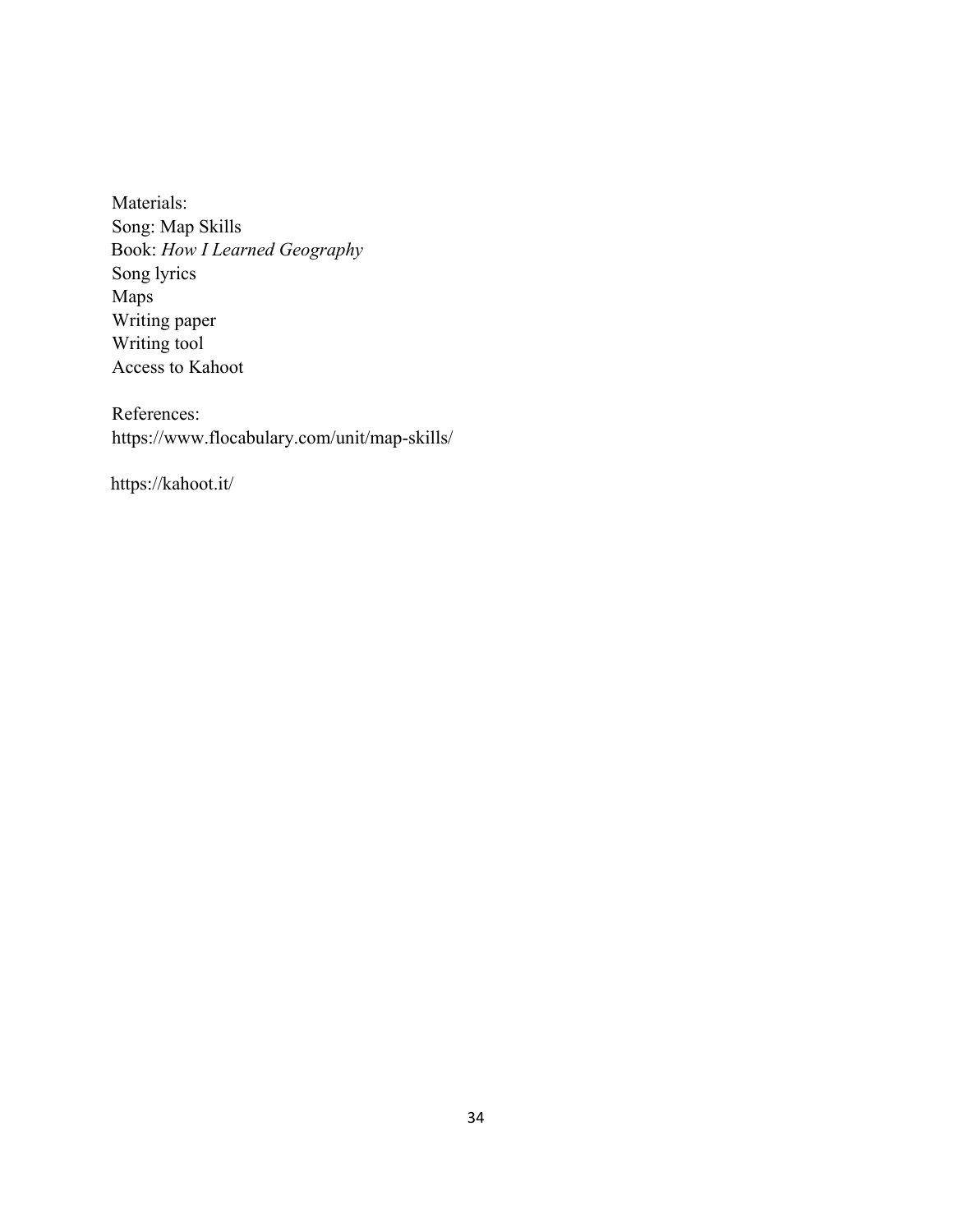| Name: Morgan Rome            | Grade Level: 4th              |
|------------------------------|-------------------------------|
| Subject: Social Studies      | Unit Title: Economics         |
| Lesson Title: What Are Jobs? | Estimated Time: 45-60 minutes |

Standard:

SS.4.FL.1.1 People have many different types of jobs from which to choose. Identify different jobs requiring people to have different skills.

Learning Objective:

Students will be able to identify a variety of jobs people perform. Students will be able to determine the skills necessary for specific jobs. Students will be able to come up with common skills that are appropriate for certain jobs.

Essential/Guiding Question(s): What are some jobs that come to mind? Do you know where some skills can be applicable to more than one job? How does one job compare/contrast to a different job? How would you decide which job needs certain skills? In your opinion, what are the best skills to have?

Key Vocabulary: Job Skill Economics

Procedures:

- 1. Activate prior knowledge:
- Ask the students what they think a job is?
- Ask the students what they think a skill is?
	- o Use Kagan's Think Pair Share for both times to allow them to discuss these two questions.
- Then ask the students to think about how do these two concepts correlate with each other?
- Do some jobs need specific skills?
- 2. Input: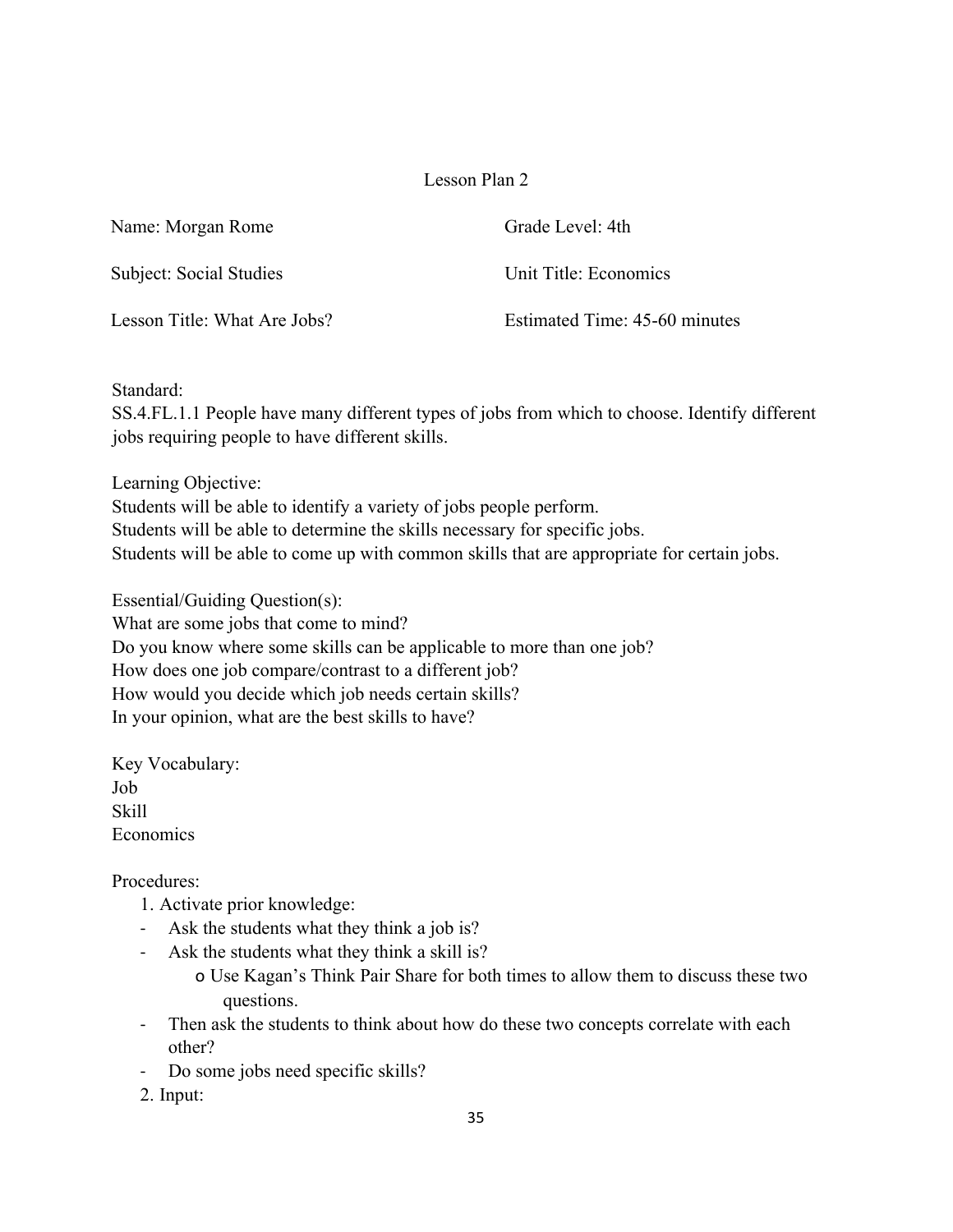- Now, play the song "Getting Things Done" by Frank Bruen.
- This song really just lists different jobs and says one thing they do.
	- o For example: I'm a farmer, I grow potatoes.
- Allow the students to sing along a couple times so they understand what jobs are.
- Then ask the students do these jobs require skills, if so what are they?
- Also ask why do you think those skills are needed for that job?
	- o Allow the students to come up with reasoning as to why a skill is appropriate for a certain job and not appropriate for another job.

3. Modeling:

- Students will be separated into groups (this case 4 groups of 4).
- Each group will be a place of occupation.

For example: Group 1: Hospital, Group 2: School, Group 3: Hotel, and Group 4:

Airport

- The students will think about these places and come up with the different jobs that are in each place of occupation.
- With that, each student will then pick a role for themselves to list skills that are needed for that job.
- Students will be working together still even when they have their own individual role. They will ask each other questions and help each other figure out what skills go well with that job. They will talk about how they compare or contrast.
- A list of skills can be provided if necessary for some students.
- 4. Check for understanding:
- Teacher will come around to each group while they are working, and ask the students what they have come up with so far.
- The students will be recording their answers on a diagram that is provided for them. o Teacher will be able to see what skills were written for the role, and the teacher will be prompted to ask the student for reasoning.
- 5. Guided practice:
- After the group activity is over, students will be back in their seats to participate in a read aloud with the teacher.
- The teacher will read *Caps for Sale* by Esphyr Slobodkina.
- The teacher will stop on certain pages to put focus on the concept of jobs and skills.
- The class will finish the read aloud with a discussion about what the main character's job is and what skills did he possess.

o Students will be able to also add other skills that were not presented, but are needed for the job of focus from the text.

- 6. Independent practice:
- Students will end this unit with a writing piece: What job do you want when you grow up, and what skills will you need to perform this job exceptionally?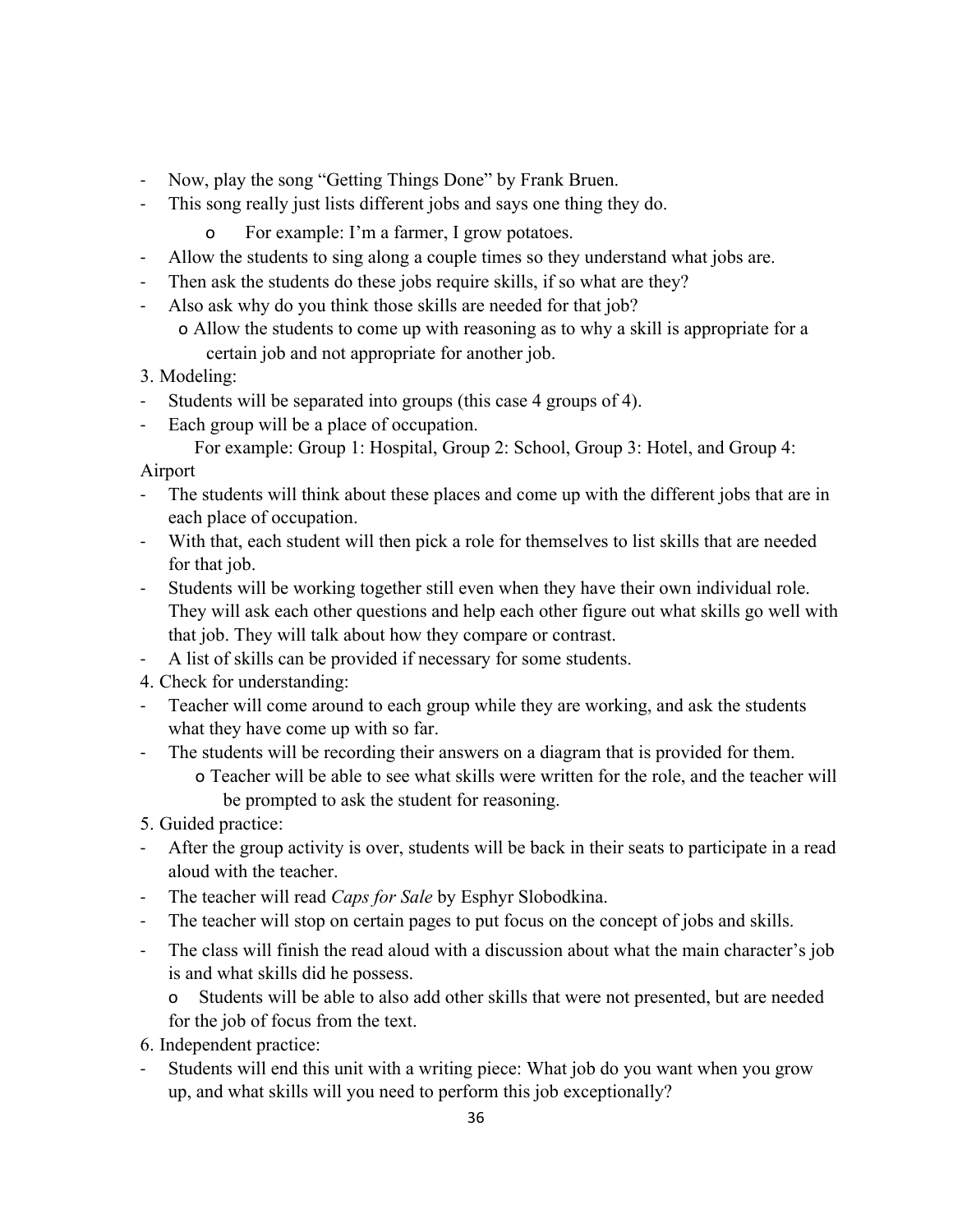- Students will have the criteria of picking one job and coming up with three skills discussed throughout all the activities or any new ones they thought of. They will have to back up each of their skills with an explanation.

7. Closure:

- Students will be asked to write on sticky note a job they learned about and one skill associated with it.

Assessment and Monitoring:

Formative: The group work where students had a role and came up with skills. The discussion had after the read aloud. Summative: The writing piece done individually.

Materials: Song: Getting Things Done Book: *Caps for Sale* Writing paper Writing tool Sticky notes

References:

http://www.songsforteaching.com/math/moneycurrency/gettingthingsdone.htm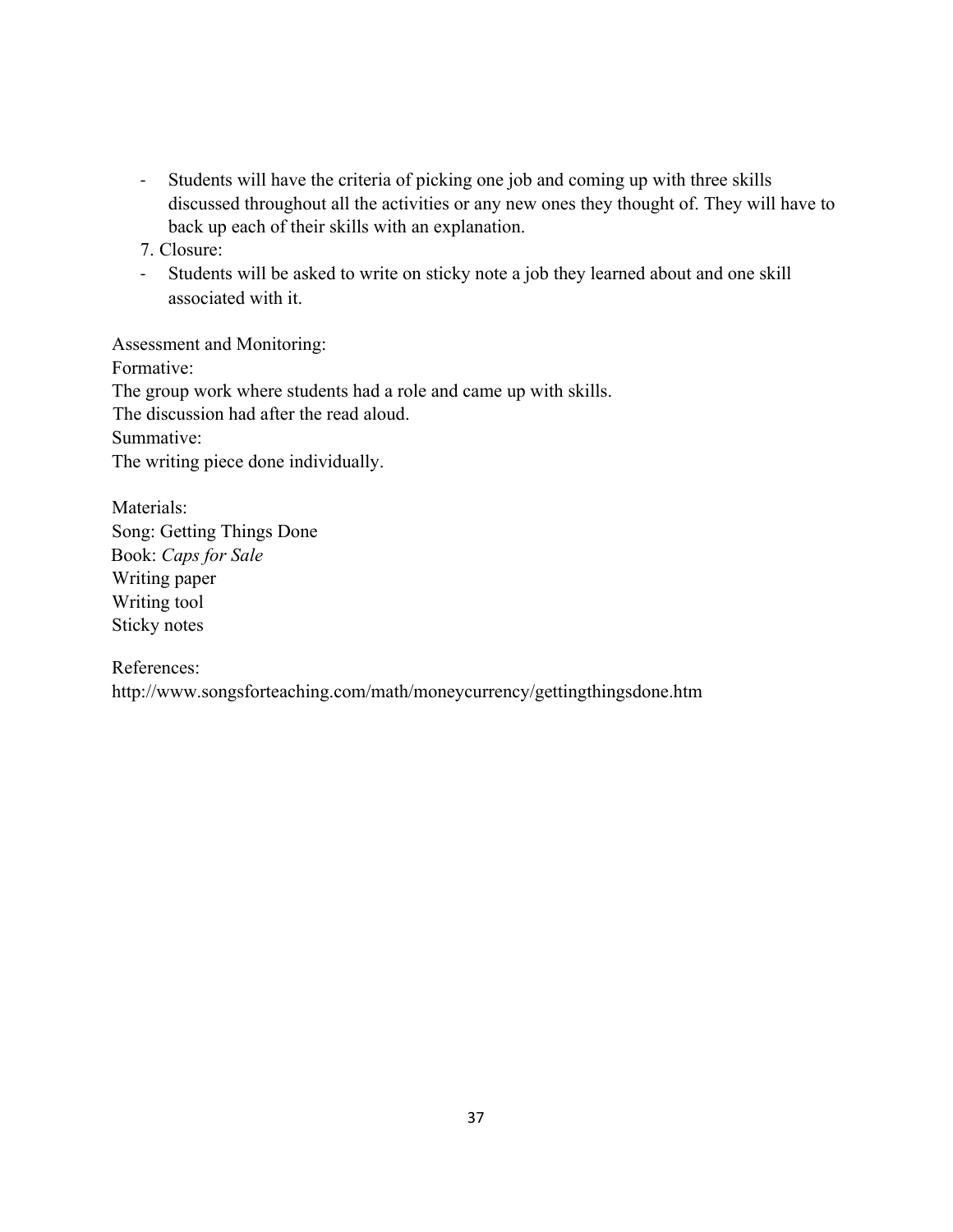| Name: Morgan Rome                           | Grade Level: 4th             |
|---------------------------------------------|------------------------------|
| Subject: Social Studies                     | Unit Title: American History |
| Lesson Title: Explore the Florida Explorers | Estimated Time: 60 minutes   |

Standard:

SS.4.A.3.1 Identify explorers who came to Florida and the motivations for their expeditions.

Learning Objective:

Students will be able to identify key explorers that came to Florida. Students will be able to identify the motivations of each key explorer that came to Florida. Students will be able to explain why these explorers and their contributions are important.

Essential/Guiding Question(s): Who are the key explorers of Florida? Why are the explorers significant to the history of Florida? Identify the explorers to the contribution they made. Who is the most important explorer in your opinion?

Key Vocabulary: Explorer Motivation Expedition Florida Contributions

Procedures:

- **1.** Activate prior knowledge:
- Play the song "Age of Exploration" by Flocabulary.
- This song is not specific to explorers coming to Florida, it gives more of a gist of some famous explorers and what explorers did.

**2.** Input:

- There will be photos placed around the classroom of famous explorers who contributed to Florida.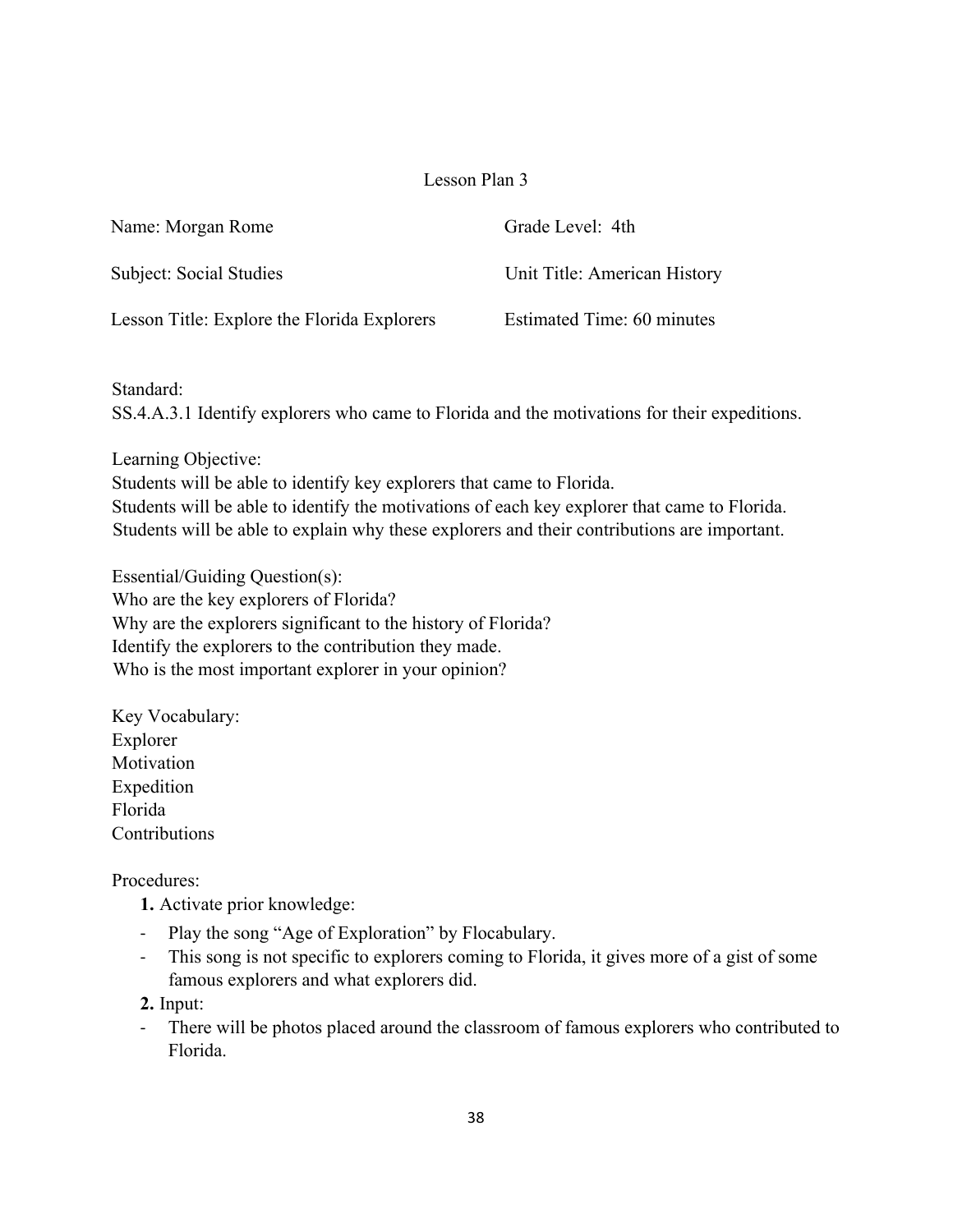- Under each photo there will be a short biography followed by some key facts about the person.

**3.** Modeling:

- Students will conduct a gallery walk and learn the information about each explorer they encounter.
- They will have a notebook in hand and take notes about key details about the explorer they are reading and observing about.

**4.** Check for understanding:

- The students will pick from a list an explorer that intrigued them the most.
- They will group up and discuss the information they had learned about.
- The students will be given a chance to do further research on their explorer and present the information to their fellow classmates.

**5.** Guided practice:

- The students will work together in their group to organize the information they will present to the class.
- They will come up with a way on how they want to present it. (Ex: skit, poster board, timeline, etc.)
- Students will be given a few minutes to present at the end of the activity.

**6.** Independent practice:

- The book *Encounter* by Jane Yolen will be played for students in an audio form provided by YouTube.
- The book reinforces the lesson about explorers, but gives the information through a different perspective.
- Students will be asked to use what they know about the explorers' contributions and the perspective of the child in the story to write about their own perspective about the importance of exploration.

**7.** Closure:

- The teacher will have a closing conversation with the students about the activity, what they wrote, the conversations they were having on their own.

Assessment and Monitoring:

Formative:

The note taking during the gallery walk.

The conversations students were having.

Summative:

The writing piece on their own perspective of the importance of exploration. The group presentations.

Materials<sup>.</sup>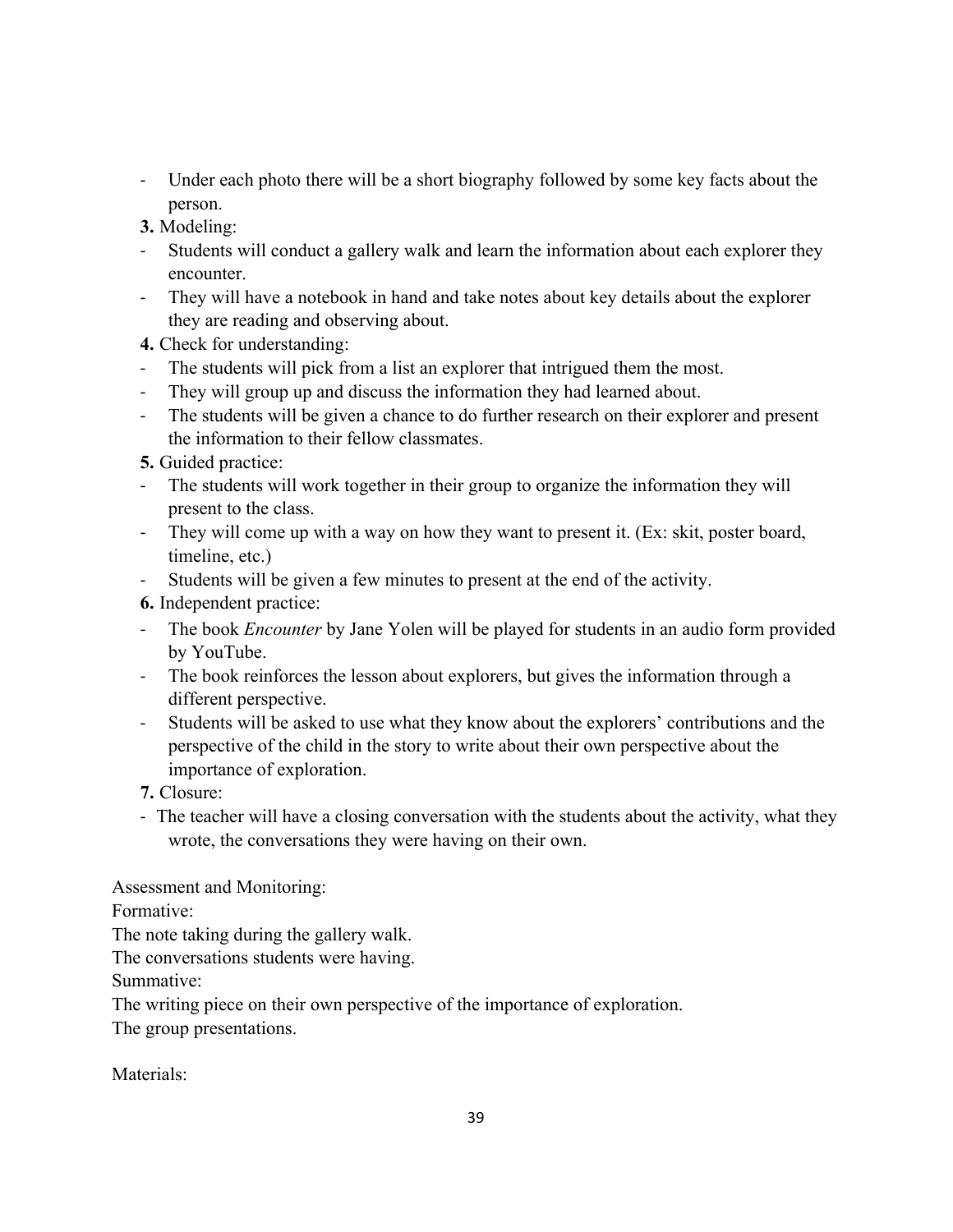Song: Age of Exploration Book: *Encounter*  Photos of explorers Notebook Writing tool

References: https://www.flocabulary.com/unit/age-of-exploration/

https://www.youtube.com/watch?v=NSRvWlCwlKU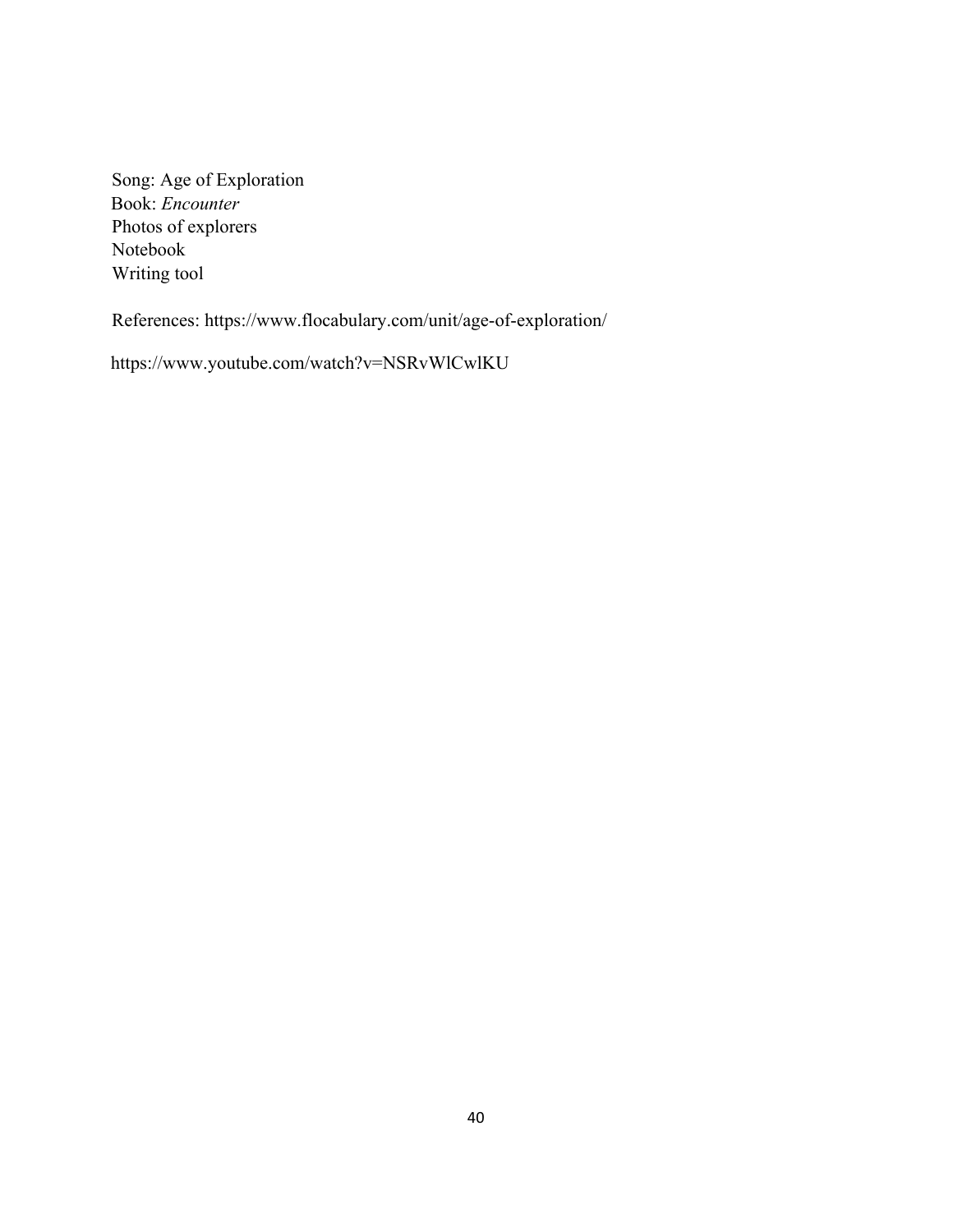| Name: Morgan Rome                | Grade Level: 3rd              |
|----------------------------------|-------------------------------|
| Subject: Social Studies          | Unit Title: Economics         |
| Lesson Title: Buyers and Sellers | Estimated Time: 30-45 minutes |

## Standard:

SS.3.E.1.3 Recognize that buyers and sellers interact to exchange goods and services through the use of trade or money.

Learning Objective:

Students will be able to identify that buyers and sellers interact to acquire goods and services. Students will be able to identify that buyers and sellers acquire these goods and services through two methods: trade or money.

Essential/Guiding Question(s): Who are buyers? Who are sellers? What does it mean to trade something? What are considered a type of good or service? How does trading something compare to buying it? What is the difference between a good and a service? How would you decide when to trade something or buy it?

Key Vocabulary: Buyers Sellers Goods **Services** Trade Money

Procedures:

**1.** Activate prior knowledge:

- The students will follow along to a read aloud of *A New Coat for Anna* by Harriet Ziefert on YouTube.
- Students will talk to their shoulder partners about what they thought about the book and why I may have introduced this story to them.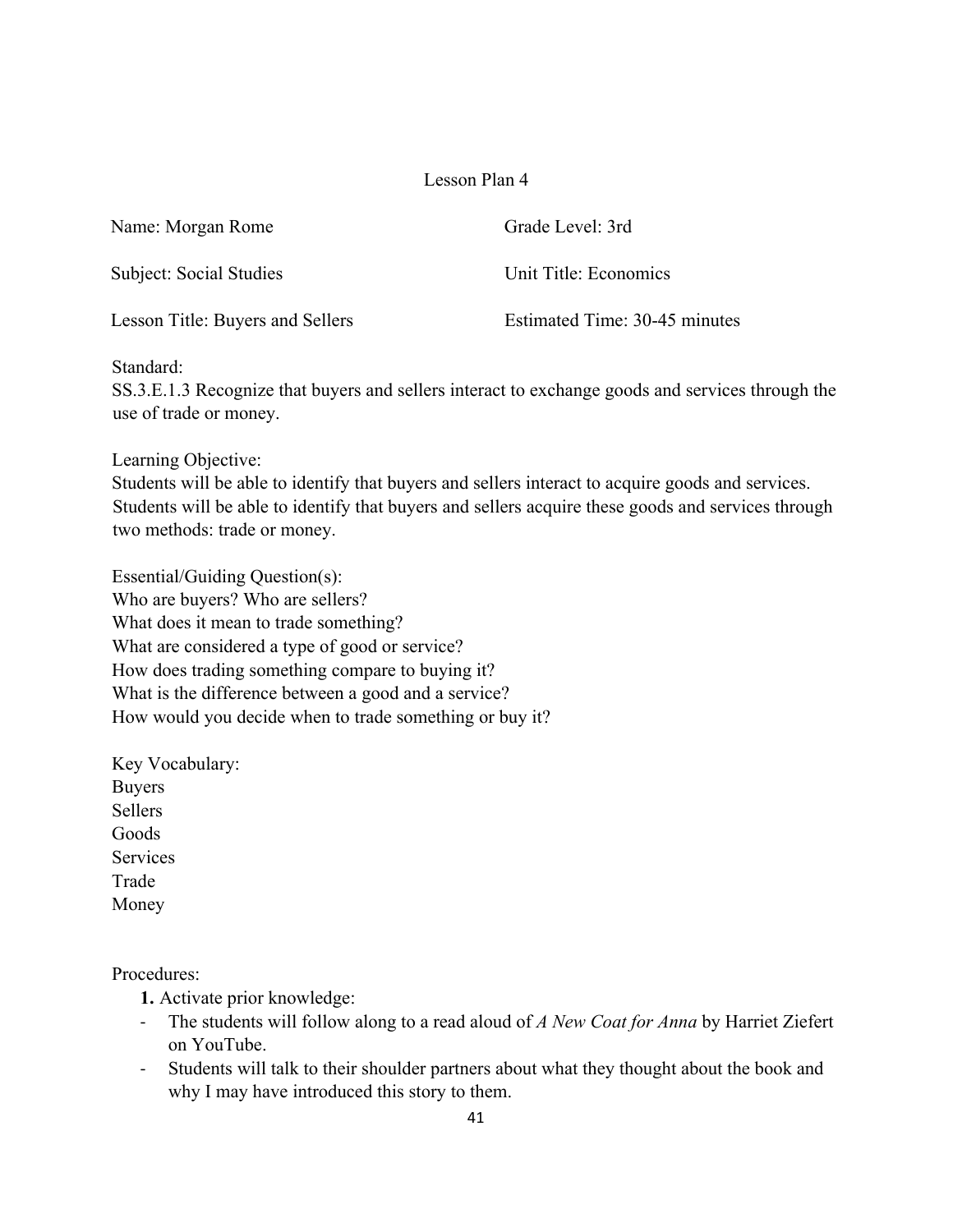o What was the purpose of using this story based on the main idea of the text?

**2.** Input:

- Explicitly tell the students there was a reason we read this story according to what they will be learning today.
- Play the song "A Marigold for Company" by Frank Bruen so the students get an extra understanding and connection about buyers, sellers, trading, and buying.
	- o Allow a few students to share what connection they made from song and story.
- Introduce the activity the students will be doing that will assist in teaching how buyers and sellers interact to exchange goods and services with trade or money.
- Students will be filling out a graphic organizer that pertains to the trading that happened throughout the story.
	- o The students will fill out this organizer to show what Anna's mother traded in return for what.
	- o They will easily be able to see how trading works with the organizer.

**3.** Modeling:

- Go through the book again with the students and guide them to the first thing Anna's mother traded and for what.
	- o Reread the page where the students can identify this.
- **4.** Check for understanding:
- When the students complete the first item traded, ask the students what they wrote down so you can check to see if they understand what is the thing traded and what was the thing she wanted in return.
- **5.** Guided practice:
- The students will fill out the rest of the graphic organizer worksheet with their shoulder partner.

o One student could find the item being traded whereas the other student could identify what was gained for the trade.

- o Or the students could discuss together why they think a certain item was the trade item and what they thought was the thing wanted.
- Go over the graphic organizer with the students to ensure they wrote down the correct traded items and the correct items gained through trade.

# **6.** Independent practice:

- Students will write a sentence or two for each question:
	- o How do buyers and sellers interact with each other through trade or money?

o Why do you think people trade goods or services instead of just buying with money?

o Have you ever traded anything with someone, if so what?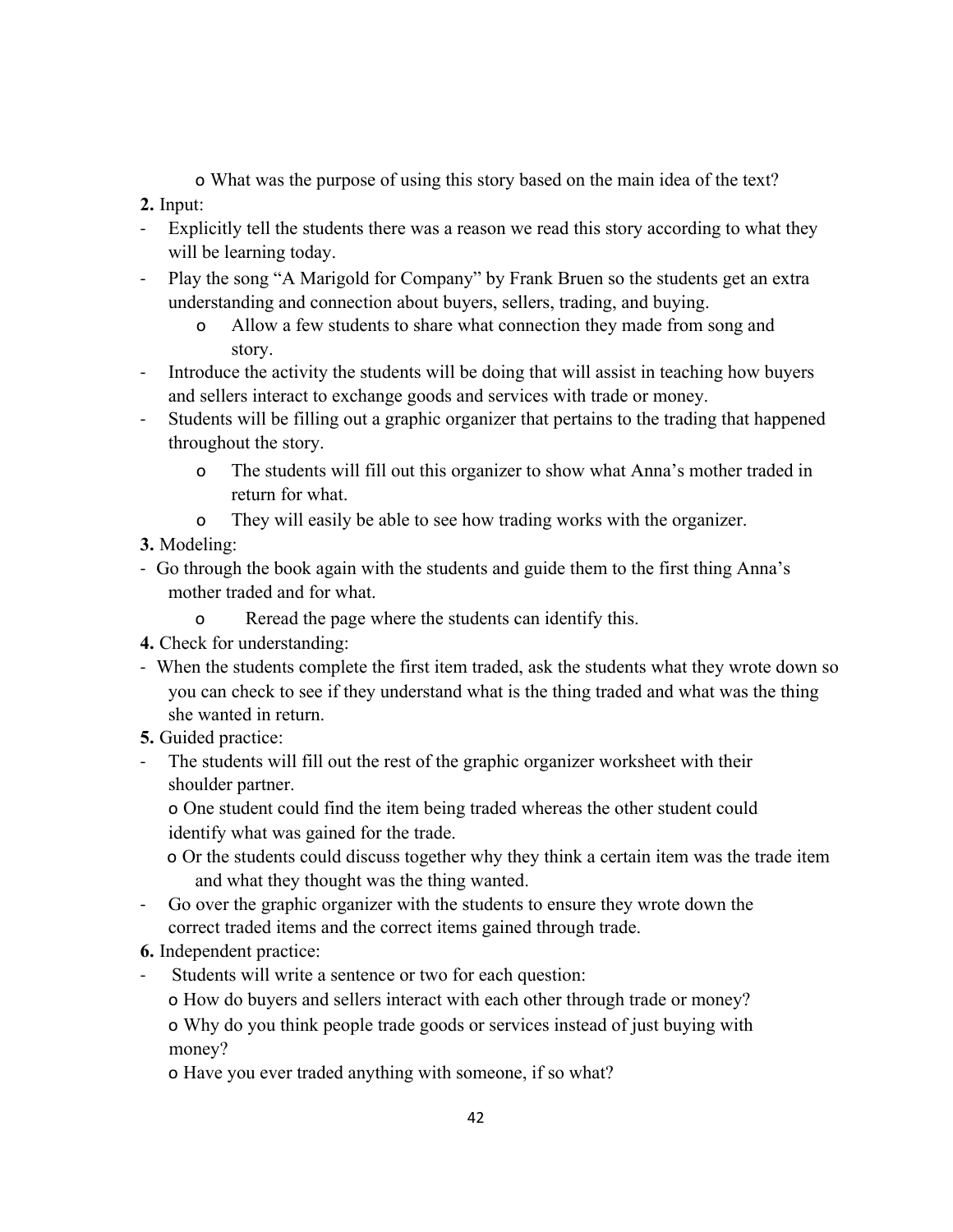**7.** Closure:

- On a slip of paper students will tell me if they could trade one thing they have right now for something else, what would it be?

Assessment and Monitoring: Formative: The graphic organizer students will fill out. The conversations during partner work. Summative: The three independent short response questions.

Materials: Song: A Marigold for Company Book: *A New Coat for Anna* Graphic organizer Writing paper Writing tool

References: http://www.songsforteaching.com/math/moneycurrency/amarigoldforcompany.htm

https://www.youtube.com/watch?v=cu2i8LBqUJ8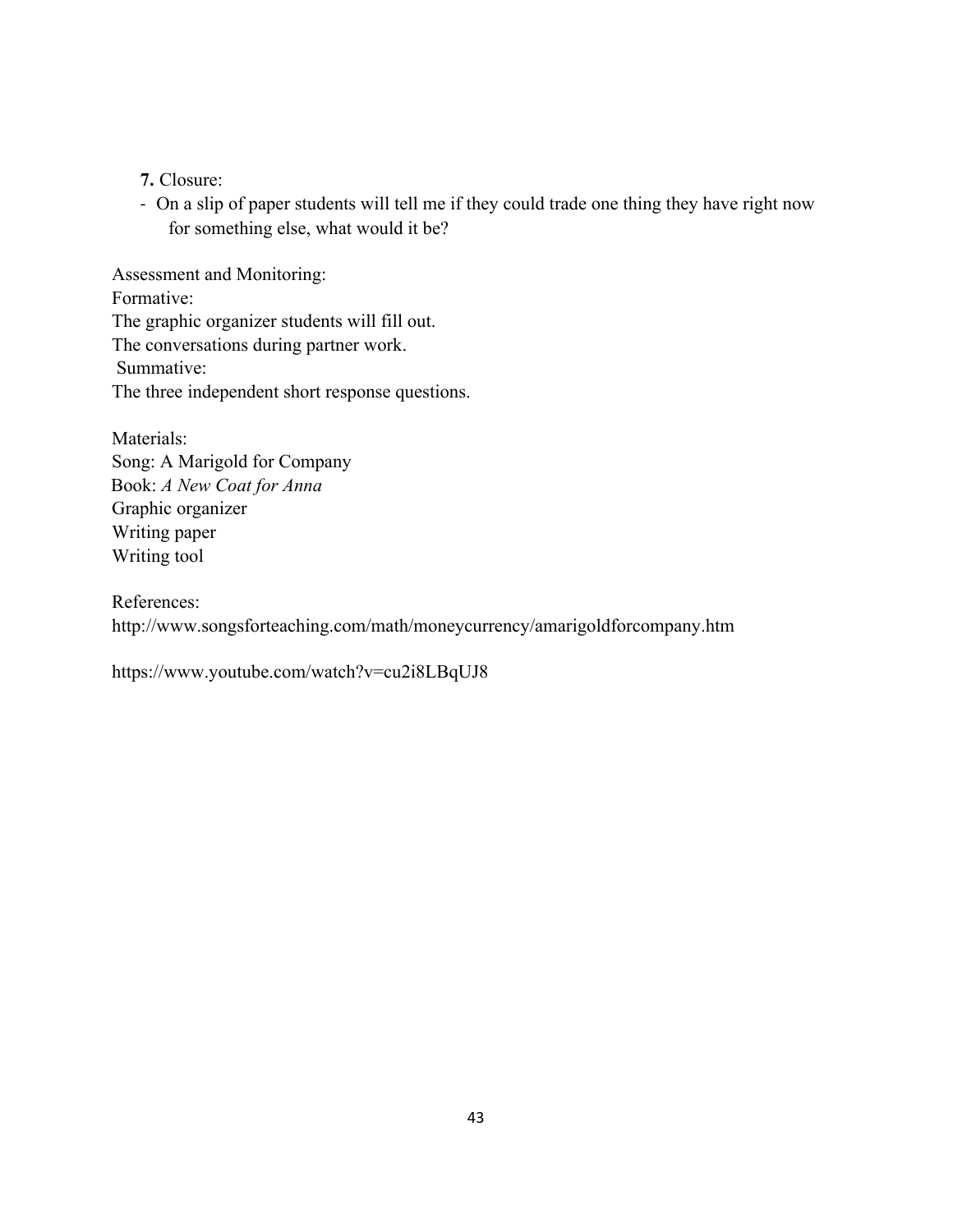| Name: Morgan Rome                    | Grade Level: 5th              |
|--------------------------------------|-------------------------------|
| Subject: Social Studies              | Unit Title: American History  |
| Lesson Title: Civil Rights Sneetches | Estimated Time: 45-60 minutes |

Standard: SS.5.A.1.1 Use primary and secondary sources to understand history.

Learning Objective:

Students will be able to utilize primary and secondary to complete the activities in the lesson. Students will be able to define what segregation is and explain the concept. Students will be able to explain what the Civil Rights Movement is.

Essential/Guiding Question(s): What is the difference between a primary and secondary resource? How can we use primary resources to understand concepts? How are secondary resources used? Define segregation and what is its importance? How did segregation effect people?

Key Vocabulary: Primary resources Secondary resources Civil rights Segregation Jim Crow laws Civil Rights Movement

Procedures:

- **1.** Activate prior knowledge:
- Play the song "Civil Rights Movement" from Flocabulary. o Focus on the topic of segregation.
- Define segregation and discuss what this means and why it was such a vital aspect of the Civil Rights Movement.

**2.** Input: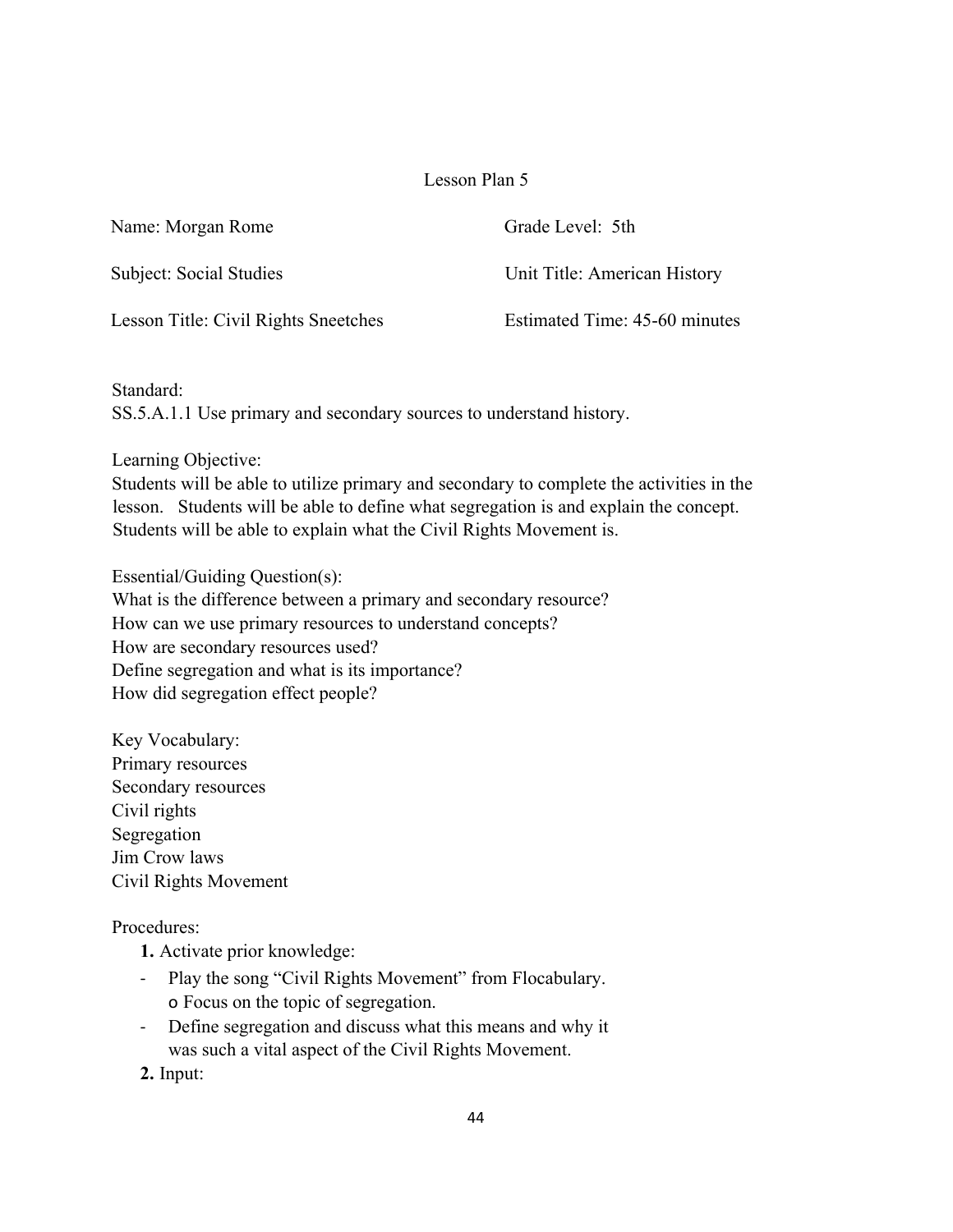- Use *The Sneetches* by Dr. Seuss to provide an example of segregation. (Do not explicitly tell students we are reading this book to look at an example of segregation: simply read the story as you would beginning a lesson).
- Read the story to the students.
- **3.** Modeling:
- Pass out a worksheet to the students (Metacognition Think Sheet):
	- o I'm thinking, I'm wondering, I'm noticing, I'm seeing, I'm feeling, I'm understanding.
	- o These are the different boxes students will be filling out collaboratively and with the teacher's help.
- Model I'm thinking and let the students follow up with I'm wondering.
	- o Students may need some leading in this part because they will have to make connections from the main idea to segregation.
	- o For example, reiterate to students to think back to our conversation and the song we listened to in the beginning of the lesson.
- **4.** Check for understanding:
- Have students continue to the remaining boxes.
- Monitor if students are on-task and are understanding the material.
- Ask open ended questions to students.
	- o Ex: Why did you write this on your paper, what made you think about that?

**6.** Guided practice:

- In the remaining boxes students will be working with a face or shoulder partner.
- Students will have these conversations to gain different perspectives.
- When students are finishing up, allow them to get into small groups so they can talk about what they answered and what they thought about in terms of the book and the message it sort of has.
- **7.** Independent practice:
- Bring the class together to discuss the next part of the activity.
- Display images that exemplify how people were segregated.
	- o Ex: Jim Crow Drinking Fountain by John Vachon and Rex Theatre by Dorothea Lange.
- Explain to the students that these are real images that captured what life was like for colored people.
- Students will use these primary resources to make connections with the song and book they encountered in the beginning of the lesson.
- Students will write an opinion essay to the prompt of: Using your knowledge about the Sneetches and what these images are showing, do you believe these laws or rules are fair to have against people?

**8.** Closure: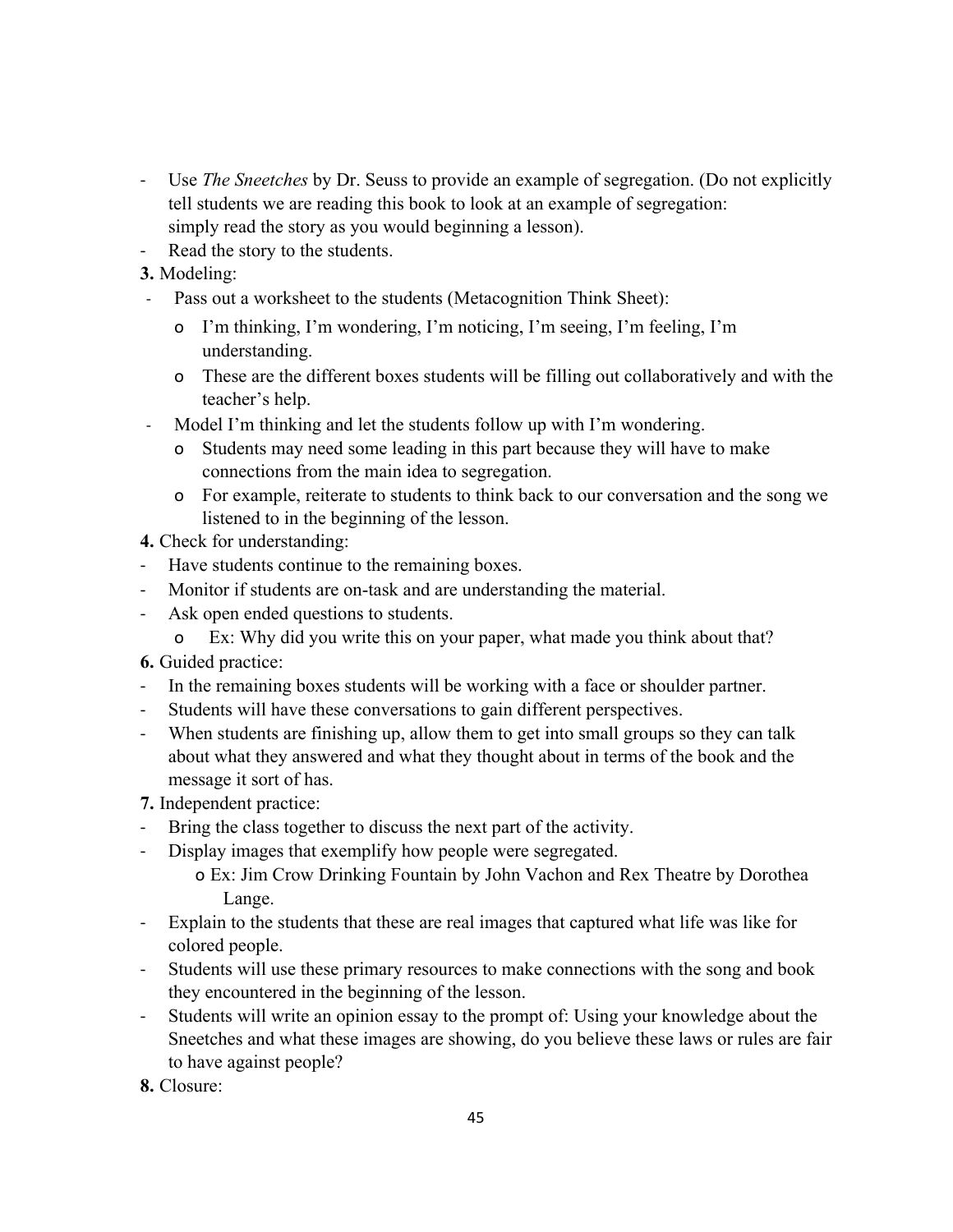- Students will write or draw about what stuck to them the most about the lesson.
- These will be displayed onto a board in order to refer back to these feelings when this topic is brought up again.

Assessment and Monitoring: Formative: The Metacognitive worksheet done collaboratively. Summative: The writing prompt done individually.

Materials: Song: Civil Rights Movement Book: *The Sneetches* Worksheet Writing paper Writing tool

References: https://www.flocabulary.com/unit/civil-rights/

https://www.theteachertreasury.com/free-downloads/the-sneetches-and-segregationshortextended-response-activities-a-dr-seuss-inspired-lesson-for-black-history-month

http://www.ducksters.com/history/civil\_rights/jim\_crow\_laws.php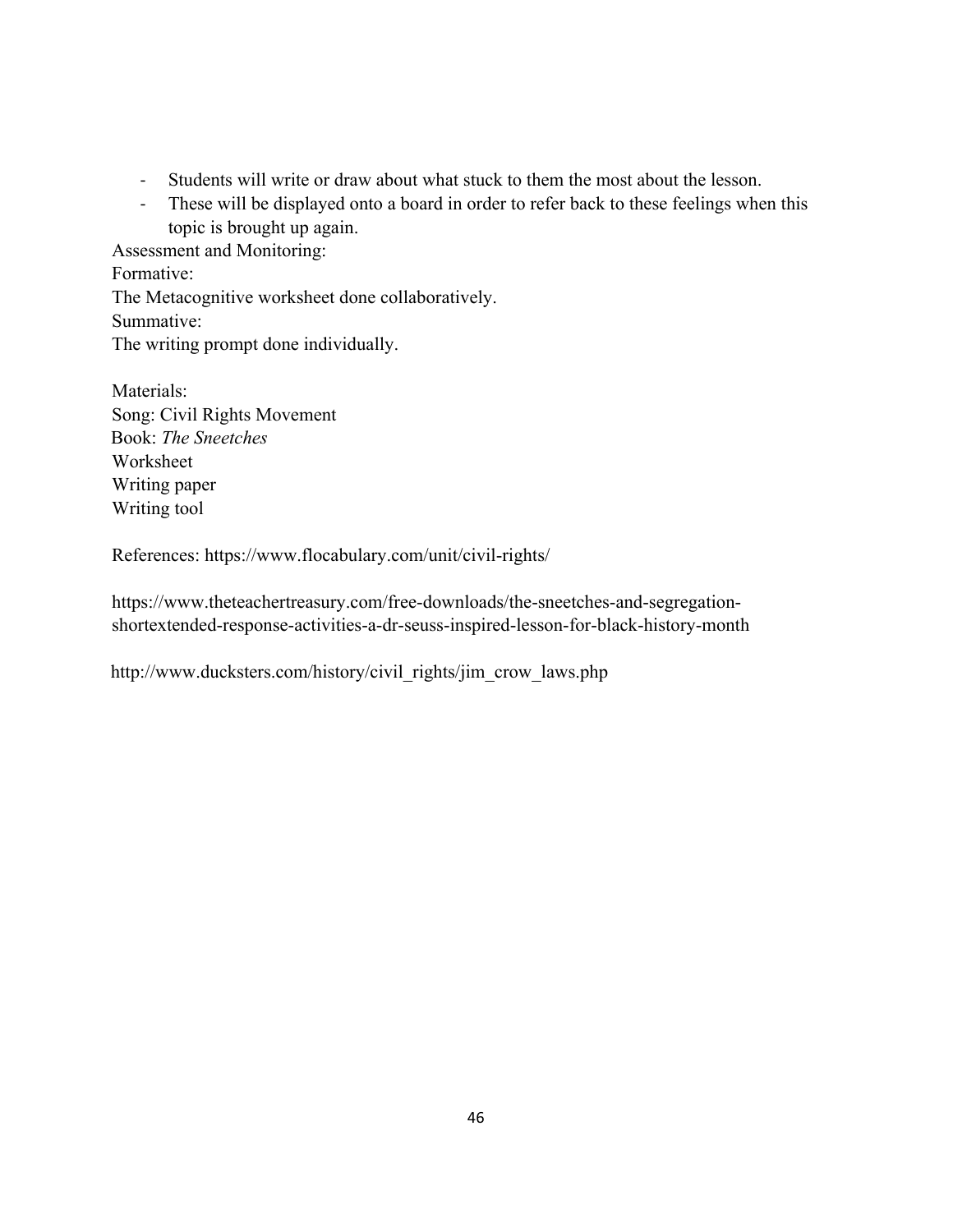| Name: Morgan Rome                          | Grade Level: 3rd                  |
|--------------------------------------------|-----------------------------------|
| Subject: Social Studies                    | Unit Title: Civics and Government |
| Lesson Title: Why do we need a Government? | Estimated Time: 30-45 minutes     |

Standard: SS.3.C.1.1 Explain the purpose and need for government.

Learning Objective: Students will be able to explain the purpose of a government. Students will be able to explain the need for a government. Students will be able to define what government means. Students will be able to identify the branches of government and their purpose.

Essential/Guiding Question(s): What is a democratic government? What does a government do? What are the different parts of the government? What is the significance of a government? Is there protocols you would change within our current government?

Key Vocabulary: Government Law Branches Judicial Executive Legislative President Responsibilities **Democracy** 

Procedures:

**1.** Activate prior knowledge:

- The song "Government" by Jim Thompson will be played for the students for them to get a quick rundown of what the government is.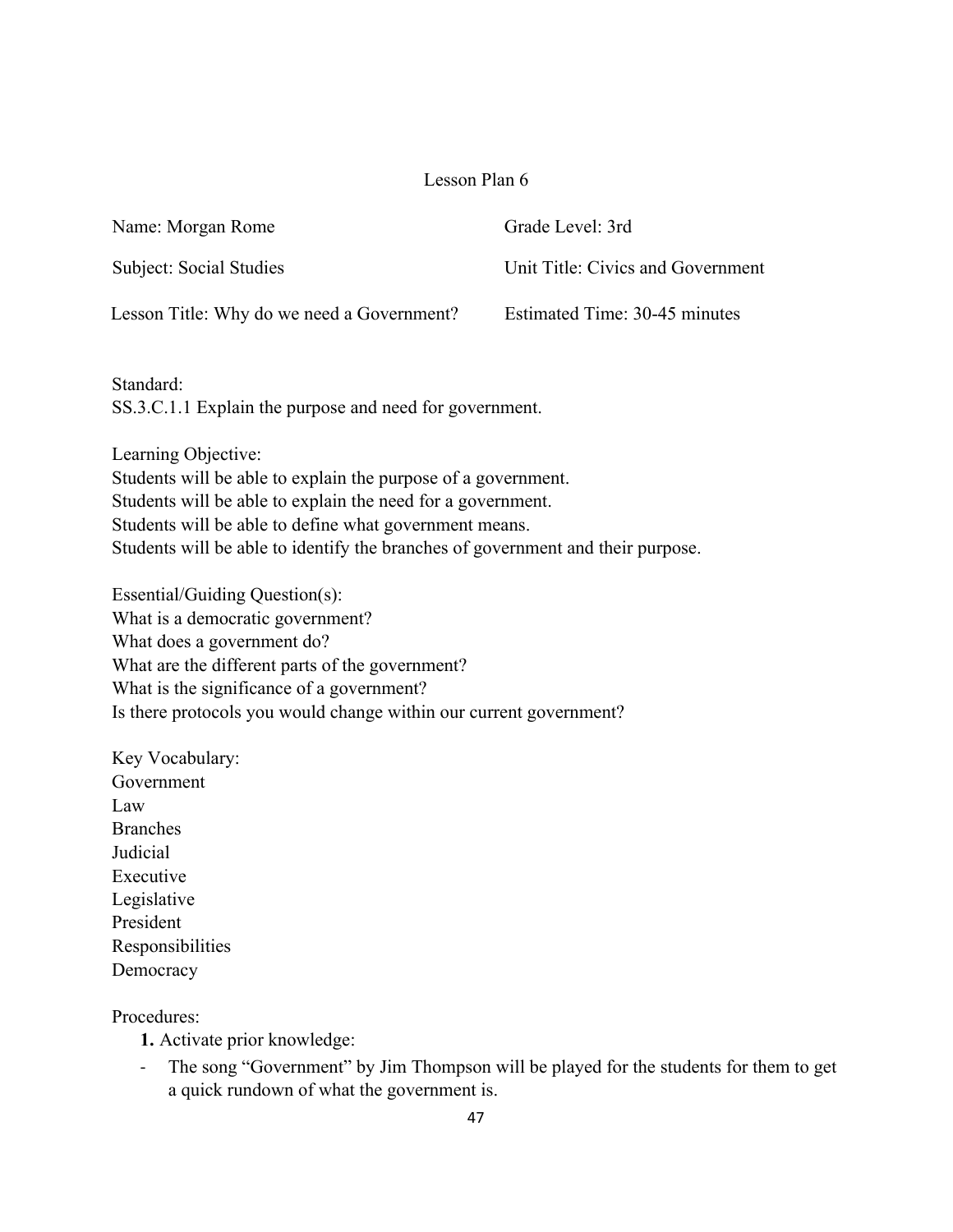- Ask the students what each branch is and what are they responsible for to see if the student focused on the meaning of the song.
- **2.** Input:
- Have the students partake in a collaborative activity where they will simulate an election. o This activity will be done quickly to transition them into the next section.
- Students will vote for their class president and vice president.
- Once they are chosen, the students will be put into different branches of government.
- The students will have review laws that should be in place for their classroom rules or should not.

o The students will be exercising the appropriate power and responsibilities they have according to their branch.

- **3.** Modeling:
- For the first law to be reviewed, the teacher will guide this.
- This will be step by step to ensure students know what is expected of them.
- **4.** Check for understanding:
- Continue to monitor the students and ask questions that will allow them to respond.
- **5.** Guided practice:
- Continue with the other laws, but allow the students to collaborate with each other.
- Teacher will be there to facilitate if necessary.
- Students will use their branch responsibilities to come up with classroom laws together.
	- o They will work together and see how the government is needed to work together to approve laws.
- **6.** Independent practice:
- Students will respond to a prompt: What is the purpose of the government? And Why do we need a government?
- **7.** Closure:
- The teacher will do a read aloud to close up the activity.
- The teacher will read *If I Were President* by Catherine Stier.
- Use an exit slip to ask students to write one question they still have, what they learned from the activity, and what branch the president is involved in.

Assessment and Monitoring:

Formative:

The activity of coming up with classroom laws.

The student discussions during the collaborative activity.

Summative:

The writing piece about the purpose of the government and why we need it.

Materials<sup>.</sup>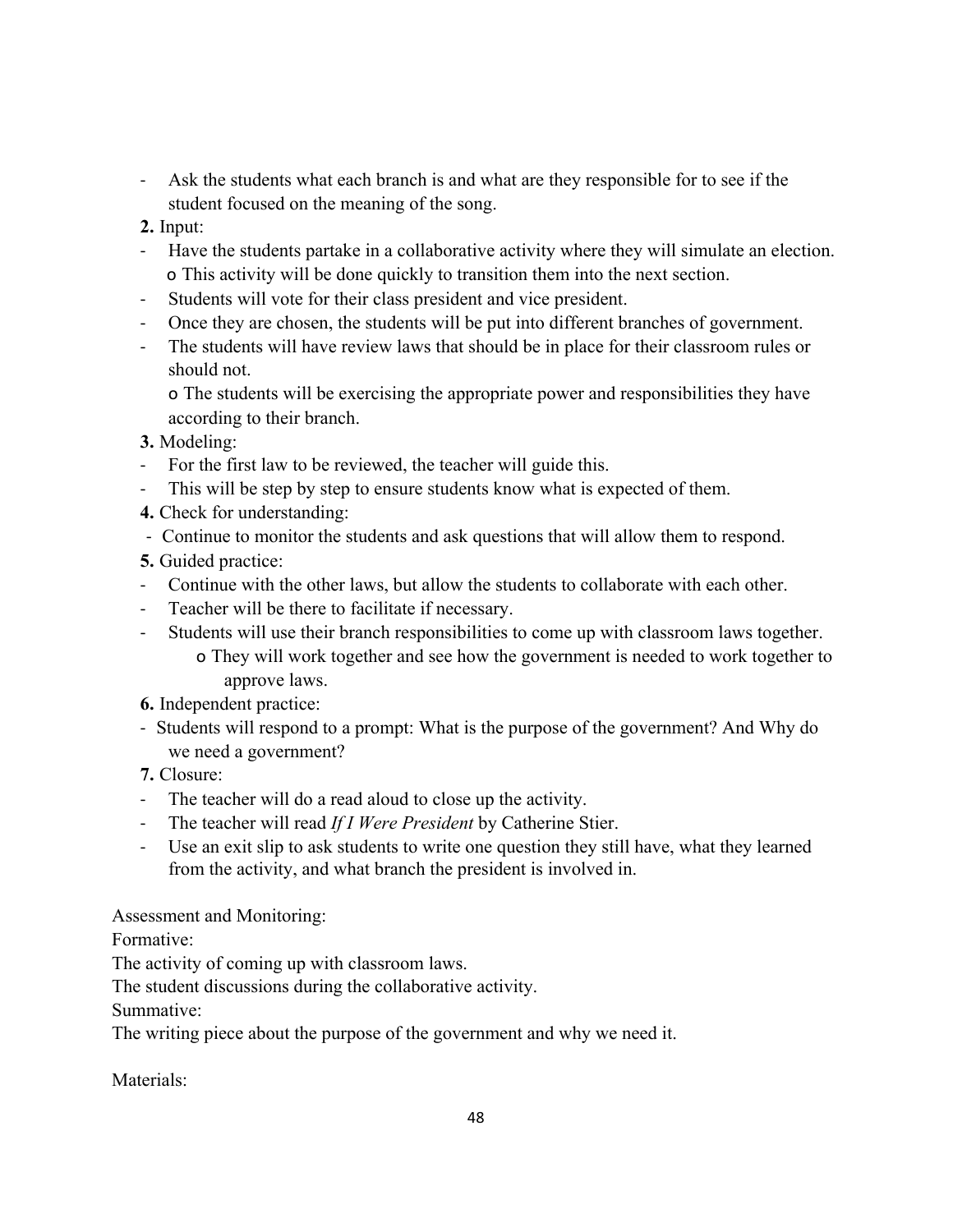Song: Government Book: If I Were President Writing paper Writing tool

References: http://www.songsforteaching.com/socialstudies/unitedstates/3branchesofgovernment.htm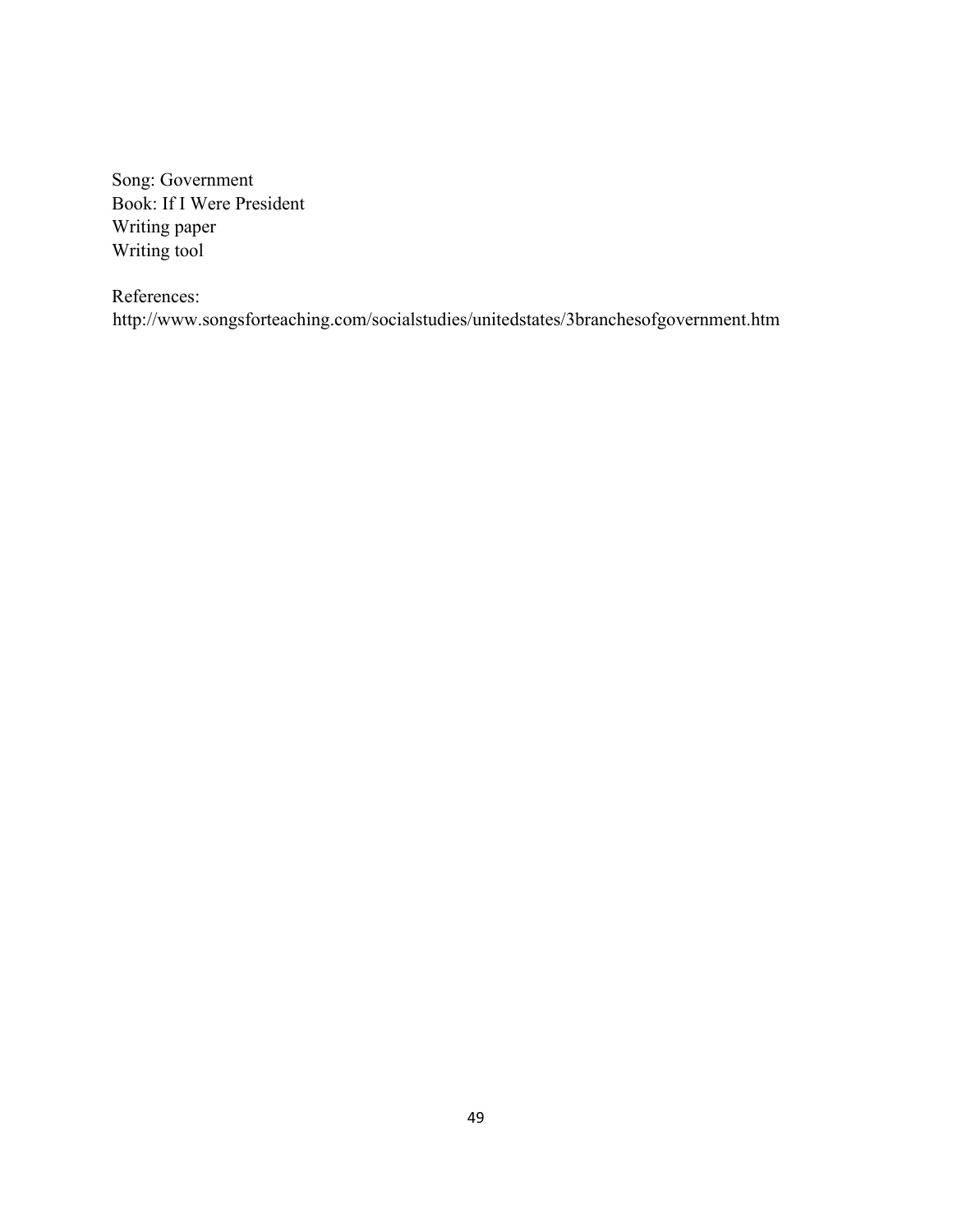| Name: Morgan Rome                   | Grade Level: 3rd           |
|-------------------------------------|----------------------------|
| Subject: Social Studies             | Unit Title: Geography      |
| Lesson Title: Mapping out Locations | Estimated Time: 45 minutes |

Standard:

SS.3.G.1.6 Use maps to identify different types of scale to measure distances between two places.

Learning Objective:

Students will be able to use a map to identify the distance of two places using different scales. Students will be able to identify which scale is being used to measure the distance of two places. Students will be able to use the three scales to measure the distance between one pair of locations.

Essential/Guiding Question(s): What is a map? How do we use maps? What is a scale? Can anyone identify or give an example of a scale from a map? How is one scale type different than another scale type? Do you have a preference in the scale type you use for certain distances?

Key Vocabulary: Map Scale Linear Fractional Word **Distance** 

Procedures:

- **1.** Activate prior knowledge:
- Teacher will read *Knuffle Bunny* by Mo Willems out loud to the students.

**2.** Input:

- The teacher will explain to the students that the locations in the book are important to our activity.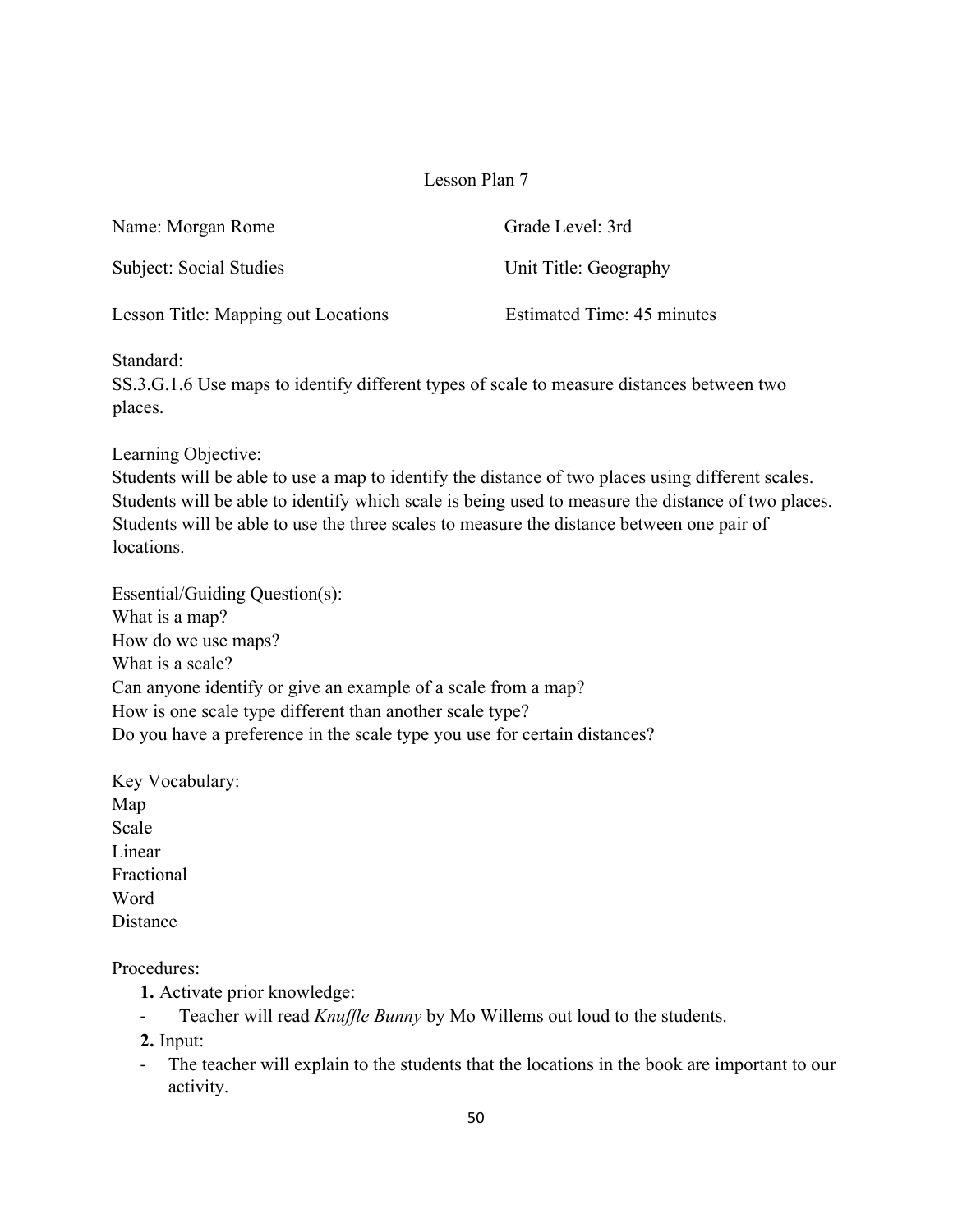- Students will have pre-made maps of the places that the family in the text went through in order to get to the laundromat and back.
- Students will measure the distances between the house and the laundromat using different types of scales.
- **3.** Modeling:
- Teacher will model the fractional scale because it is the most difficult to interpret.
- Students will be helping the teacher come up with the scale measurements and asking questions along the way.
- **4.** Check for understanding:
- Students will be able to follow along with the teacher and participating during the model.
- Teacher will also prompt students' questions to monitor responses.
- **5.** Guided practice:
- Students will break into groups to work on the remaining scales: word and linear. The students will switch when time is up to go work on the other scale.
- **6.** Independent practice:
- Students will write a couple sentences about which scale is most appropriate to see the distance between places and why.
- **7.** Closure:
- The song "Directions to Nowhere" by Joan Maute will be played at the end and the students will have the lyrics.
- On a sticky note, the students will write one sentence to make a connection between song and activity.

Assessment and Monitoring:

 Formative: The collaboration between students to work on the different scales. Summative: The writing piece about which scale is most appropriate according to the activity.

Materials: Song: Directions to Nowhere Book: *Knuffle Bunny* Maps Writing paper Writing tool Sticky notes

References:

http://www.songsforteaching.com/geography/howtoreadamap/directionstonowhere.htm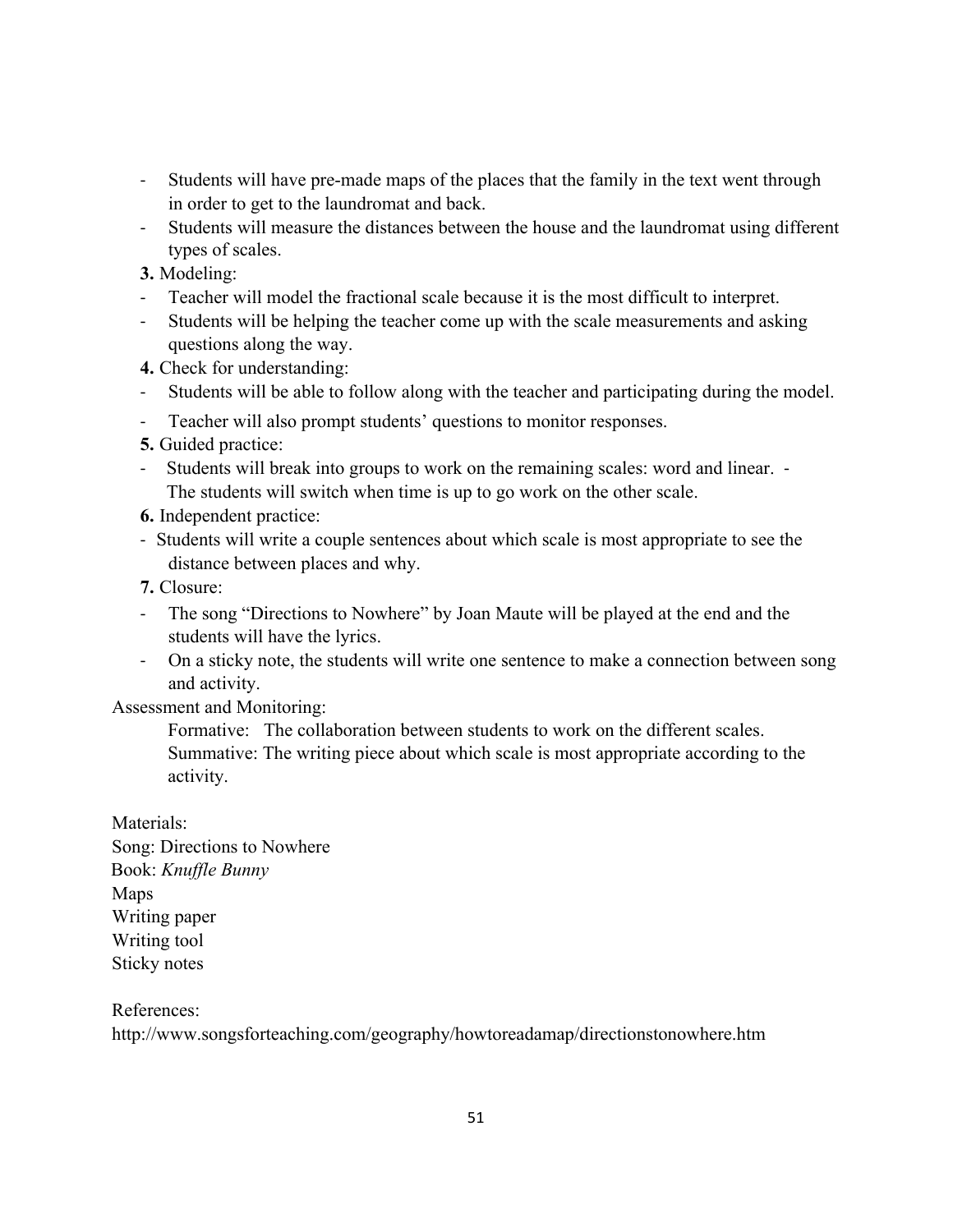| Name: Morgan Rome                         | Grade Level: 4th               |
|-------------------------------------------|--------------------------------|
| Subject: Social Studies                   | Unit Title: Financial Literacy |
| Lesson Title: Saving Money to Reach Goals | Estimated Time: 30-45 minutes  |

Standard:

SS.4.FL.3.4 Identify savings goals people set as incentives to save. One savings goal might be to buy goods and services in the future.

Learning Objective:

Students will be able to identify what a savings goal is. Students will be able to identify what goods and services are. Students will be able to identify certain incentives people have to reach their savings goal.

Essential/Guiding Question(s): What are savings goals? What is the difference between a good and a service? Have you ever had to make a savings goal for something? Classify what a good is and what a service is? How do you save in order to reach your incentive?

Key Vocabulary: Savings goal Goods **Services** Amount Incentive

Procedures:

- **1.** Activate prior knowledge:
- Students will read *You Can't Buy a Dinosaur with a Dime* by Harriet Ziefart.
- The students will take part in a 5 minute literature circle to discuss the purpose of the book and what they learned.

**2.** Input:

- The teacher will give the students a set amount of money (monopoly money).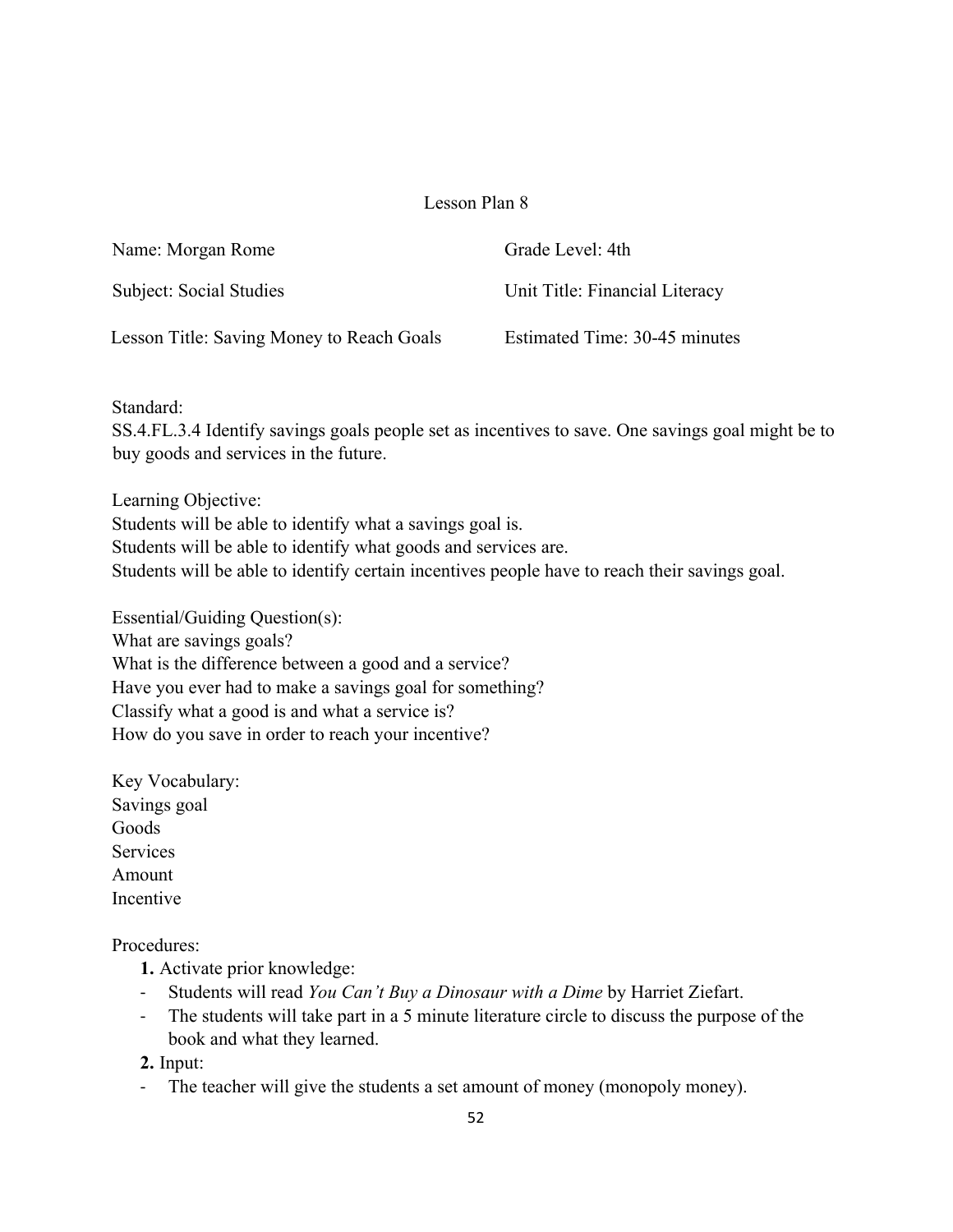- There will be a selection of items with a price that would ensure students need to save their money to acquire the item.
	- o Student is given an initial amount of 23 dollars. The item they choose are a pair of new sneakers for 65 dollars. They will have to figure out how much money they will need to save in order to be able to buy the item.
- The students will be given obstacles like going to the ice cream shop and choosing whether or not to splurge or save.

**3.** Modeling:

- The teacher will model this activity by doing it him/herself first.
- Students will ask questions in between for clarification.
- **4.** Check for understanding:
- Ask the students to retell what they are supposed to do for this activity.
- **5.** Guided practice:
- The activity will be done with three separate savings goals and items.
- The students can work together if they choose the same item or if they need help with their goals depending on obstacles they receive.
- **6.** Independent practice:
- The students will be given a scenario about saving goals and they will have to map out what the person will have to do in order to reach their goal.
- **7.** Closure:
- End the activity with the "Money, Money" song by Frank Bruen for a few times so the students can get a hang of the lyrics.
- Ask the students why do we have saving goals?

Assessment and Monitoring:

Formative:

The activity about savings goals scenarios.

Summative:

The independent practice scenario where they will map out how to save accordingly.

Materials: Song: Money Money Book: *You Can't Buy a Dinosaur with a Dime* Monopoly money Writing paper Writing tool

References: http://www.songsforteaching.com/math/moneycurrency/moneymoney.htm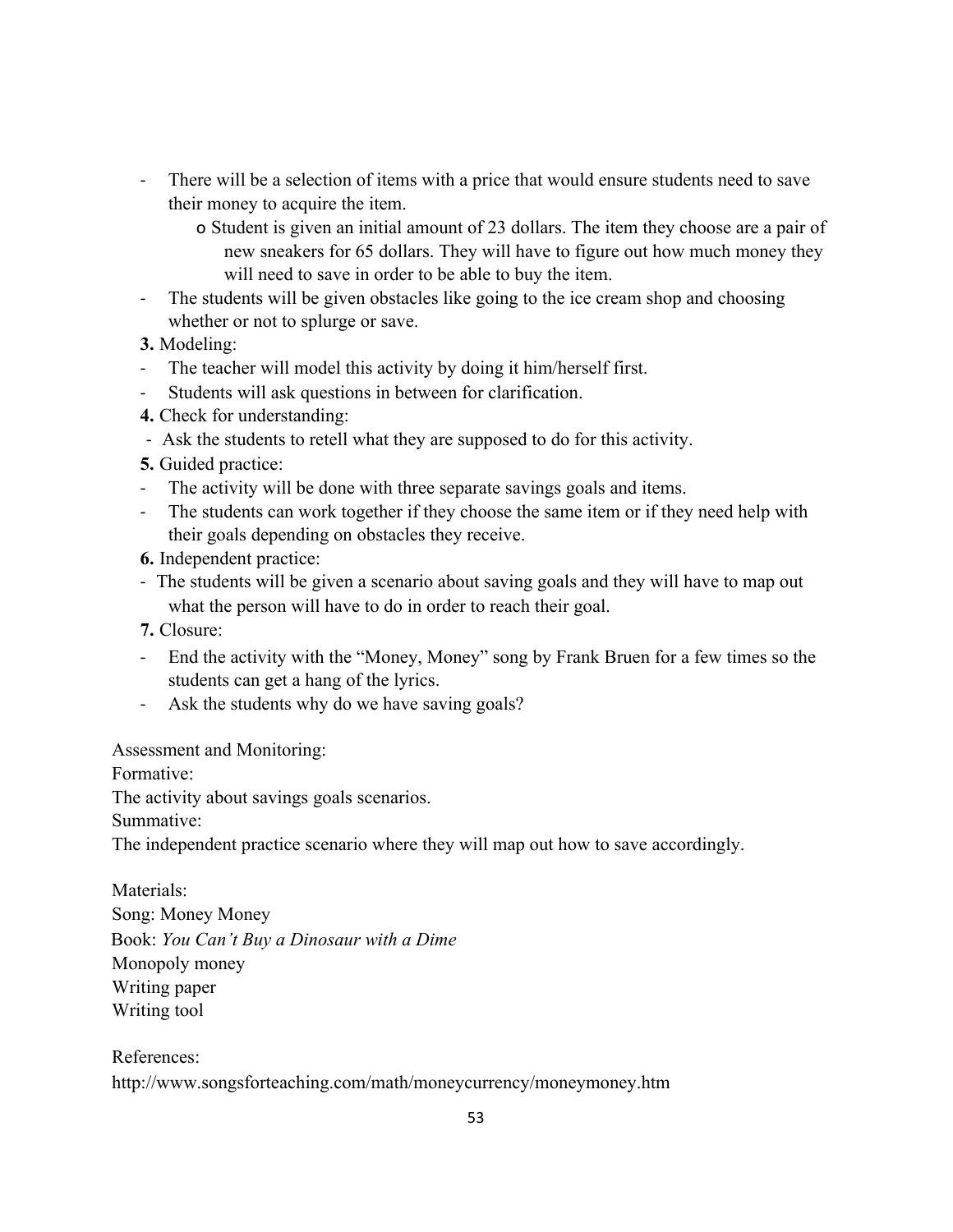# CHAPTER FIVE: CONCLUSIONS

#### Concluding Remarks

 The purpose of this thesis was to explore how songs can be integrated into elementary classrooms in order to engage students during social studies lessons. One of my objectives was to provide a strong rationale that songs provide an engaging element to social studies. I completed background research that supported the idea of songs having an engaging element. The background research concentrated on the importance of songs in the classroom, the need for social studies, and the benefits of songs combined with social studies. This thesis then explored research that determined songs have a countless amount of extending benefits for student success. An important benefit that must be noted, other than the engagement factor and retention of information, is students are acquiring literacy skills during these social studies lessons. Therefore, social studies lessons integrating songs have a place in the elementary classroom.

This thesis discovered that songs and social studies have a positive impact on student learning. This research continued through the analyzations of YouTube videos. The YouTube videos were the qualitative data needed to observe the level of engagement students have during social studies lessons utilizing songs. After watching a copious amount of videos, I compiled a list of the top ten videos that met my predetermined criteria and expectations. After scoring each video with the adapted engagement rubric, the purpose of this thesis was supported once again. The ten videos I analyzed presented the characteristics of engagement and were scored high based on the key points stated within the rubric.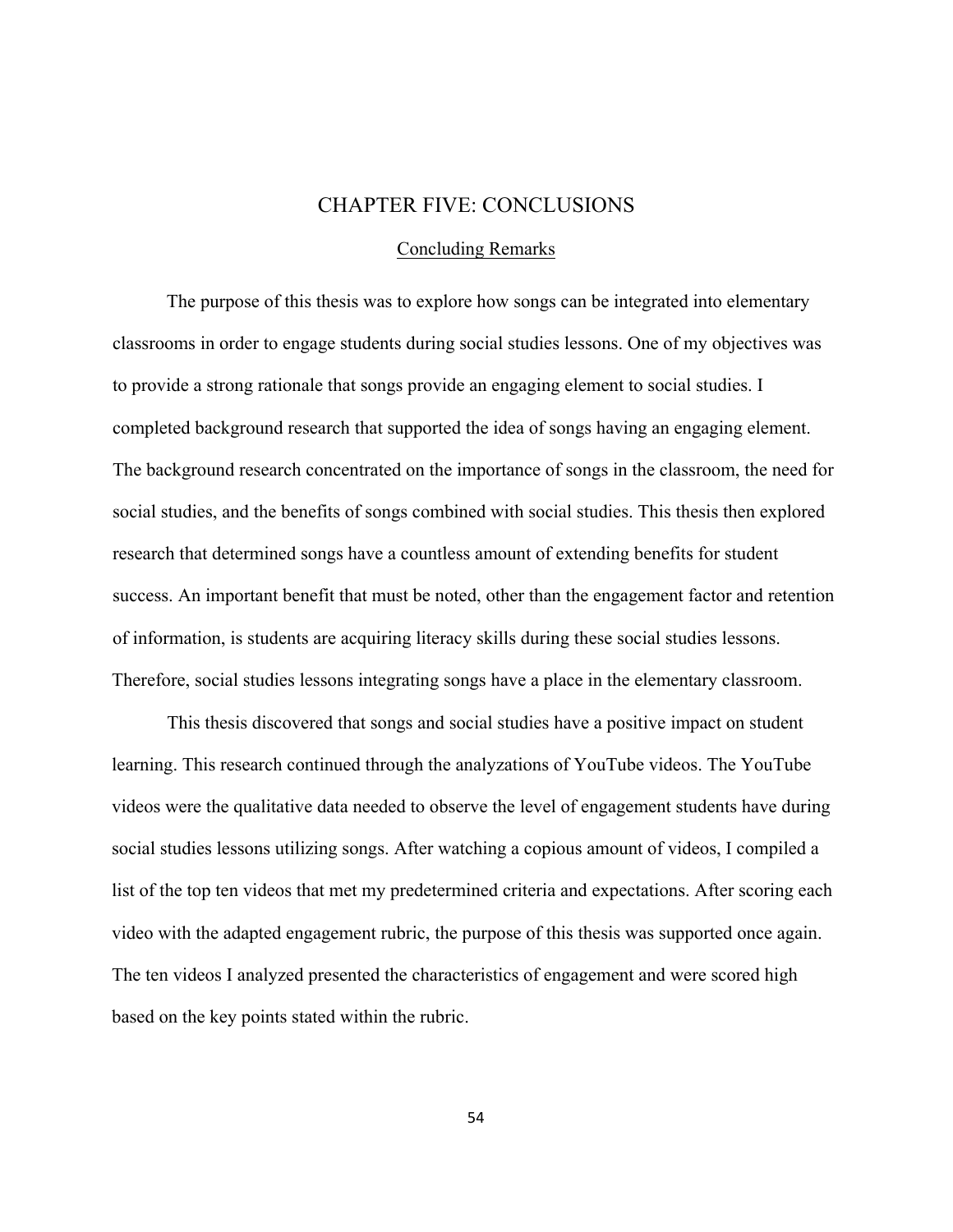After compiling data from the background information and the analyzations of the YouTube videos, the purpose of this thesis was supported. One solution coming from the compiled data refers to the statement of songs having a place in an elementary social studies classroom. Originally I had proposed that I would identify common classroom resources that are used in social studies and would then recommend how to integrate songs into those resources. However minimal resources were found and they contained unrelated content specific to this thesis. Ultimately this helped me realize I needed another option to demonstrate how songs can be integrated into social studies lessons and deliver the engaging element while teaching social studies themes effectively. With that knowledge in mind, I decided to create eight lesson plans that did just that. Each lesson plan created incorporated Florida State Standards (www.cpalms.org/Public/search/Standard), a social studies related song, and children's literature. The standards are aligned because it ensures that the lessons are purposeful, consistent, and have a predetermined academic focus. A social studies song is associated to the lesson plan since it is essential to this thesis. Each lesson plan includes a piece of children's literature to add another enriching element to the plans. Students' prior knowledge and what they read in trade books could assist in the learning of important social studies concepts (Almerico, 2013). In addition, the combination of content related songs and trade books enhance how students learn social studies.

 This thesis explores how songs are used as a strategy to engage elementary students in social studies lessons. Based on what I have learned during this process, I believe that if songs are used effectively in lessons they can provide an essential tool for successful learning.

55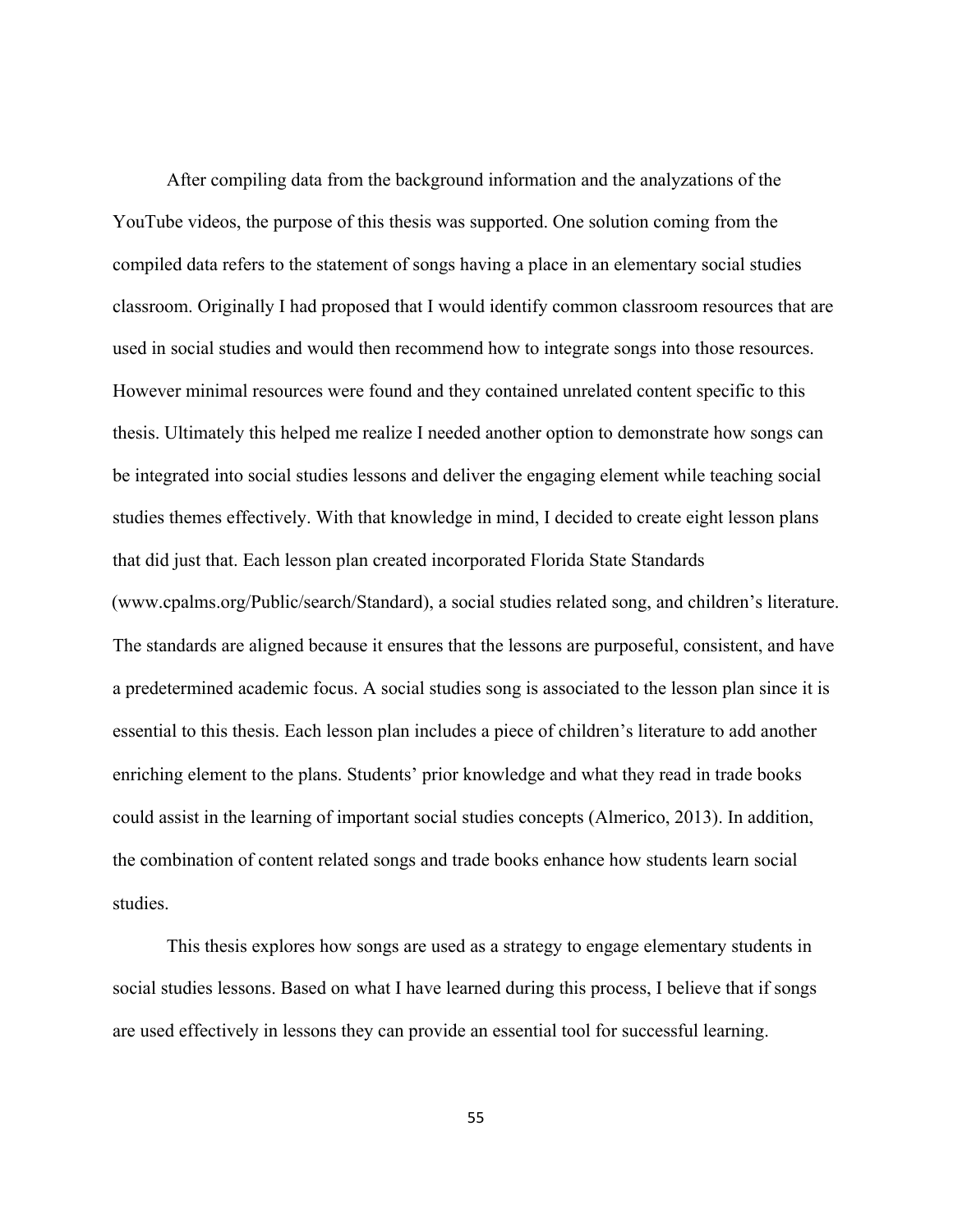#### Recommendations for Future Research

As I stated in the *Methodology* section, there are two limitations within my thesis. The two limitations identified were having limited availability to video sources and observing videos as opposed to observing human subjects. Recognizing these two factors added restrictions to further conclusions, different methods can be taken for future research. For example, in the future if I am able to continue this research, I would repeat the *methodology* section with the same protocol to scoring real classroom observations. The collection of data is altered by conducting in-class observations of students during social studies lessons as opposed to watching the YouTube videos. The videos are a limited resource as opposed to being immersed into an actual classroom and being able to control specific factors.

In the future, I hope to utilize these lesson plans in the elementary classroom where I will serve as a classroom teacher. I cannot wait to teach students the important concepts of social studies and assist in their growth of knowledge. From this thesis, I have acquired an immense amount of information that I am able to apply in the classroom. I am able to provide a valuable, fun, and engaging education to my future students.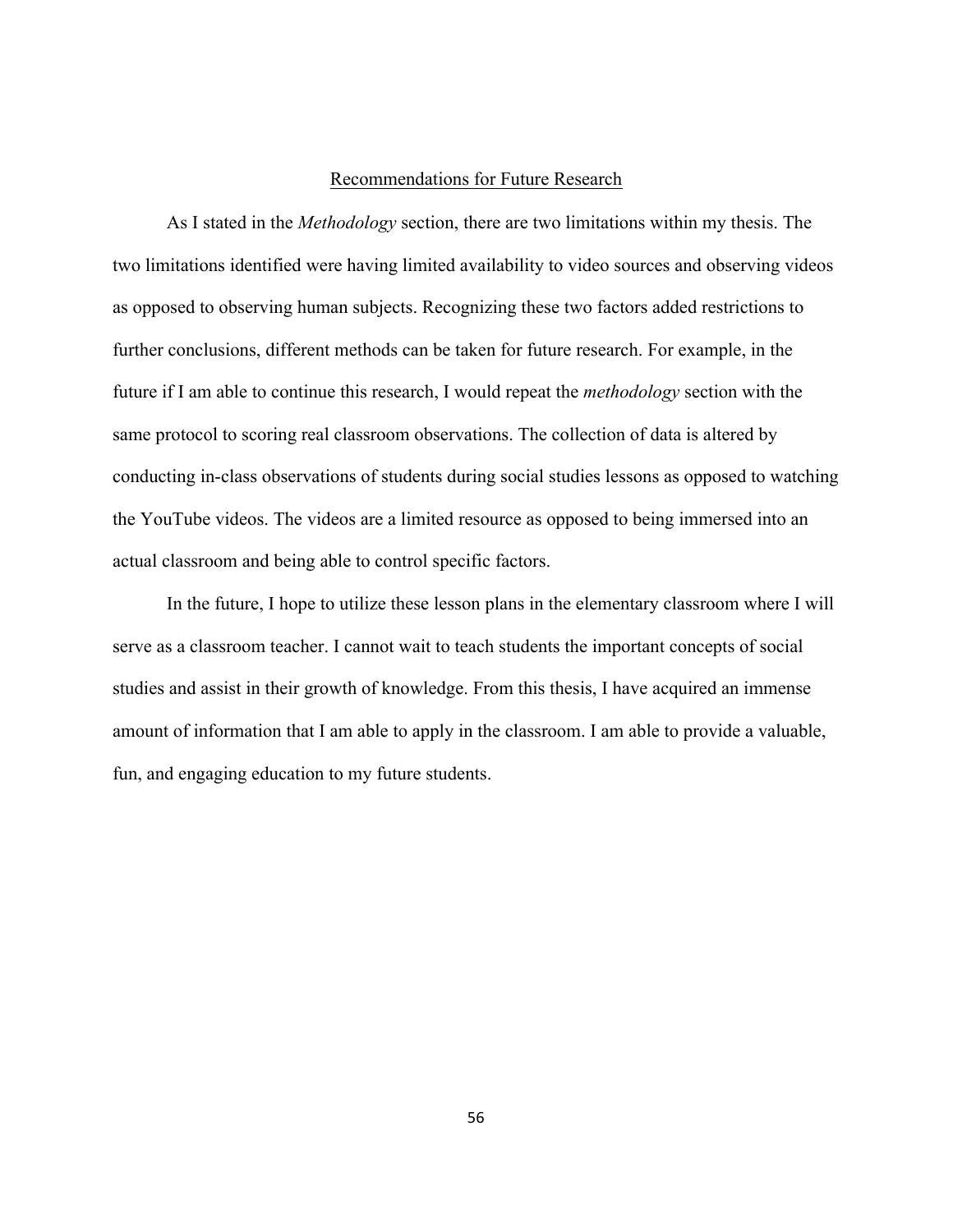#### REFERENCES

- Almerico, G. M. (2013). Linking children's literature with social studies in the elementary curriculum. *Journal of Instructional Pedagogies, 11*. Retrieved from https://files.eric.ed.gov/fulltext/EJ1097148.pdf
- Bisk Education. (2017). *Music in the classroom proves beneficial for learning*. Scranton, PA: The University of Scranton. Retrieved from https://www.uscranton.com/resources/teaching-tips/music-inthe classroomprovesbeneficial-for-learning/#.Wh2aRlWnHX4
- Brandt, A., Gebrian, M., & Slevc, L. R. (2012). Music and early language acquisition. *Frontiers in Psychology*, *3*, 327. http://doi.org/10.3389/fpsyg.2012.00327
- Brown, L. (2017). The benefits of music education. *PBS Parents*. Retrieved from http://www.pbs.org/parents/education/music-arts/the-benefits-of-music-education/
- Brown, R., & Brown, N. (1997). Use songs to teach. *Reading and Writing Quarterly: Overcoming Learning Difficulties, 13*(4), 349-354.
- Brock, D., & Lambeth, D. (2013). The effects of music on basic mathematics fact fluency for third grade students. *Cumhuriyet International Journal of Education-CIJE, 2*(2), 43-60.
- Chapman, E., & ERIC Clearinghouse on Assessment and Evaluation, C. M. (2003). Assessing student engagement rates*. ERIC Digest*. 1-4. College Park, MD: ERIC Publications.
- CPALMS. (2015a). *Where educators go for bright ideas*. Retrieved from http://www.cpalms.org/Public/
- CPALMS. (2015b). *Where educators go for bright ideas*. Retrieved from http://www.cpalms.org/Public/PreviewStandard/Preview/8493 CPALMS. (2015c).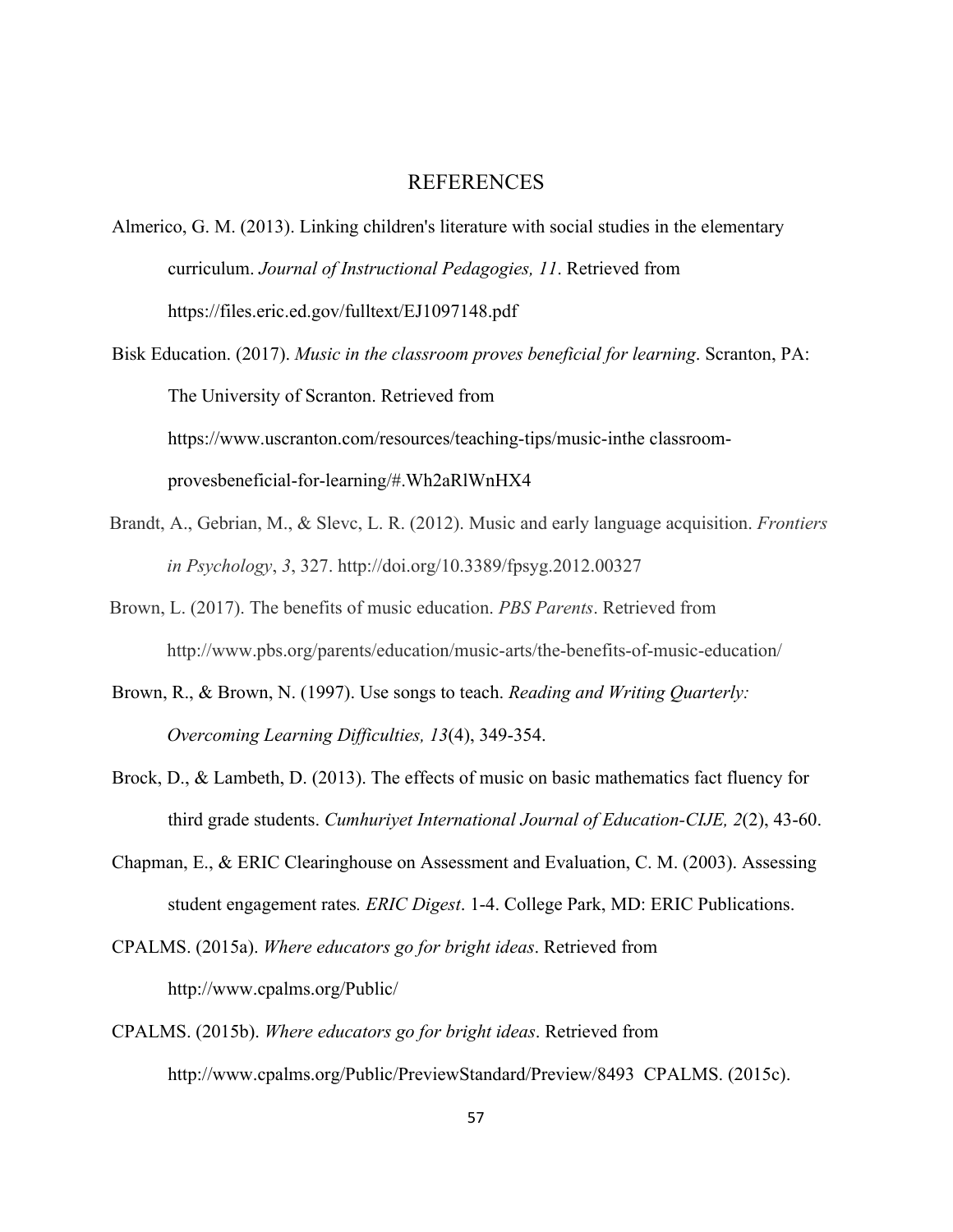*Where educators go for bright ideas.* Retrieved from http://www.cpalms.org/Public/PreviewStandard/Preview/2955

David, L. (2015). Information processing theory. *Learning Theories, 8.* Retrieved from https://www.learning-theories.com/information-processing-theory.html.dha

Do, B. L. (2015). Memorizing. *American Music Teacher*, *65*(1), 17-21.

- Edutopia. (2009). *Multiple intelligences: Digging deeper*. Retrieved from https://www.edutopia.org/your-multiple-intelligences#musical
- Ericsson, K. A., & Kintsch, W. (1995). Long-term working memory. *Psychological Review*, *102*(2), 211-245.
- Florida Department of Education. (2017). About the Florida Standards. *Florida Standards*. Retrieved from http://www.fldoe.org/academics/standards/florida-standards/about.stml
- Fry, S. W. (2009). On borrowed time: How four elementary preservice teachers learned to teach social studies in the NCLB era. *Social Studies Research & Practice, 4*(1), 31-41.
- Gardner, H. (1983). Frames of mind: The theory of multiple intelligences. New York: Basic Books.
- Kids Are Awesome. (2015). *Punk rock preschool uses music for teaching*. Retrieved November 10, 2017, from https://www.youtube.com/watch?v=CEWOhbpRbEE

Linda, E. (2007). *Our concept and definition of critical thinking*. Retrieved from

http://www.criticalthinking.org/pages/our-concept-of-critical-thinking/411 Lucas, Cheri.

(2009). Turn up the volume: boost memory and learning with music.

*Education.com*. Retrieved from http://www.pbs.org/parents/education/musicarts/boostmemory-and-learning-with-music/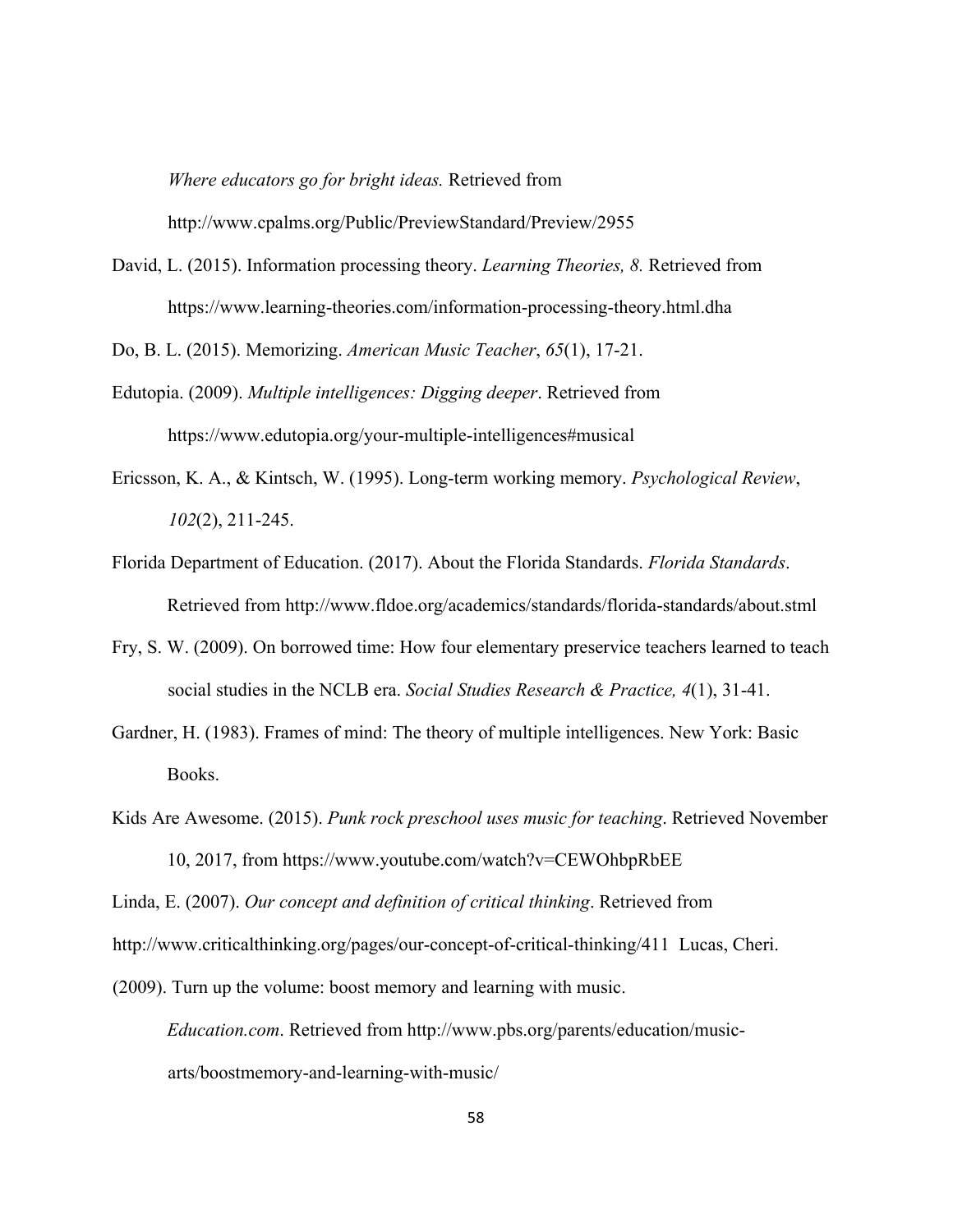- Massey, D. D., Heafner, T. L. (2004). Promoting reading comprehension in social studies. *Journal of Adolescent & Adult Literacy*, *48*(1), 26-40. doi:10.1598/JAAL.48.1.3
- NCSS. (2017). *Powerful, purposeful pedagogy in elementary school social studies*. Retrieved from https://www.socialstudies.org/positions/powerfulandpurposeful
- National Association for Music Education. (2014). *20 important benefits of music in our schools.* Retrieved from http://www.nafme.org/20-important-benefits-of-music-in-our-schools/
- Patterson, K., Nestor, P. J., & Rogers, T. T. (2007). Where do you know what you know? The representation of semantic knowledge in the human brain. *Nature Reviews Neuroscience*, (12), 976-987.
- Perry, K. H. (2012). What is literacy?: A critical overview of sociocultural perspectives. *Journal of Language and Literacy Education*, *8*(1), 50-71.
- Slavin, R. (2015a). Student diversity. In G. Gottfried (Ed.), *Educational Psychology: Theory and Practice* (11th ed.). (pp. 92). Baltimore, MD: John Hopkins University and Pearson.
- Slavin, R. (2015b). Cognitive theories of learning. *Educational Psychology: Theory and Practice*  (11th ed.). (pp. 124-132). John Hopkins University: Pearson.
- Southcott, J., & Cosaitis, W. (2015). Drawing 'music and me': Children's images of musical engagement. *Australian Society for Music Education Incorporated*, *2*, 78-90.
- Tulving, E. (1993). What Is Episodic Memory?. *Current Directions in Psychological Science*, *2*(3), 67-70. doi:10.1111/1467-8721.ep10770899
- Vinas, D. (2017, March 6). *The power of music in social studies* [Blog post]. Retrieved from https://www.socialstudiessuccess.com/2017/03/power-music-social-studies.html
- WCBD News 2. (2017, March 15). *Georgia teacher uses rap songs to teach students history*. Retrieved November 10, 2017, from https://www.youtube.com/watch?v=uE1JxrhZP8g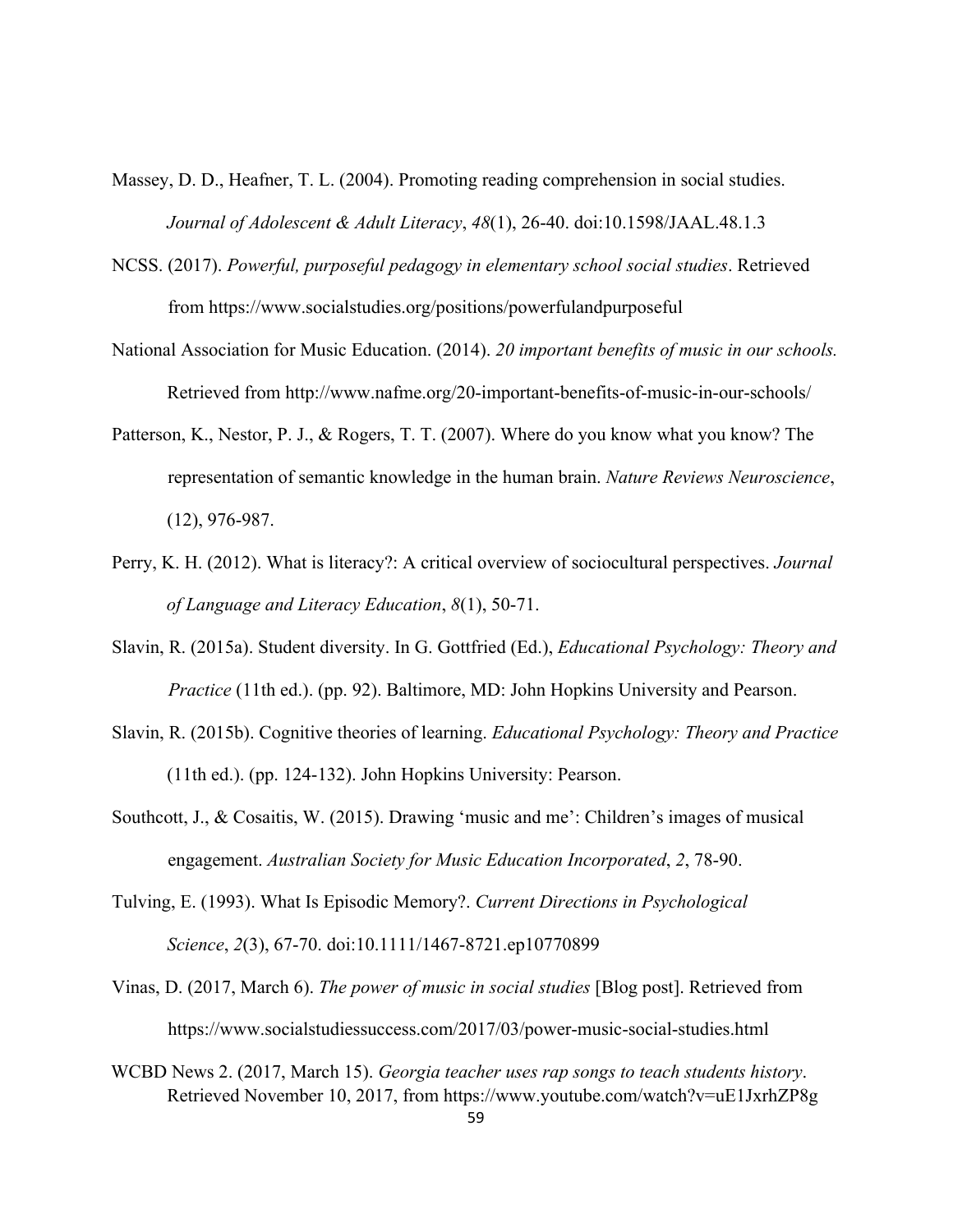Westbrook, C. (2014, April 18). *Teaching critical thinking using Bloom's Taxonomy* [Blog post]. *Cambridge University Press*. Retrieved from http://www.cambridge.org/elt/blog/2014/04/18/teaching-critical-thinking-

usingbloomstaxonomy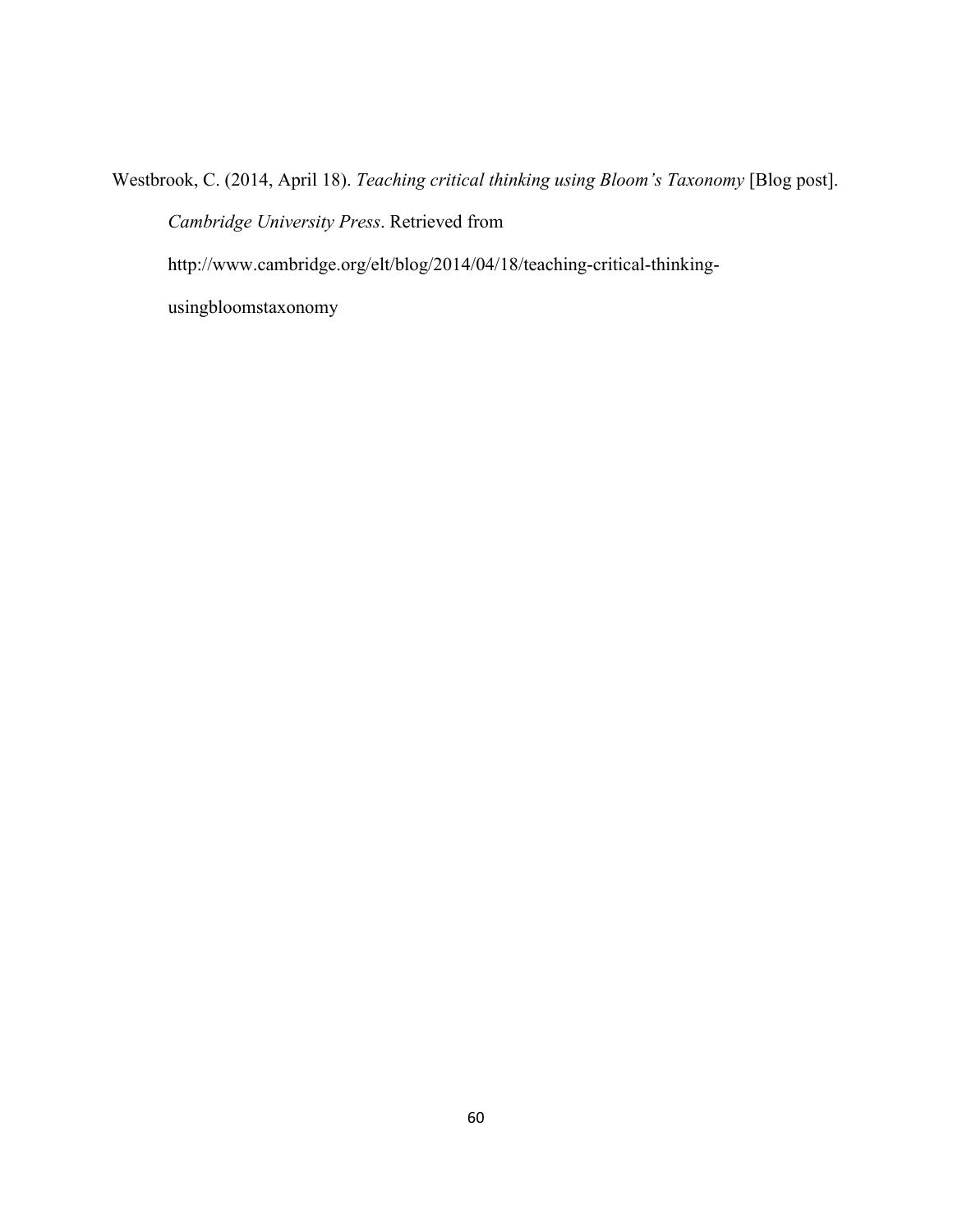# LESSON PLAN REFERENCES

| <b>All Lesson Plans</b>                                                                      |
|----------------------------------------------------------------------------------------------|
| Critical Think Skills (Question Stems)                                                       |
| https://www.teachthought.com/learning-models/25-question-stems-framed-aroundblooms-          |
| taxonomy/                                                                                    |
| <b>Lesson Plan 1</b>                                                                         |
| Song: Map Skills by Flocabulary                                                              |
| https://www.flocabulary.com/unit/map-skills/                                                 |
| Book: How I Learned Geography by Uri Shulevitz                                               |
| Shulevitz, Uri. (2008). How I learned geography. New York: Farrar, Straus and                |
| Giroux                                                                                       |
| ISBN: 9780374334994                                                                          |
| Kahoot Quiz                                                                                  |
| https://kahoot.it/                                                                           |
| <b>CPALMS</b> Standard:                                                                      |
| SS.3.G.1.4 Name and identify the purpose of maps (physical, political, elevation,            |
| population).                                                                                 |
| http://www.cpalms.org/Public/PreviewStandard/Preview/2967                                    |
| <b>Lesson Plan 2</b>                                                                         |
| Song: Getting Things Done by Frank Bruen                                                     |
| http://www.songsforteaching.com/math/moneycurrency/gettingthingsdone.htm                     |
| Book: Caps for Sale by Esphyr Slobodkina                                                     |
| Slobodkina, E. (1987). Caps for sale. New York: Harper & Row                                 |
| ISBN: 978-0064431439                                                                         |
| <b>CPALMS</b> Standard:                                                                      |
| SS.4.FL.1.1 People have many different types of jobs from which to choose. Identify          |
| different jobs requiring people to have different skills.                                    |
| http://www.cpalms.org/Public/PreviewStandard/Preview/8492                                    |
| <b>Lesson Plan 3</b>                                                                         |
| Song: Age of Exploration by Flocabulary                                                      |
| https://www.flocabulary.com/unit/age-of-exploration/                                         |
| Book: Encounter by Jane Yolen                                                                |
| Yolen, J. (1992). <i>Encounter</i> . Houghton Mifflin Harcourt.                              |
| ISBN: 978-0152013899                                                                         |
| <b>CPALMS</b> Standard:                                                                      |
| SS.4.A.3.1 Identify explorers who came to Florida and the motivations for their expeditions. |
| http://www.cpalms.org/Public/PreviewStandard/Preview/2997                                    |
|                                                                                              |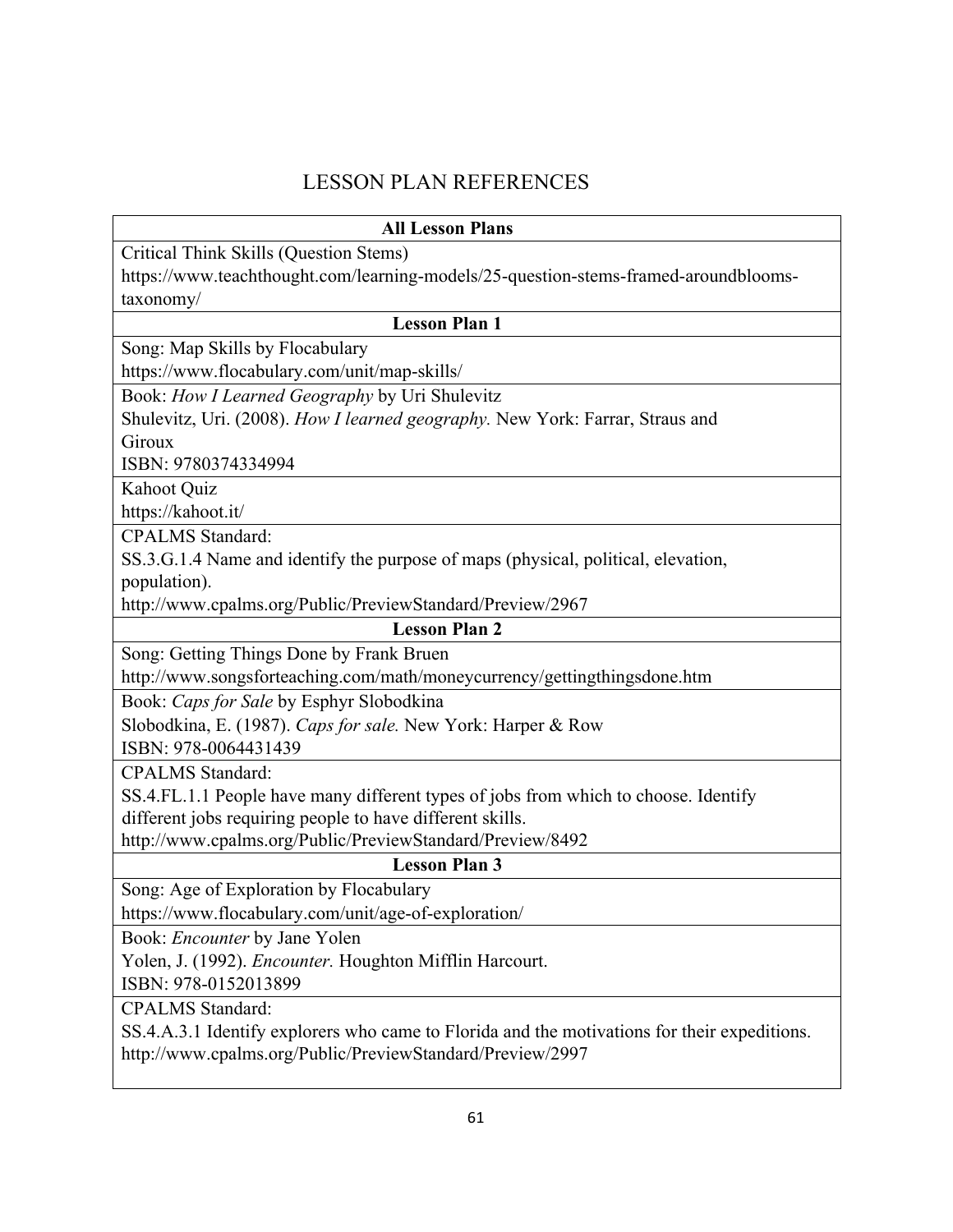Song: A Marigold for Company by Frank Bruen

http://www.songsforteaching.com/math/moneycurrency/amarigoldforcompany.htm

Book: *A New Coat for Anna* by Harriet Ziefert

Ziefert, H. (1988). *A new coat for Anna*. New York: Dragonfly Books.

ISBN: 978-0394898612

CPALMS Standard:

SS.3.E.1.3 Recognize that buyers and sellers interact to exchange goods and services through the use of trade or money.

http://www.cpalms.org/Public/PreviewStandard/Preview/2984

**Lesson Plan 5** 

Song: Civil Rights Movement by Flocabulary https://www.flocabulary.com/unit/civil-rights/

Book: *The Sneetches* by Dr. Seuss

Seuss, Dr. (1961). *The sneetches.* New York: Random House.

ISBN: 978-0394800899

Worksheets/Handouts: https://www.theteachertreasury.com/free-downloads/the-sneetchesand-segregationshortextended-response-activities-a-dr-seuss-inspired-lesson-for-black-historymonth http://www.ducksters.com/history/civil\_rights/jim\_crow\_laws.php

CPALMS Standard:

SS.5.A.1.1 Use primary and secondary sources to understand history.

www.cpalms.org/Public/PreviewStandard/Preview/3034

**Lesson Plan 6** 

Song: Government by Jim Thompson

http://www.songsforteaching.com/socialstudies/unitedstates/3branchesofgovernment.h tm

Book: *If I Were President* by Catherine Stier

Stier, C. (1999). *If I were president*. Albert Whitman & Company.

ISBN: 978-0807535424

CPALMS Standard:

SS.3.C.1.1 Explain the purpose and need for government.

www.cpalms.org/Public/PreviewStandard/Preview/2986

**Lesson Plan 7** 

Song: Directions to Nowhere by Joan Maute

www.songsforteaching.com/geography/howtoreadamap/directionstonowhere.htm